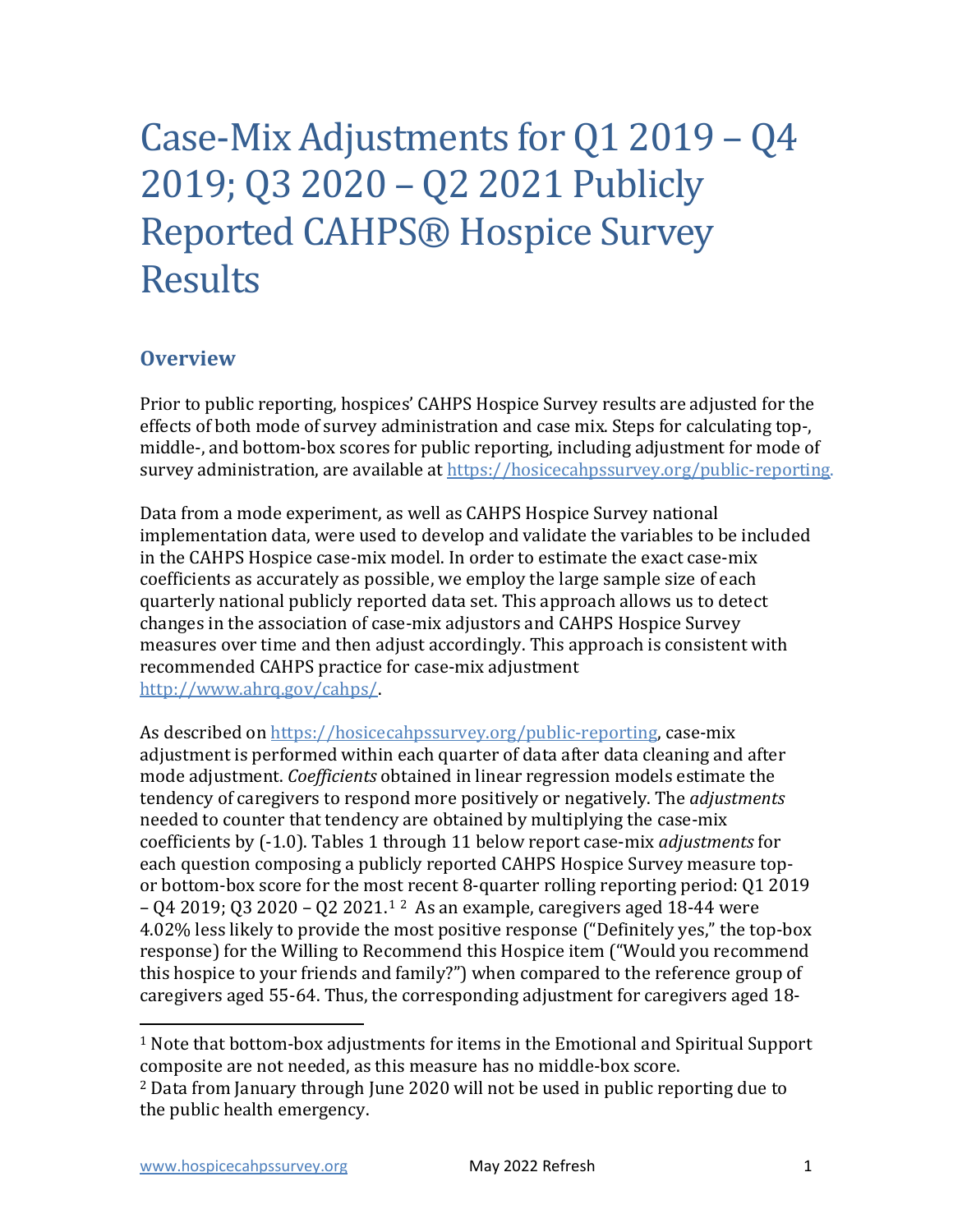44 relative to caregivers aged 55-64 for the top-box score of that measure is an addition of 4.02%, reflected in the "4.02%" entry in Table 6.

Publicly reported CAHPS Hospice Survey measure scores are adjusted to the overall national mean of case-mix variables across all reporting hospices (as reported in Table 12). Thus, whether the scores of a given hospice are adjusted upward or downward for a given measure depends not only on these case-mix adjustments, but also on the case mix of that hospice relative to the national average of these case-mix characteristics. Specifically, the total case mix-adjustment for a given hospice is the sum of a series of products, where each product multiplies the adjustments in Tables 1-11 by the difference between the hospice's mean on the corresponding case-mix variable and the national mean on that case-mix variable (from Table 12).

Four sets of numbers are needed to calculate final case-mix adjusted top- or bottombox scores for a given hospice for a given quarter: (1) Mean top- or bottom-box scores of the items that compose each CAHPS Hospice Survey measure for the hospice in question that have been adjusted for survey mode; (2) item-level casemix adjustments from Tables 1-11 of this document; (3) that hospice's means on case-mix variables; and (4) national means on case-mix variables from Table 12 of this document.

## **Variable Definitions**

In this section, we provide additional detail regarding the calculation of the response percentile variable and the definition of the primary diagnosis categories.

A hospice's case-mix adjustment variable response percentile is calculated as follows: for a given hospice and a given quarter, all completed surveys are ranked based on their respective "lag times." Lag time is the number of days between a decedent's death and the return of the mail survey, or the final disposition of the telephone survey. Ranks are averaged in the case of ties. Response percentile is calculated by dividing lag time rank by quarterly sample size.

ICD-9 (prior to October 2016) and ICD-10 codes are used to categorize primary diagnosis. The 20 most common terminal diagnoses categories among hospice patients in 2004-2009[3](#page-1-0) were used to define diagnosis categories with an 'Other' category including all other diagnoses. Two of the 20 categories, 'Debility NOS' and 'Failure to Thrive' were rare in these data, and thus were collapsed into the 'Other' category. Further collapsing was attempted but analyses examining the predictive ability of these diagnosis categories to predict measure scores indicated that the only appropriate collapsing was of "Alzheimer's Disease" and "non-Alzheimer's Dementias" into a single category; no other categories were combined.

<span id="page-1-0"></span><sup>3</sup> [https://www.cms.gov/Medicare\\_Hospice\\_Data\\_1998\\_2009.zip](https://www.cms.gov/Medicare/Medicare-Fee-for-Service-Payment/Hospice/Downloads/Medicare_Hospice_Data_1998_2009.zip)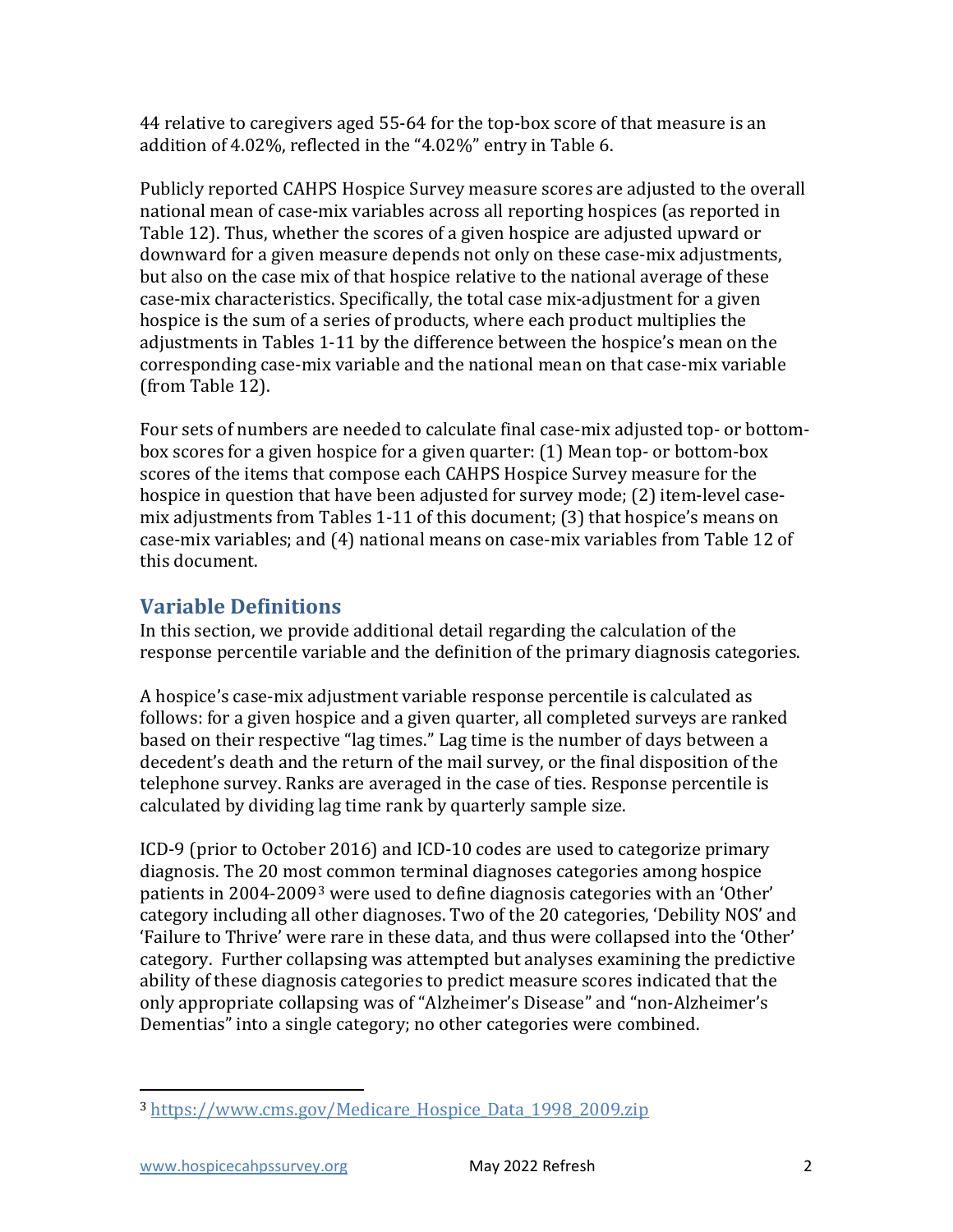## **Score Calculation**

The formula for applying case-mix adjustment is as follows:

- Let y be the mode-adjusted hospice mean of an item that composes a CAHPS Hospice Survey measure
- Let a1-a54 be the corresponding individual-level adjustments from Tables 1- 11 for all rows other than reference categories
- Let m1-m54 be the national means for the CMA variables in the same rows in Table 12
- Let h1-h54 be the CMA means for the hospice in question in the same form as in Table 12
- Then y'=y+a1(h1-m1)+a2(h2-m2)+...+a54(h54-m54) is the case-mix and mode-adjusted hospice score for that item

CAHPS Hospice Survey publicly reported multi-quarter hospice averages are weighted proportionately to the number of respondent decedents/caregivers in the hospice for a given measure in each of the quarters. Specifically, each quarter's score has a weight equal to the quarter's number of decedent/caregiver respondents. Weights are applied after case-mix adjustment and survey mode adjustment.

Adjusted scores within each quarter that are below 0 are truncated at 0; adjusted scores within each quarter that are above 100 are truncated at 100. Rounding occurs after case-mix and mode adjustments have been applied and after data have been combined across quarters. For public reporting purposes, CAHPS Hospice Survey measure scores are rounded to integer percentages.

Please note: The information presented here will permit a hospice to closely approximate the effect of case-mix adjustment on its CAHPS Hospice Survey results. However, exact replication of published CAHPS Hospice Survey results may not be possible because of (1) the effects of data cleaning, and (2) small differences between the effects of quarterly case-mix adjustments and the most-recent-quarter averages presented here. For each future quarter, Tables 1 through 12 will be updated and will be posted on [https://hosicecahpssurvey.org/public-reporting.](https://hospicecahpssurvey.org/en/public-reporting/scoring-and-analysis/)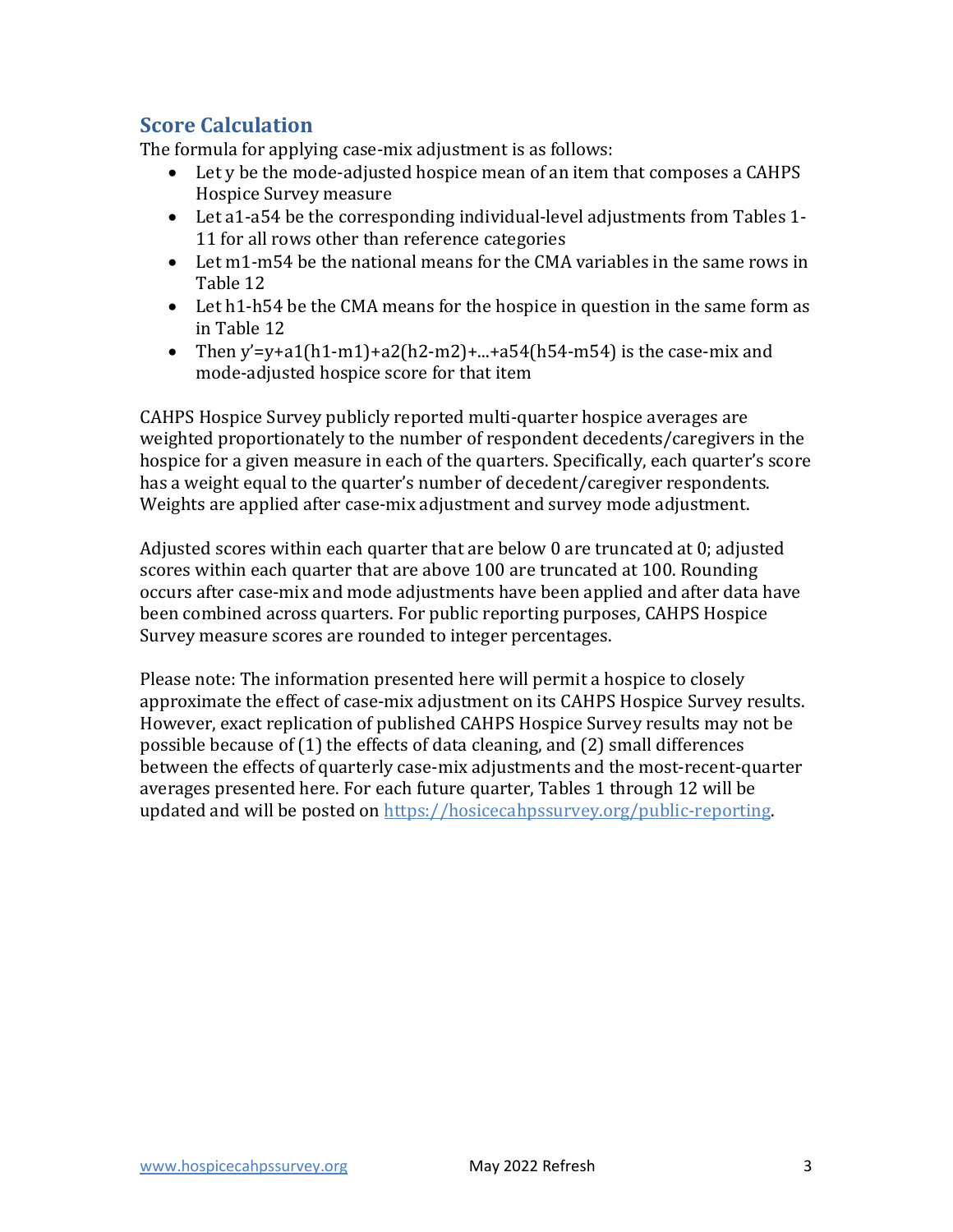|                                | informed about when they<br>would arrive to care for<br>Hospice team kept you<br>your family member | things in a way that was<br>Hospice team explained<br>easy to understand | problems with your family<br>carefully to you when you<br>talked with them about<br>member's hospice care<br>Hospice team listened | condition<br>Hospice team kept you<br>informed about your<br>family member's | Hospice team listened<br>carefully to you | family member's condition<br>contradictory<br>information about your<br>gave you<br>Hospice team<br>ðr<br>confusing<br>or care |
|--------------------------------|-----------------------------------------------------------------------------------------------------|--------------------------------------------------------------------------|------------------------------------------------------------------------------------------------------------------------------------|------------------------------------------------------------------------------|-------------------------------------------|--------------------------------------------------------------------------------------------------------------------------------|
| Response percentile (per 1% of |                                                                                                     |                                                                          |                                                                                                                                    |                                                                              |                                           |                                                                                                                                |
| response percentile)           | 0.06%                                                                                               | 0.08%                                                                    | 0.07%                                                                                                                              | 0.07%                                                                        | 0.08%                                     | 0.05%                                                                                                                          |
| Decedent Age                   |                                                                                                     |                                                                          |                                                                                                                                    |                                                                              |                                           |                                                                                                                                |
| Age 18-54                      | $-6.28%$                                                                                            | $-1.33%$                                                                 | $-2.30%$                                                                                                                           | $-4.34%$                                                                     | $-0.73%$                                  | 2.32%                                                                                                                          |
| Age 55-64                      | $-5.33%$                                                                                            | $-0.69%$                                                                 | $-0.87%$                                                                                                                           | $-3.44%$                                                                     | $-0.63%$                                  | 2.23%                                                                                                                          |
| Age 65-69                      | $-4.75%$                                                                                            | $-0.59%$                                                                 | $-0.39%$                                                                                                                           | $-2.80%$                                                                     | $-0.58%$                                  | 2.05%                                                                                                                          |
| Age 70-74                      | $-4.01%$                                                                                            | $-0.03%$                                                                 | $-0.39%$                                                                                                                           | $-2.06%$                                                                     | $-0.31%$                                  | 1.64%                                                                                                                          |
| Age 75-79                      | $-3.93%$                                                                                            | $-0.68%$                                                                 | $-0.46%$                                                                                                                           | $-2.09%$                                                                     | $-0.70%$                                  | 1.28%                                                                                                                          |
| Age 80-84                      | $-3.05%$                                                                                            | $-0.22%$                                                                 | $-0.35%$                                                                                                                           | $-1.08%$                                                                     | $-0.18%$                                  | 1.01%                                                                                                                          |
| Age 85-89                      | $-2.13%$                                                                                            | $-0.36%$                                                                 | $-0.51%$                                                                                                                           | $-0.95%$                                                                     | $-0.43%$                                  | 0.35%                                                                                                                          |
| Age 90+ (REFERENCE)            | 0.00%                                                                                               | 0.00%                                                                    | 0.00%                                                                                                                              | 0.00%                                                                        | 0.00%                                     | 0.00%                                                                                                                          |
| Payer for Hospice Care         |                                                                                                     |                                                                          |                                                                                                                                    |                                                                              |                                           |                                                                                                                                |
| Medicare only (REFERENCE)      | 0.00%                                                                                               | 0.00%                                                                    | 0.00%                                                                                                                              | 0.00%                                                                        | 0.00%                                     | 0.00%                                                                                                                          |
| Medicaid only or Medicaid and  |                                                                                                     |                                                                          |                                                                                                                                    |                                                                              |                                           |                                                                                                                                |
| private insurance              | 1.72%                                                                                               | 0.55%                                                                    | 0.25%                                                                                                                              | 1.83%                                                                        | 0.92%                                     | 1.27%                                                                                                                          |
| Medicare and Medicaid          | 8.42%                                                                                               | 2.78%                                                                    | 2.80%                                                                                                                              | 5.23%                                                                        | 2.39%                                     | 1.48%                                                                                                                          |

#### **Table 1. CAHPS Hospice Survey Top-Box Case-Mix Adjustments for Communication with Family, Q1 2019 – Q4 2019; Q3 2020 – Q2 2021**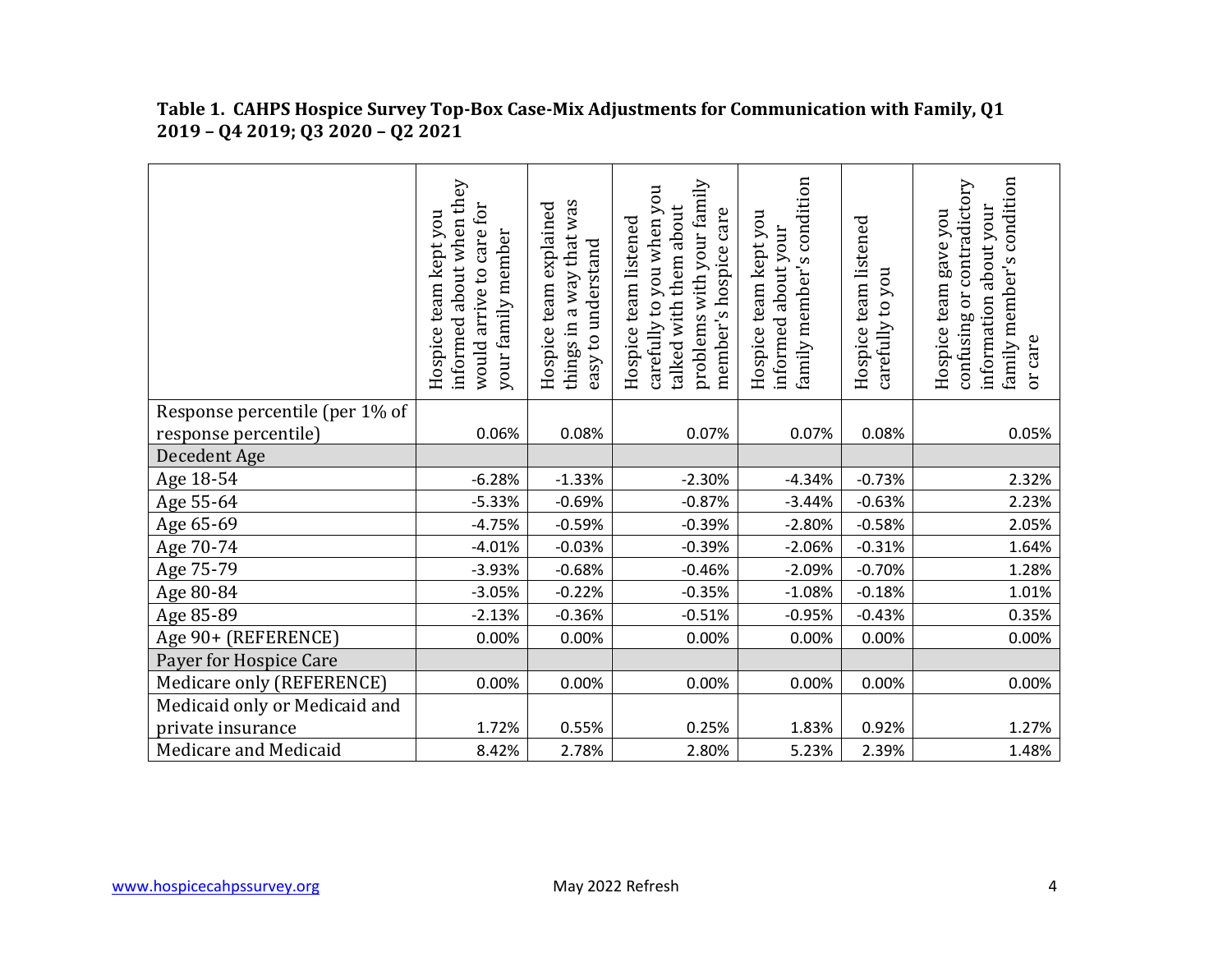| Private insurance only      | 1.51%    | 0.76%    | 0.98%    | 1.19%    | $-0.06%$ | $-0.27%$ |
|-----------------------------|----------|----------|----------|----------|----------|----------|
| Medicare and private        |          |          |          |          |          |          |
| insurance                   | 0.40%    | 0.06%    | $-0.11%$ | $-0.46%$ | $-0.25%$ | $-0.02%$ |
| <b>Other</b>                | 5.12%    | 1.55%    | 1.52%    | 3.02%    | 1.19%    | 0.17%    |
| <b>Primary Diagnosis</b>    |          |          |          |          |          |          |
| Alzheimer's and non-        |          |          |          |          |          |          |
| Alzheimer's dementias       |          |          |          |          |          |          |
| (REFERENCE)                 | 0.00%    | 0.00%    | 0.00%    | 0.00%    | 0.00%    | 0.00%    |
| Bladder cancer              | $-7.43%$ | $-0.46%$ | $-0.49%$ | $-1.23%$ | 0.40%    | 1.76%    |
| Blood and lymphatic cancers | $-6.48%$ | $-0.34%$ | 0.08%    | $-0.65%$ | 0.83%    | 0.78%    |
| Brain cancer                | $-6.27%$ | $-0.33%$ | 0.50%    | $-2.68%$ | $-0.20%$ | 0.83%    |
| Breast cancer               | $-8.40%$ | $-0.11%$ | $-2.11%$ | $-2.18%$ | $-0.57%$ | 1.10%    |
| Congestive heart failure    | $-4.96%$ | 0.48%    | 0.43%    | $-0.78%$ | 1.13%    | 1.54%    |
| Chronic kidney disease      | $-5.39%$ | 0.22%    | $-0.55%$ | $-0.72%$ | 0.95%    | 1.27%    |
| Chronic liver disease       | $-5.60%$ | 0.10%    | $-0.82%$ | $-1.27%$ | $-0.15%$ | 0.68%    |
| Colorectal cancer           | $-7.69%$ | 0.53%    | 0.25%    | $-1.33%$ | 0.54%    | 1.31%    |
| CVA/Stroke                  | $-2.61%$ | $-0.51%$ | $-0.58%$ | $-1.55%$ | $-0.32%$ | 0.17%    |
| Liver cancer                | $-7.97%$ | 0.11%    | $-0.09%$ | $-1.64%$ | 0.27%    | 0.97%    |
| Lung & other chest cavity   |          |          |          |          |          |          |
| cancer                      | $-8.22%$ | 0.08%    | $-0.15%$ | $-1.45%$ | 0.62%    | 1.08%    |
| Non-infectious respiratory  | $-5.99%$ | 0.19%    | $-0.10%$ | $-0.69%$ | 1.10%    | 1.51%    |
| Other heart disease         | $-4.91%$ | 0.07%    | $-0.20%$ | $-1.03%$ | 0.61%    | 1.42%    |
| Pancreatic cancer           | $-8.71%$ | 0.01%    | $-0.23%$ | $-1.95%$ | 0.81%    | 1.66%    |
| Parkinson's and other       |          |          |          |          |          |          |
| degenerative diseases       | $-2.06%$ | $-0.20%$ | $-0.46%$ | $-0.71%$ | 0.13%    | 0.24%    |
| Pneumonias and other        |          |          |          |          |          |          |
| infectious lung diseases    | $-3.42%$ | 1.09%    | 0.68%    | 0.36%    | 1.13%    | 1.63%    |
| Prostate cancer             | $-6.68%$ | 0.38%    | $-0.02%$ | $-1.14%$ | 1.07%    | 1.50%    |
| Other, cancer               | $-7.57%$ | $-0.03%$ | $-0.08%$ | $-1.80%$ | 0.29%    | 1.20%    |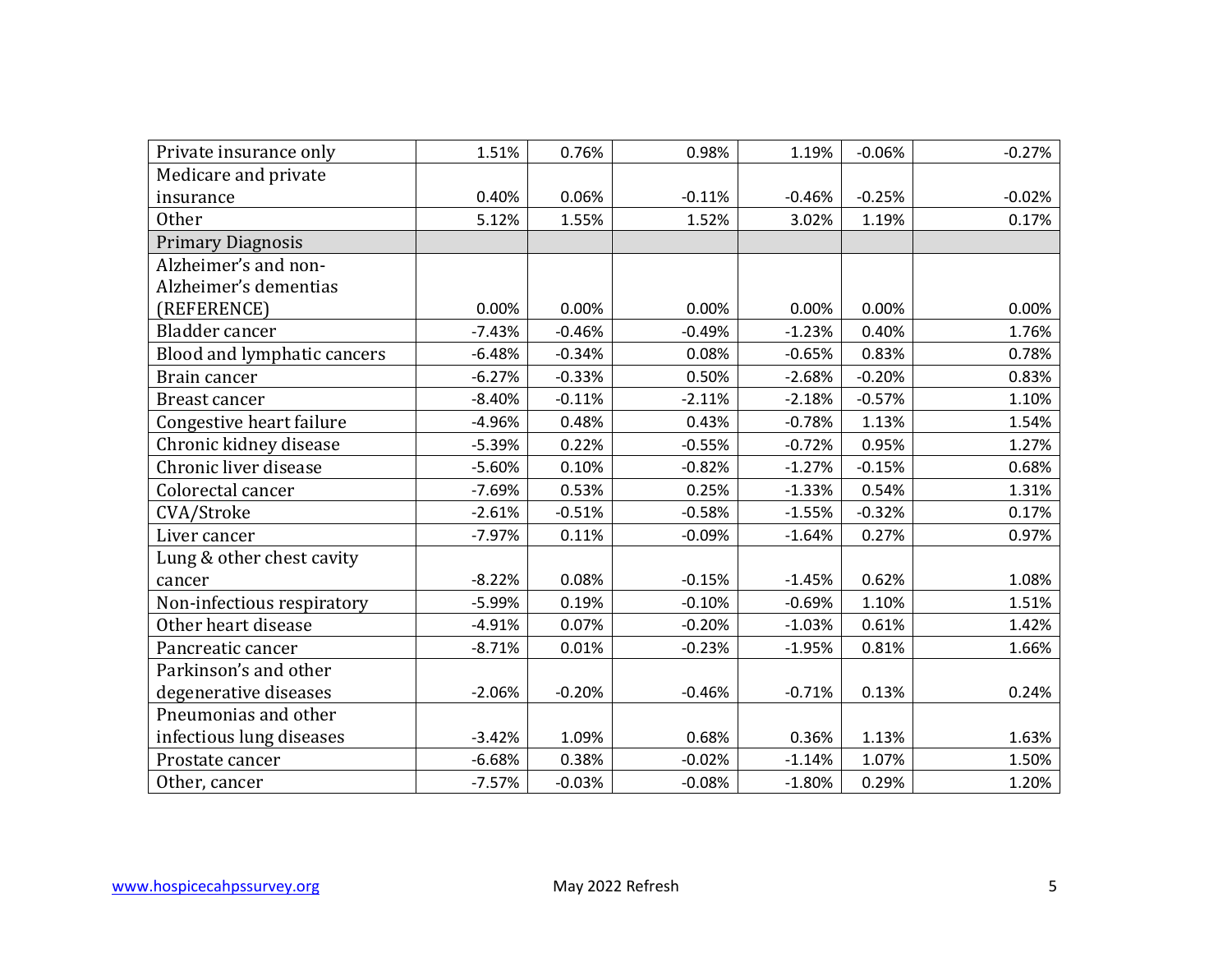| Other, non-cancer              | $-2.52%$ | 0.11%    | 0.03%    | $-0.48%$ | 0.50%    | 0.59%    |
|--------------------------------|----------|----------|----------|----------|----------|----------|
| Length of hospice stay         |          |          |          |          |          |          |
| $2-5$ days                     | $-7.65%$ | $-1.46%$ | 2.21%    | $-2.58%$ | $-0.86%$ | $-4.13%$ |
| $6-12$ days                    | $-6.78%$ | $-0.33%$ | 2.61%    | $-1.16%$ | 0.09%    | $-2.39%$ |
| 13-29 days                     | $-4.95%$ | 0.48%    | 2.34%    | 0.02%    | 0.93%    | $-0.77%$ |
| 30-80 days                     | $-3.19%$ | 0.44%    | 1.47%    | 0.10%    | 0.73%    | $-0.08%$ |
| 81+ days (REFERENCE)           | 0.00%    | 0.00%    | 0.00%    | 0.00%    | 0.00%    | 0.00%    |
| Caregiver Age                  |          |          |          |          |          |          |
| Age 18-44                      | 2.04%    | 2.53%    | 5.22%    | 1.79%    | 3.83%    | 2.93%    |
| Age 45-54                      | $-0.87%$ | 0.45%    | 2.07%    | $-0.43%$ | 0.71%    | 0.83%    |
| Age 55-64 (REFERENCE)          | 0.00%    | 0.00%    | 0.00%    | 0.00%    | 0.00%    | 0.00%    |
| Age 65-74                      | 0.72%    | $-0.48%$ | $-2.43%$ | 0.21%    | $-1.06%$ | $-1.98%$ |
| Age 75-84                      | 2.06%    | 1.69%    | $-1.74%$ | 3.04%    | 0.99%    | $-2.57%$ |
| Age $85+$                      | 3.74%    | 5.57%    | 0.12%    | 7.26%    | 4.14%    | $-1.37%$ |
| <b>Caregiver Education</b>     |          |          |          |          |          |          |
| 8 <sup>th</sup> grade or less  | $-1.82%$ | 0.55%    | $-0.89%$ | $-0.96%$ | $-0.24%$ | 11.04%   |
| Some high school               | $-3.24%$ | $-0.79%$ | $-1.02%$ | $-1.59%$ | $-0.74%$ | 6.15%    |
| High school graduate or GED    |          |          |          |          |          |          |
| (REFERENCE)                    | 0.00%    | 0.00%    | 0.00%    | 0.00%    | 0.00%    | 0.00%    |
| Some college                   | 4.45%    | 1.59%    | 2.80%    | 3.03%    | 1.98%    | $-0.33%$ |
| 4-year college graduate        | 10.12%   | 3.34%    | 4.38%    | 6.40%    | 3.39%    | 0.54%    |
| More than 4-year college       |          |          |          |          |          |          |
| graduate                       | 13.08%   | 4.53%    | 6.75%    | 8.80%    | 5.32%    | 1.90%    |
| Caregiver relationship         |          |          |          |          |          |          |
| (Decedent was the caregiver's  |          |          |          |          |          |          |
|                                |          |          |          |          |          |          |
| Spouse or partner              | $-4.93%$ | 1.75%    | 1.08%    | 2.07%    | 2.09%    | $-0.02%$ |
| Parent (REFERENCE)             | 0.00%    | 0.00%    | 0.00%    | 0.00%    | 0.00%    | 0.00%    |
| Mother-in-law or father-in-law | $-2.73%$ | $-2.61%$ | $-2.59%$ | $-3.01%$ | $-1.97%$ | $-1.92%$ |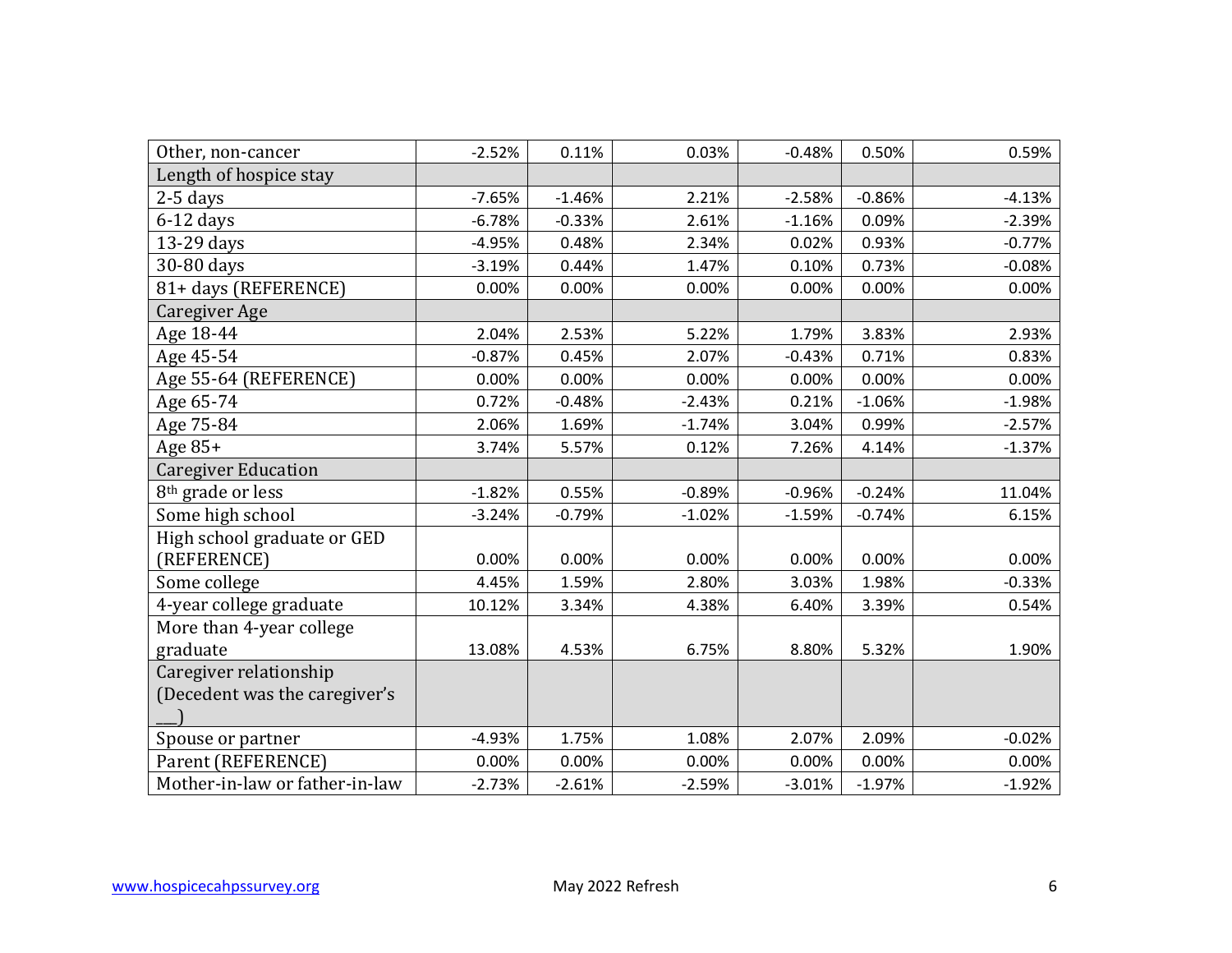| Aunt or uncle              | 3.92%    | $-1.11%$  | $-1.68%$ | 1.05%    | $-1.31%$ | $-2.10%$ |
|----------------------------|----------|-----------|----------|----------|----------|----------|
| Sister or brother          | 5.52%    | 2.58%     | 2.01%    | 4.93%    | 2.72%    | $-0.17%$ |
| Child                      | $-1.39%$ | 1.81%     | 1.64%    | 3.11%    | 2.28%    | 0.12%    |
| Friend                     | 4.31%    | 0.52%     | 0.36%    | 3.65%    | 1.24%    | $-1.90%$ |
| <b>Other</b>               | $-0.18%$ | $-1.28%$  | $-0.78%$ | 0.09%    | $-0.54%$ | $-0.83%$ |
| Survey                     |          |           |          |          |          |          |
| Language/Respondent's home |          |           |          |          |          |          |
| language                   |          |           |          |          |          |          |
| Survey language or home    |          |           |          |          |          |          |
| language was Spanish       | $-8.57%$ | $-2.47\%$ | $-4.82%$ | $-4.92%$ | $-2.60%$ | $-3.64%$ |
| All others (REFERENCE)     | 0.00%    | 0.00%     | 0.00%    | 0.00%    | 0.00%    | 0.00%    |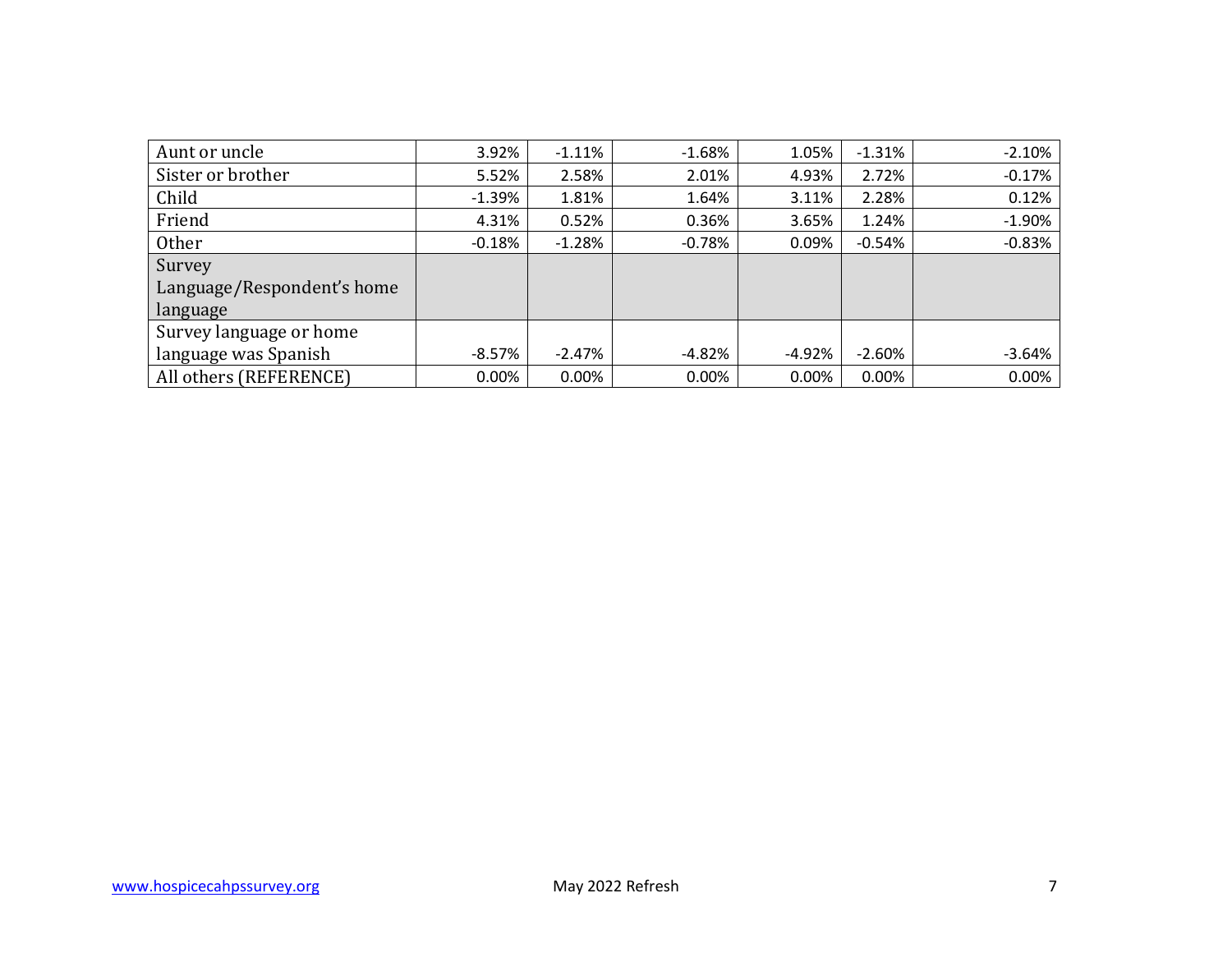#### **Table 2. CAHPS Hospice Survey Top-Box Case-Mix Adjustments for Getting Timely Help and Treating Patient with Respect, Q1 2019 – Q4 2019; Q3 2020 – Q2 2021**

|                                                        | <b>Getting Timely Help</b>                                                                                        |                                                                                               |                                                                        | <b>Treating Patient with Respect</b>                                   |
|--------------------------------------------------------|-------------------------------------------------------------------------------------------------------------------|-----------------------------------------------------------------------------------------------|------------------------------------------------------------------------|------------------------------------------------------------------------|
|                                                        | your family member asked<br>for help from the hospice<br>Got help as soon as you<br>needed it when you or<br>team | Got the help you needed<br>from the hospice team<br>weekends, or holidays<br>during evenings, | Hospice team treated your<br>family member with<br>dignity and respect | Felt that the hospice team<br>really cared about your<br>family member |
| Response percentile (per 1% of<br>response percentile) | 0.09%                                                                                                             | 0.09%                                                                                         | 0.04%                                                                  | 0.07%                                                                  |
| Decedent Age                                           |                                                                                                                   |                                                                                               |                                                                        |                                                                        |
| Age 18-54                                              | $-1.93%$                                                                                                          | $-2.35%$                                                                                      | 0.42%                                                                  | $-0.19%$                                                               |
| Age 55-64                                              | $-1.56%$                                                                                                          | $-1.41%$                                                                                      | 0.59%                                                                  | 0.17%                                                                  |
| Age 65-69                                              | $-1.32%$                                                                                                          | $-0.95%$                                                                                      | 0.55%                                                                  | 0.26%                                                                  |
| Age 70-74                                              | $-1.35%$                                                                                                          | $-1.57%$                                                                                      | 0.45%                                                                  | 0.34%                                                                  |
| Age 75-79                                              | $-1.68%$                                                                                                          | $-1.19%$                                                                                      | 0.14%                                                                  | $-0.21%$                                                               |
| Age 80-84                                              | $-1.18%$                                                                                                          | $-1.03%$                                                                                      | 0.27%                                                                  | $-0.14%$                                                               |
| Age 85-89                                              | $-0.88%$                                                                                                          | $-0.97%$                                                                                      | $-0.01%$                                                               | $-0.28%$                                                               |
| Age 90+ (REFERENCE)                                    | 0.00%                                                                                                             | 0.00%                                                                                         | 0.00%                                                                  | 0.00%                                                                  |
| Payer for Hospice Care                                 |                                                                                                                   |                                                                                               |                                                                        |                                                                        |
| Medicare only (REFERENCE)                              | 0.00%                                                                                                             | 0.00%                                                                                         | 0.00%                                                                  | 0.00%                                                                  |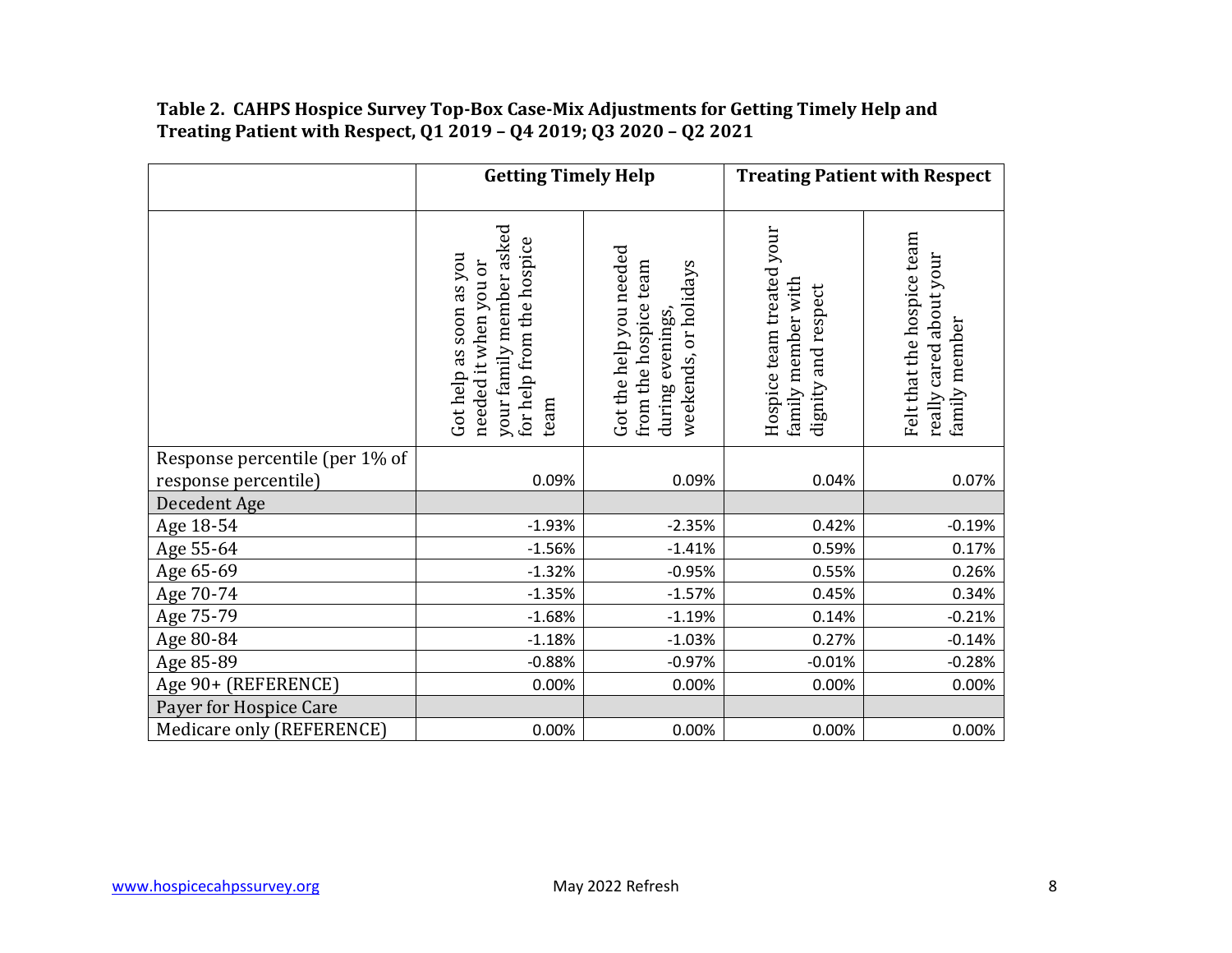| Medicaid only or Medicaid and |          |          |          |          |
|-------------------------------|----------|----------|----------|----------|
| private insurance             | 0.75%    | 1.89%    | 1.41%    | 0.85%    |
| Medicare and Medicaid         | 2.78%    | 4.21%    | 1.75%    | 2.44%    |
| Private insurance only        | 1.02%    | 1.08%    | 0.19%    | 0.59%    |
| Medicare and private          |          |          |          |          |
| insurance                     | $-0.31%$ | $-0.16%$ | $-0.15%$ | 0.20%    |
| Other                         | 1.53%    | 1.08%    | 0.71%    | 1.15%    |
| <b>Primary Diagnosis</b>      |          |          |          |          |
| Alzheimer's and non-          |          |          |          |          |
| Alzheimer's dementias         |          |          |          |          |
| (REFERENCE)                   | 0.00%    | 0.00%    | 0.00%    | 0.00%    |
| Bladder cancer                | 1.04%    | $-1.56%$ | $-0.07%$ | 0.29%    |
| Blood and lymphatic cancers   | 1.49%    | $-0.15%$ | 0.09%    | 0.60%    |
| Brain cancer                  | 1.31%    | $-0.22%$ | $-0.12%$ | 0.17%    |
| Breast cancer                 | 0.36%    | $-0.60%$ | $-0.42%$ | $-0.33%$ |
| Congestive heart failure      | 1.26%    | $-0.77%$ | 0.24%    | 0.61%    |
| Chronic kidney disease        | 1.57%    | $-0.07%$ | 0.35%    | 1.38%    |
| Chronic liver disease         | 0.24%    | $-1.53%$ | $-0.36%$ | $-0.23%$ |
| Colorectal cancer             | 1.04%    | $-0.41%$ | 0.15%    | 0.56%    |
| CVA/Stroke                    | $-0.17%$ | $-0.93%$ | $-0.09%$ | $-0.09%$ |
| Liver cancer                  | 0.66%    | 0.03%    | $-0.13%$ | 0.62%    |
| Lung & other chest cavity     |          |          |          |          |
| cancer                        | 0.27%    | $-0.85%$ | $-0.04%$ | 0.66%    |
| Non-infectious respiratory    | 1.13%    | $-0.66%$ | 0.09%    | 0.74%    |
| Other heart disease           | 0.97%    | $-0.70%$ | 0.17%    | 0.24%    |
| Pancreatic cancer             | 1.43%    | $-0.46%$ | 0.01%    | 0.12%    |
| Parkinson's and other         |          |          |          |          |
| degenerative diseases         | 1.33%    | 0.09%    | $-0.22%$ | $-0.02%$ |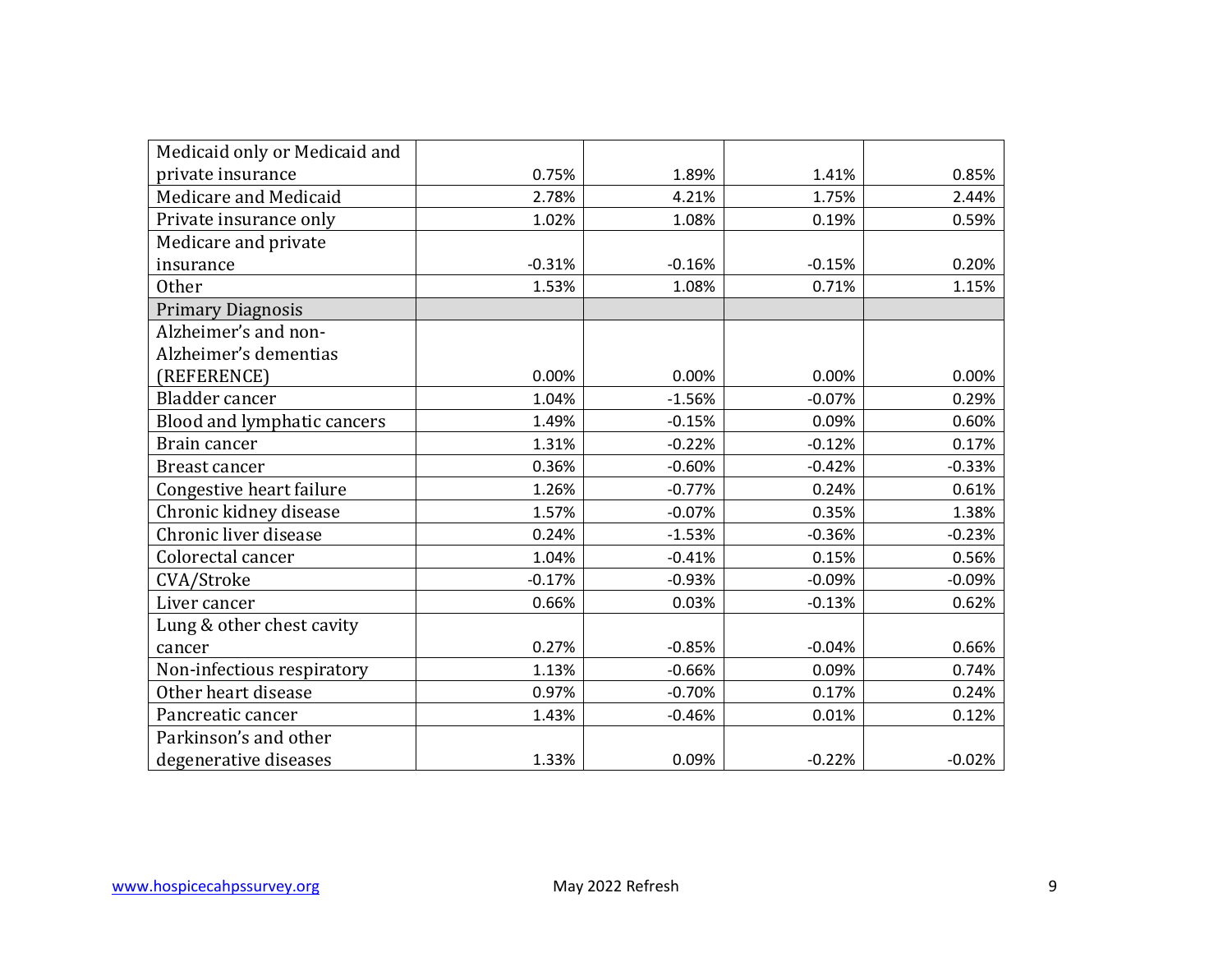| Pneumonias and other          |          |          |          |          |
|-------------------------------|----------|----------|----------|----------|
| infectious lung diseases      | 1.34%    | 0.48%    | 0.17%    | 0.81%    |
| Prostate cancer               | 1.72%    | $-0.09%$ | 0.43%    | 0.72%    |
| Other, cancer                 | 1.30%    | $-0.31%$ | 0.04%    | 0.17%    |
| Other, non-cancer             | 0.39%    | $-0.67%$ | 0.16%    | 0.50%    |
| Length of hospice stay        |          |          |          |          |
| $2-5$ days                    | $-5.71%$ | $-6.67%$ | 0.13%    | 0.23%    |
| $6-12$ days                   | $-2.90%$ | $-4.33%$ | 0.33%    | 1.16%    |
| 13-29 days                    | $-0.57%$ | $-2.28%$ | 0.57%    | 1.87%    |
| 30-80 days                    | 0.12%    | $-0.85%$ | 0.32%    | 1.18%    |
| 81+ days (REFERENCE)          | 0.00%    | 0.00%    | 0.00%    | 0.00%    |
| Caregiver Age                 |          |          |          |          |
| Age 18-44                     | 3.91%    | 3.99%    | 2.22%    | 4.48%    |
| Age 45-54                     | 0.19%    | 1.25%    | 0.36%    | 0.64%    |
| Age 55-64 (REFERENCE)         | 0.00%    | 0.00%    | 0.00%    | 0.00%    |
| Age 65-74                     | $-1.09%$ | $-0.91%$ | $-1.01%$ | $-1.47%$ |
| Age 75-84                     | $-0.24%$ | 0.61%    | $-0.83%$ | $-1.12%$ |
| Age $85+$                     | 1.62%    | 4.12%    | 0.16%    | 0.64%    |
| <b>Caregiver Education</b>    |          |          |          |          |
| 8 <sup>th</sup> grade or less | 0.65%    | 3.95%    | 1.21%    | $-0.41%$ |
| Some high school              | $-1.31%$ | 1.53%    | 0.08%    | $-0.53%$ |
| High school graduate or GED   |          |          |          |          |
| (REFERENCE)                   | 0.00%    | 0.00%    | 0.00%    | 0.00%    |
| Some college                  | 2.97%    | 0.96%    | 0.68%    | 2.36%    |
| 4-year college graduate       | 6.47%    | 2.75%    | 1.23%    | 4.01%    |
| More than 4-year college      |          |          |          |          |
| graduate                      | 9.19%    | 4.42%    | 2.12%    | 5.93%    |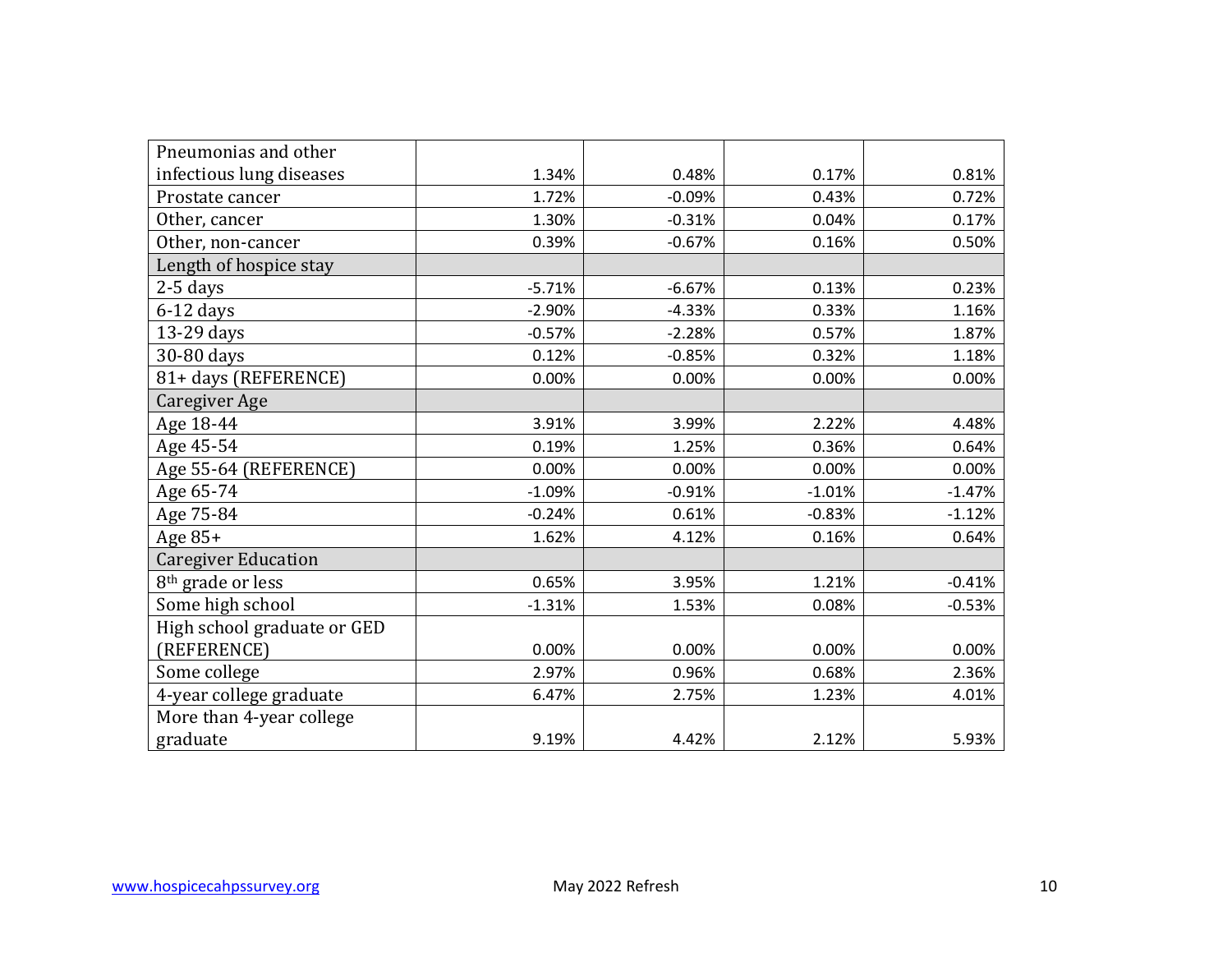| Caregiver relationship         |          |          |          |          |
|--------------------------------|----------|----------|----------|----------|
| (Decedent was the caregiver's  |          |          |          |          |
|                                |          |          |          |          |
| Spouse or partner              | 0.11%    | 0.28%    | 0.06%    | 0.68%    |
| Parent (REFERENCE)             | 0.00%    | 0.00%    | 0.00%    | 0.00%    |
| Mother-in-law or father-in-law | $-2.54%$ | $-2.00%$ | $-1.18%$ | $-2.42%$ |
| Aunt or uncle                  | $-1.32%$ | $-0.52%$ | $-0.79%$ | $-1.24%$ |
| Sister or brother              | 2.54%    | 2.10%    | 1.02%    | 1.56%    |
| Child                          | 0.27%    | 0.79%    | 0.49%    | 0.55%    |
| Friend                         | $-0.10%$ | $-0.22%$ | 0.42%    | 0.23%    |
| <b>Other</b>                   | $-1.62%$ | $-0.74%$ | $-0.49%$ | $-0.92%$ |
| Survey                         |          |          |          |          |
| Language/Respondent's home     |          |          |          |          |
| language                       |          |          |          |          |
| Survey language or home        |          |          |          |          |
| language was Spanish           | $-3.59%$ | 2.02%    | $-1.35%$ | $-0.49%$ |
| All others (REFERENCE)         | 0.00%    | 0.00%    | 0.00%    | 0.00%    |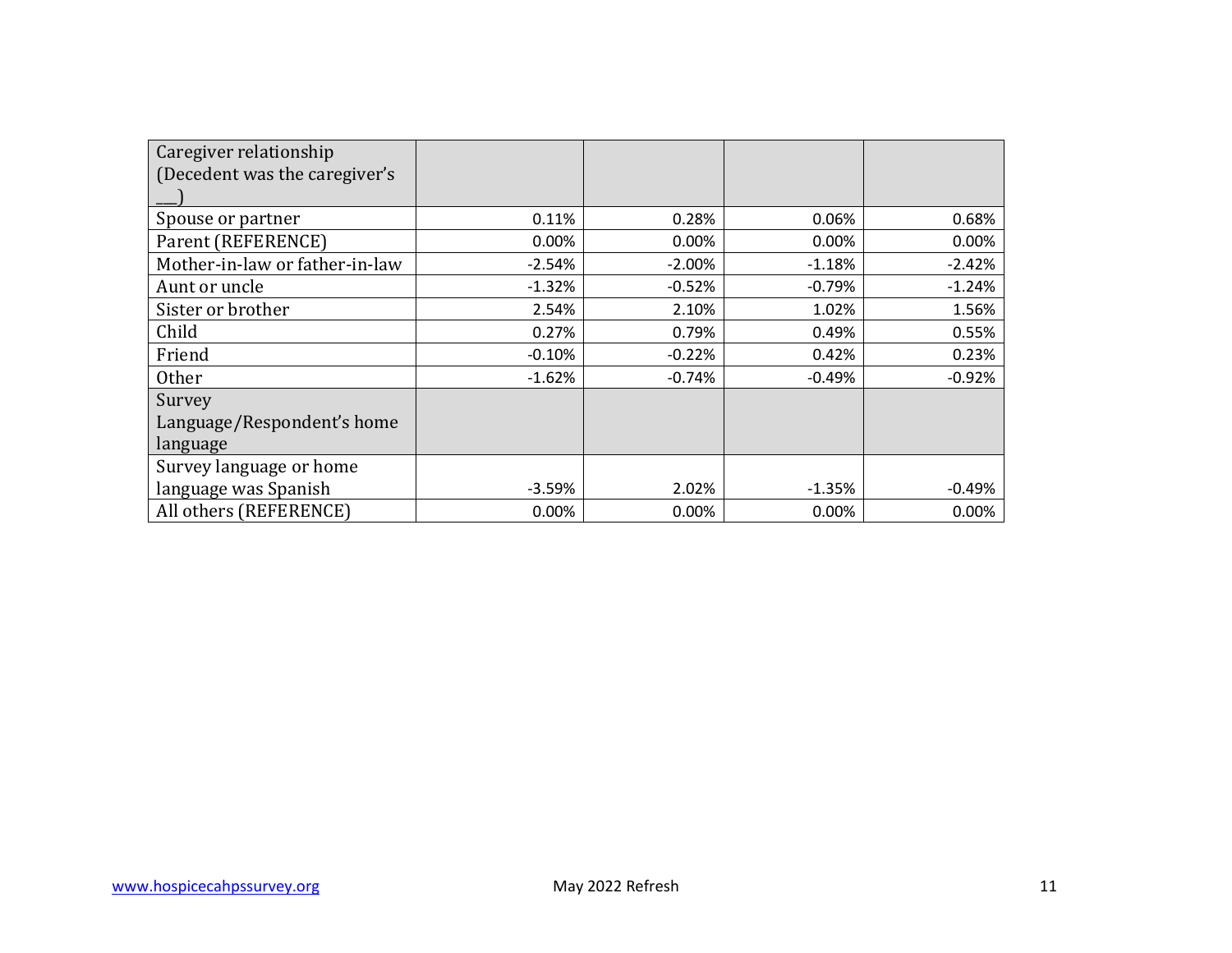|                                | support you got from the<br>hospice team while your<br>family member was in<br>Amount of emotional<br>hospice care | hospice team in the weeks<br>after your family member<br>support you got from the<br>Amount of emotional<br>died | your religious and spiritual<br>beliefs you got from the<br>Amount of support for<br>hospice team |
|--------------------------------|--------------------------------------------------------------------------------------------------------------------|------------------------------------------------------------------------------------------------------------------|---------------------------------------------------------------------------------------------------|
| Response percentile (per 1% of |                                                                                                                    |                                                                                                                  |                                                                                                   |
| response percentile)           | 0.03%                                                                                                              | 0.01%                                                                                                            | 0.02%                                                                                             |
| Decedent Age                   |                                                                                                                    |                                                                                                                  |                                                                                                   |
| Age 18-54                      | 0.54%                                                                                                              | 3.16%                                                                                                            | $-0.59%$                                                                                          |
| Age 55-64                      | 0.65%                                                                                                              | 2.40%                                                                                                            | $-0.12%$                                                                                          |
| Age 65-69                      | 0.54%                                                                                                              | 1.92%                                                                                                            | $-0.20%$                                                                                          |
| Age 70-74                      | 0.55%                                                                                                              | 1.81%                                                                                                            | 0.03%                                                                                             |
| Age 75-79                      | 0.31%                                                                                                              | 1.59%                                                                                                            | $-0.05%$                                                                                          |
| Age 80-84                      | 0.26%                                                                                                              | 1.27%                                                                                                            | 0.18%                                                                                             |
| Age 85-89                      | 0.03%                                                                                                              | 0.52%                                                                                                            | 0.14%                                                                                             |
| Age 90+ (REFERENCE)            | 0.00%                                                                                                              | 0.00%                                                                                                            | 0.00%                                                                                             |
| Payer for Hospice Care         |                                                                                                                    |                                                                                                                  |                                                                                                   |
| Medicare only (REFERENCE)      | 0.00%                                                                                                              | 0.00%                                                                                                            | 0.00%                                                                                             |
| Medicaid only or Medicaid and  |                                                                                                                    |                                                                                                                  |                                                                                                   |
| private insurance              | 0.81%                                                                                                              | 1.02%                                                                                                            | 1.93%                                                                                             |
| Medicare and Medicaid          | 1.82%                                                                                                              | 1.15%                                                                                                            | 1.88%                                                                                             |

 **Table 3. CAHPS Hospice Survey Top-Box Case-Mix Adjustments for Emotional and Spiritual Support, Q1 2019 – Q4 2019; Q3 2020 – Q2 2021**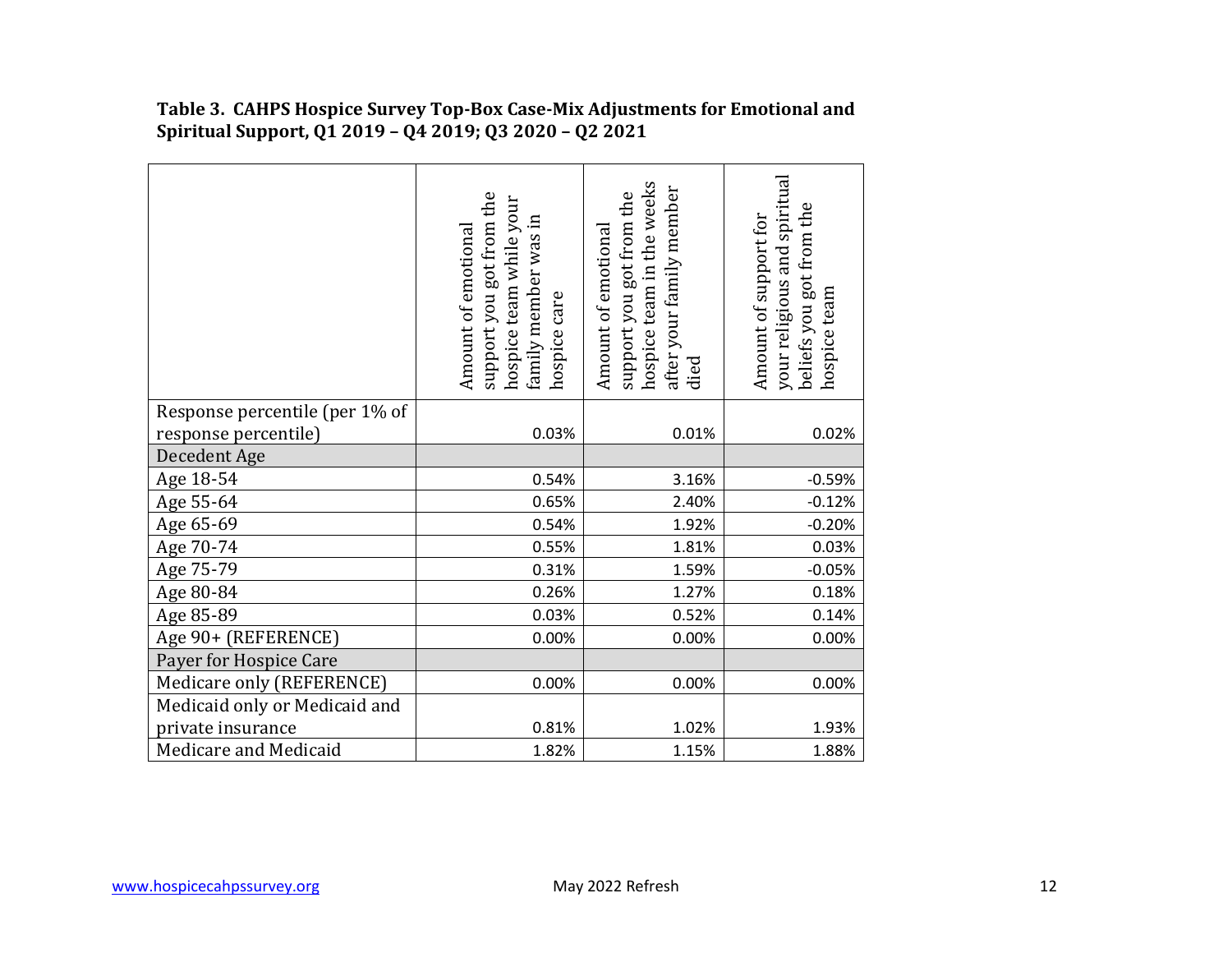| Private insurance only      | 0.21%    | $-0.60%$ | $-0.08%$ |
|-----------------------------|----------|----------|----------|
| Medicare and private        |          |          |          |
| insurance                   | 0.09%    | $-0.04%$ | $-0.02%$ |
| <b>Other</b>                | 0.40%    | $-0.10%$ | 0.40%    |
| <b>Primary Diagnosis</b>    |          |          |          |
| Alzheimer's and non-        |          |          |          |
| Alzheimer's dementias       |          |          |          |
| (REFERENCE)                 | 0.00%    | 0.00%    | 0.00%    |
| Bladder cancer              | 0.88%    | 1.78%    | 0.49%    |
| Blood and lymphatic cancers | 0.92%    | 1.51%    | 0.20%    |
| Brain cancer                | 0.27%    | 1.09%    | $-0.91%$ |
| Breast cancer               | 0.02%    | $-0.50%$ | $-0.73%$ |
| Congestive heart failure    | 1.06%    | 1.71%    | 0.47%    |
| Chronic kidney disease      | 1.18%    | 1.76%    | 0.58%    |
| Chronic liver disease       | 0.32%    | 0.79%    | 0.05%    |
| Colorectal cancer           | 0.78%    | 1.16%    | $-0.35%$ |
| CVA/Stroke                  | 0.03%    | 0.27%    | $-0.24%$ |
| Liver cancer                | 1.15%    | 2.55%    | 0.63%    |
| Lung & other chest cavity   |          |          |          |
| cancer                      | 0.98%    | 1.53%    | 0.34%    |
| Non-infectious respiratory  | 1.09%    | 2.26%    | 0.50%    |
| Other heart disease         | 0.86%    | 1.47%    | 0.26%    |
| Pancreatic cancer           | 0.98%    | 1.76%    | $-0.15%$ |
| Parkinson's and other       |          |          |          |
| degenerative diseases       | $-0.01%$ | 1.11%    | $-0.31%$ |
| Pneumonias and other        |          |          |          |
| infectious lung diseases    | 0.67%    | 1.25%    | $-0.12%$ |
| Prostate cancer             | 1.03%    | 2.20%    | 0.39%    |
| Other, cancer               | 0.47%    | 1.14%    | $-0.13%$ |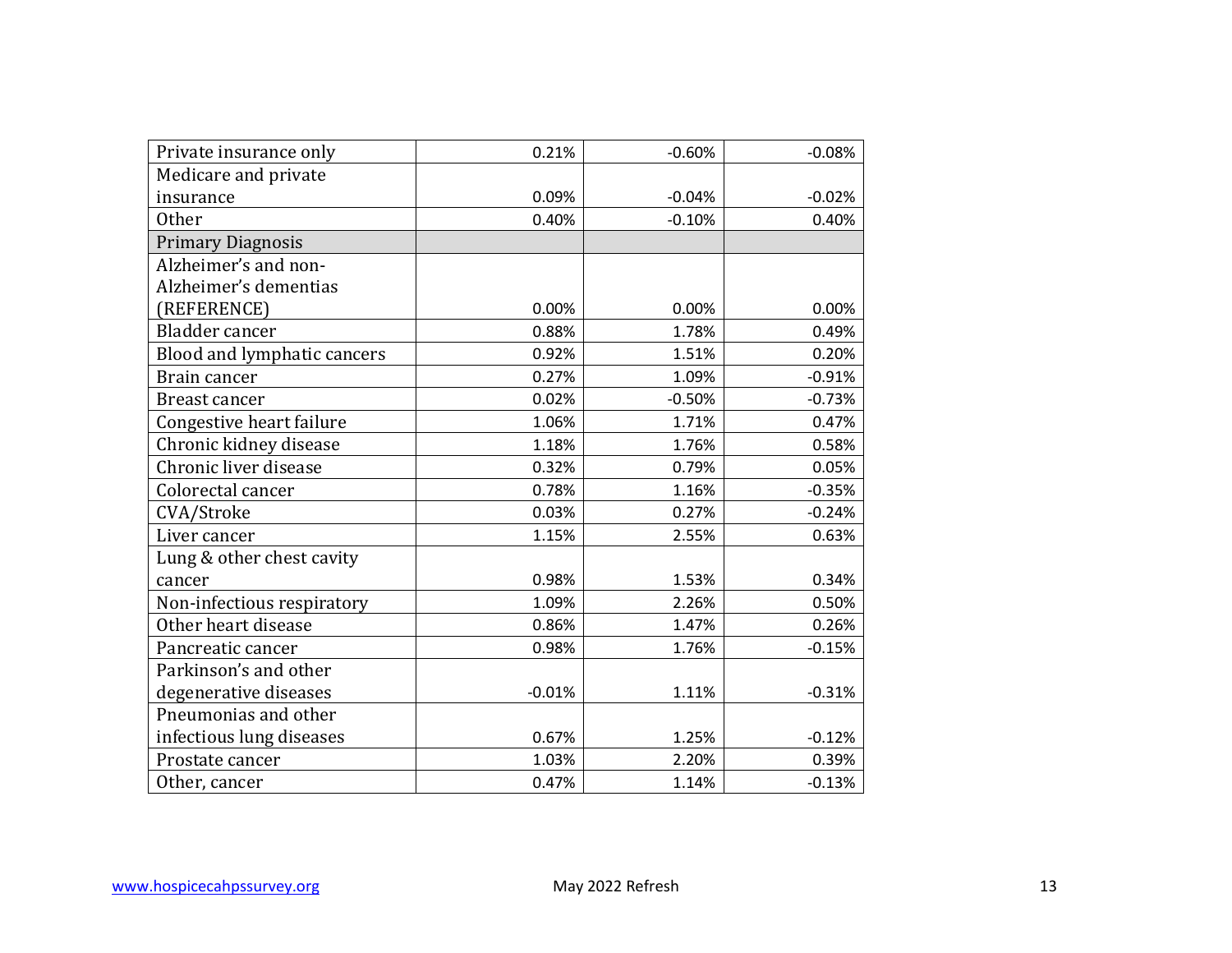| Other, non-cancer              | 0.41%    | 0.55%    | $-0.06%$ |
|--------------------------------|----------|----------|----------|
| Length of hospice stay         |          |          |          |
| $2-5$ days                     | 0.64%    | $-2.64%$ | 0.80%    |
| $6-12$ days                    | 0.81%    | $-1.89%$ | 0.68%    |
| 13-29 days                     | 1.14%    | $-0.74%$ | 1.04%    |
| 30-80 days                     | 0.67%    | $-0.25%$ | 0.82%    |
| 81+ days (REFERENCE)           | 0.00%    | 0.00%    | 0.00%    |
| <b>Caregiver Age</b>           |          |          |          |
| Age 18-44                      | 2.52%    | 5.06%    | 0.85%    |
| Age 45-54                      | 1.00%    | 2.01%    | 0.37%    |
| Age 55-64 (REFERENCE)          | 0.00%    | 0.00%    | 0.00%    |
| Age 65-74                      | $-1.16%$ | $-1.58%$ | $-0.43%$ |
| Age 75-84                      | $-1.28%$ | $-1.62%$ | 0.12%    |
| Age 85+                        | $-0.63%$ | $-0.87%$ | 0.83%    |
| <b>Caregiver Education</b>     |          |          |          |
| 8 <sup>th</sup> grade or less  | 1.14%    | 1.32%    | 1.93%    |
| Some high school               | 0.52%    | 1.44%    | 1.78%    |
| High school graduate or GED    |          |          |          |
| (REFERENCE)                    | 0.00%    | 0.00%    | 0.00%    |
| Some college                   | 1.01%    | 1.10%    | 0.08%    |
| 4-year college graduate        | 1.10%    | 0.63%    | $-0.35%$ |
| More than 4-year college       |          |          |          |
| graduate                       | 2.05%    | 1.79%    | $-0.05%$ |
| Caregiver relationship         |          |          |          |
| (Decedent was the caregiver's  |          |          |          |
|                                |          |          |          |
| Spouse or partner              | 1.29%    | 4.49%    | 1.17%    |
| Parent (REFERENCE)             | 0.00%    | 0.00%    | 0.00%    |
| Mother-in-law or father-in-law | $-1.26%$ | $-1.83%$ | $-0.99%$ |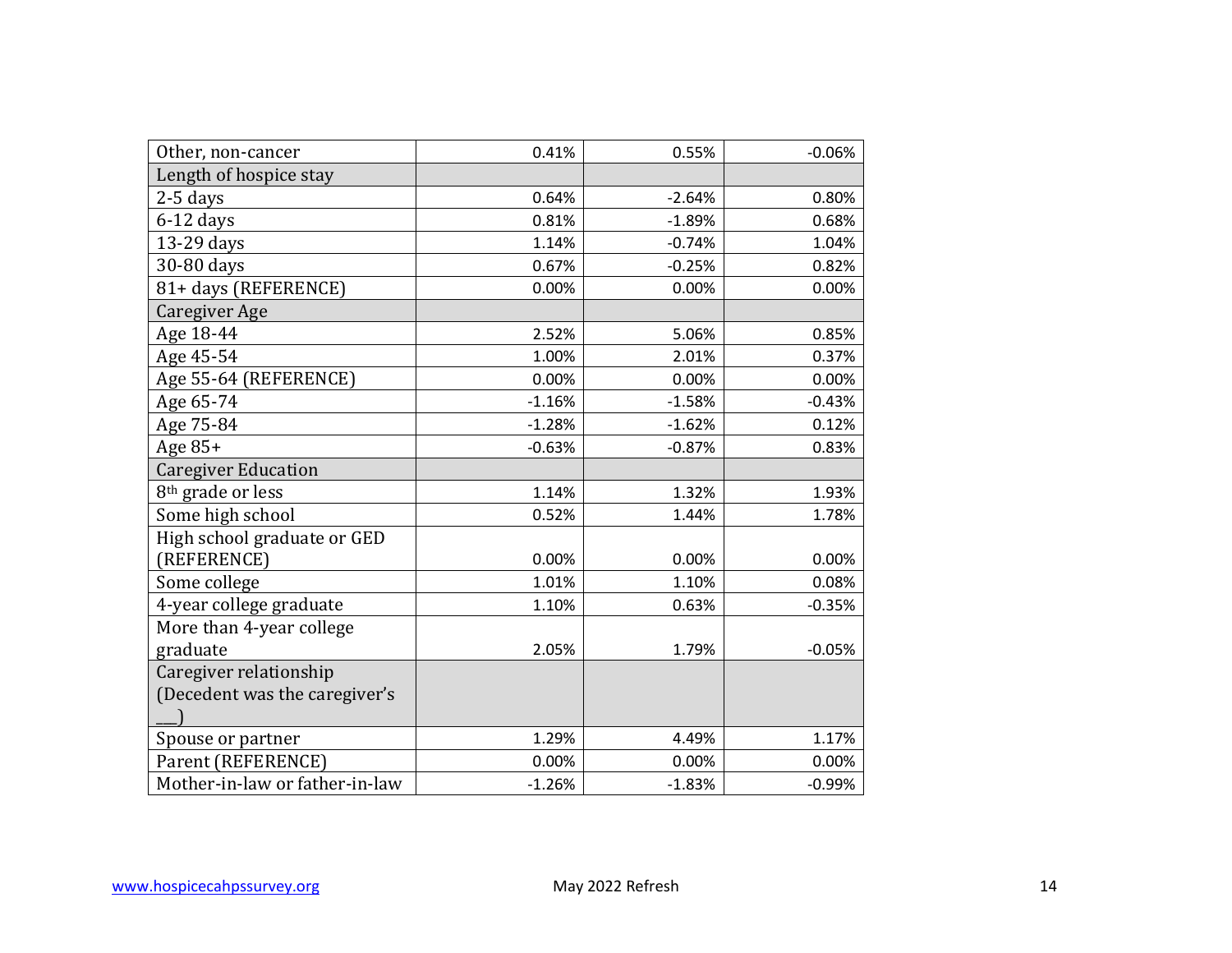| Aunt or uncle              |          |          |          |
|----------------------------|----------|----------|----------|
|                            | $-1.12%$ | $-3.18%$ | $-0.56%$ |
| Sister or brother          | 0.62%    | $-0.21%$ | 1.51%    |
| Child                      | 0.57%    | 2.38%    | 1.88%    |
| Friend                     | $-0.39%$ | $-1.66%$ | 0.28%    |
| <b>Other</b>               | $-0.57%$ | $-0.62%$ | 0.21%    |
| Survey                     |          |          |          |
| Language/Respondent's home |          |          |          |
| language                   |          |          |          |
| Survey language or home    |          |          |          |
| language was Spanish       | 1.35%    | 3.29%    | 4.34%    |
| All others (REFERENCE)     | 0.00%    | 0.00%    | 0.00%    |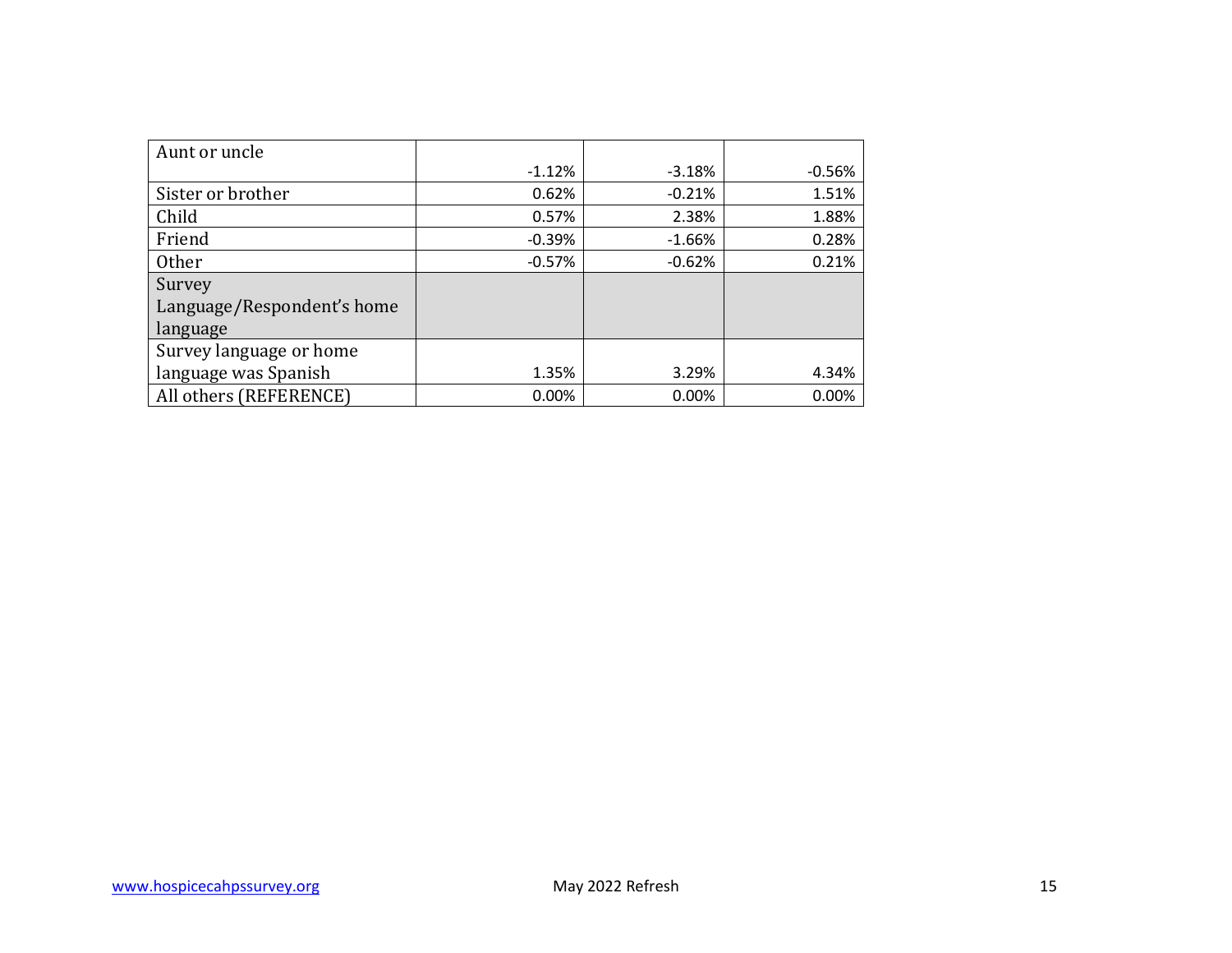|                                | as he or<br>Your family member got as<br>much help with pain<br>she needed | Your family member got the<br>or she needed for<br>breathing<br>rouble<br>help he | Your family member got the<br>help he or she needed for<br>trouble with constipation | the hospice team for feelings<br>Your family member got the<br>help he or she needed from<br>of anxiety or sadness |
|--------------------------------|----------------------------------------------------------------------------|-----------------------------------------------------------------------------------|--------------------------------------------------------------------------------------|--------------------------------------------------------------------------------------------------------------------|
| Response percentile (per 1% of |                                                                            |                                                                                   |                                                                                      |                                                                                                                    |
| response percentile)           | 0.05%                                                                      | 0.06%                                                                             | 0.10%                                                                                | 0.12%                                                                                                              |
| Decedent Age                   |                                                                            |                                                                                   |                                                                                      |                                                                                                                    |
| Age 18-54                      | 0.86%                                                                      | $-0.31%$                                                                          | $-3.25%$                                                                             | $-6.28%$                                                                                                           |
| Age 55-64                      | 0.61%                                                                      | $-0.25%$                                                                          | $-3.63%$                                                                             | $-4.90%$                                                                                                           |
| Age 65-69                      | 0.64%                                                                      | $-0.64%$                                                                          | $-2.73%$                                                                             | $-4.55%$                                                                                                           |
| Age 70-74                      | $-0.08%$                                                                   | $-0.81%$                                                                          | $-2.51%$                                                                             | $-3.40%$                                                                                                           |
| Age 75-79                      | $-0.71%$                                                                   | $-0.79%$                                                                          | $-2.20%$                                                                             | $-3.57%$                                                                                                           |
| Age 80-84                      | 0.08%                                                                      | 0.18%                                                                             | $-1.45%$                                                                             | $-2.25%$                                                                                                           |
| Age 85-89                      | $-0.30%$                                                                   | $-0.22%$                                                                          | $-0.78%$                                                                             | $-1.72%$                                                                                                           |
| Age 90+ (REFERENCE)            | 0.00%                                                                      | 0.00%                                                                             | 0.00%                                                                                | 0.00%                                                                                                              |
| Payer for Hospice Care         |                                                                            |                                                                                   |                                                                                      |                                                                                                                    |
| Medicare only (REFERENCE)      | 0.00%                                                                      | 0.00%                                                                             | 0.00%                                                                                | 0.00%                                                                                                              |
| Medicaid only or Medicaid and  |                                                                            |                                                                                   |                                                                                      |                                                                                                                    |
| private insurance              | 1.16%                                                                      | 1.22%                                                                             | 1.61%                                                                                | 3.70%                                                                                                              |
| Medicare and Medicaid          | 3.82%                                                                      | 4.07%                                                                             | 6.19%                                                                                | 6.27%                                                                                                              |

 **Table 4. CAHPS Hospice Top-Box Survey Case-Mix Adjustments for Help for Pain and Symptoms, Q1 2019 – Q4 2019; Q3 2020 – Q2 2021**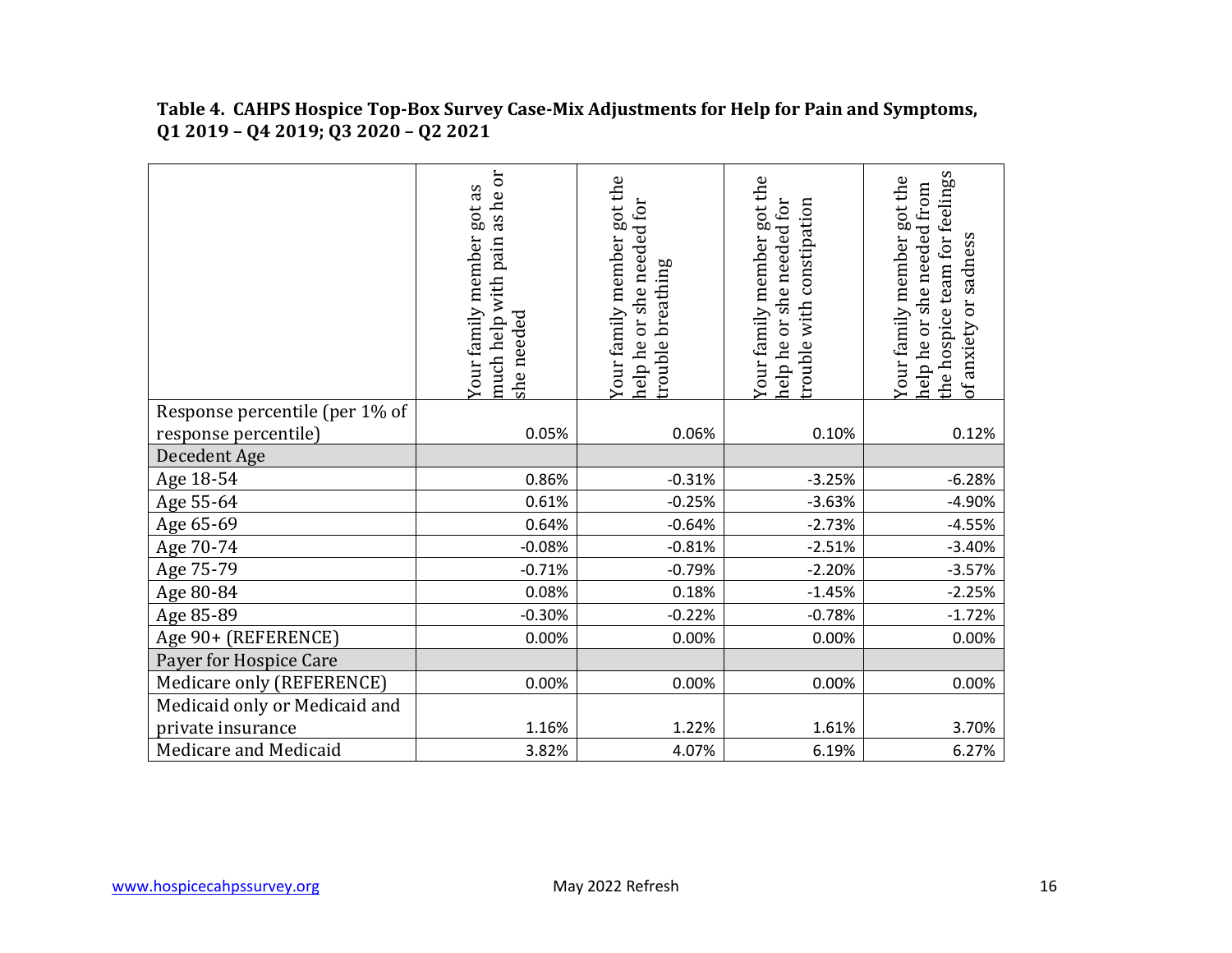| Private insurance only      | 0.22%    | 0.58%    | 1.56%    | 1.11%    |
|-----------------------------|----------|----------|----------|----------|
| Medicare and private        |          |          |          |          |
| insurance                   | $-0.24%$ | $-0.68%$ | $-0.18%$ | $-0.12%$ |
| <b>Other</b>                | 1.21%    | 2.06%    | 2.59%    | 3.25%    |
| <b>Primary Diagnosis</b>    |          |          |          |          |
| Alzheimer's and non-        |          |          |          |          |
| Alzheimer's dementias       |          |          |          |          |
| (REFERENCE)                 | 0.00%    | 0.00%    | 0.00%    | 0.00%    |
| Bladder cancer              | 1.74%    | $-2.27%$ | 2.18%    | 0.46%    |
| Blood and lymphatic cancers | 1.37%    | $-1.97%$ | 1.53%    | 1.57%    |
| Brain cancer                | $-1.65%$ | $-0.79%$ | 0.80%    | 0.77%    |
| <b>Breast cancer</b>        | $-1.12%$ | $-3.33%$ | 0.35%    | $-0.19%$ |
| Congestive heart failure    | 2.56%    | $-2.03%$ | 1.30%    | 0.64%    |
| Chronic kidney disease      | 0.98%    | $-1.49%$ | 2.79%    | 1.34%    |
| Chronic liver disease       | $-0.97%$ | $-1.22%$ | 1.37%    | 0.69%    |
| Colorectal cancer           | 1.03%    | $-0.33%$ | 1.13%    | 1.80%    |
| CVA/Stroke                  | 0.41%    | $-0.28%$ | 0.64%    | 0.80%    |
| Liver cancer                | $-0.17%$ | $-0.74%$ | 1.97%    | 1.51%    |
| Lung & other chest cavity   |          |          |          |          |
| cancer                      | 1.26%    | $-2.84%$ | 0.69%    | $-0.14%$ |
| Non-infectious respiratory  | 0.88%    | $-4.06%$ | 0.79%    | $-1.04%$ |
| Other heart disease         | 2.08%    | $-1.71%$ | 1.42%    | 1.04%    |
| Pancreatic cancer           | 1.34%    | $-0.45%$ | 1.98%    | 1.26%    |
| Parkinson's and other       |          |          |          |          |
| degenerative diseases       | 0.06%    | $-0.31%$ | 1.42%    | 1.19%    |
| Pneumonias and other        |          |          |          |          |
| infectious lung diseases    | 1.26%    | $-3.33%$ | 1.54%    | $-0.35%$ |
| Prostate cancer             | 2.04%    | $-0.58%$ | 2.02%    | 2.51%    |
| Other, cancer               | 0.94%    | $-1.31%$ | 1.47%    | 0.38%    |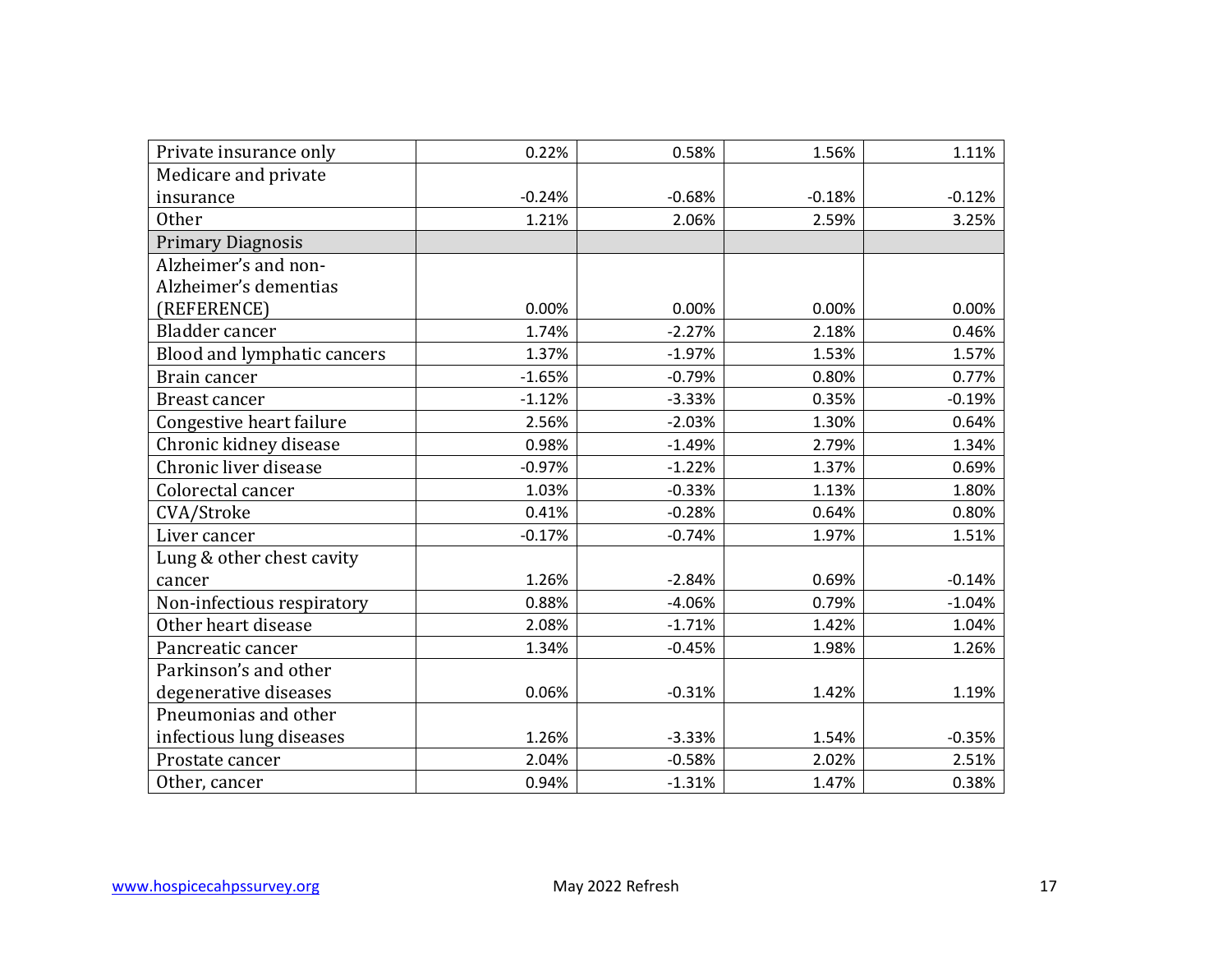| Other, non-cancer              | 0.80%    | $-1.07%$ | 1.68%    | 0.97%    |
|--------------------------------|----------|----------|----------|----------|
| Length of hospice stay         |          |          |          |          |
| $2-5$ days                     | $-0.19%$ | 1.06%    | 13.12%   | 2.99%    |
| $6-12$ days                    | 0.49%    | 1.69%    | 9.69%    | 3.06%    |
| 13-29 days                     | 1.31%    | 1.59%    | 6.18%    | 3.53%    |
| 30-80 days                     | 1.40%    | 1.11%    | 3.65%    | 2.54%    |
| 81+ days (REFERENCE)           | 0.00%    | 0.00%    | 0.00%    | 0.00%    |
| Caregiver Age                  |          |          |          |          |
| Age 18-44                      | 2.72%    | 4.50%    | 5.08%    | 4.66%    |
| Age 45-54                      | 0.60%    | 0.72%    | 1.05%    | $-0.37%$ |
| Age 55-64 (REFERENCE)          | 0.00%    | 0.00%    | 0.00%    | 0.00%    |
| Age 65-74                      | $-0.48%$ | $-0.71%$ | 0.07%    | 0.84%    |
| Age 75-84                      | 0.80%    | 1.39%    | 3.68%    | 6.08%    |
| Age 85+                        | 3.46%    | 5.22%    | 6.96%    | 11.67%   |
| <b>Caregiver Education</b>     |          |          |          |          |
| 8 <sup>th</sup> grade or less  | $-0.07%$ | 4.40%    | 2.31%    | $-0.07%$ |
| Some high school               | $-0.93%$ | 0.62%    | 0.19%    | $-0.60%$ |
| High school graduate or GED    |          |          |          |          |
| (REFERENCE)                    | 0.00%    | 0.00%    | 0.00%    | 0.00%    |
| Some college                   | 1.61%    | 1.51%    | 1.76%    | 3.40%    |
| 4-year college graduate        | 2.75%    | 3.76%    | 4.74%    | 8.11%    |
| More than 4-year college       |          |          |          |          |
| graduate                       | 4.35%    | 5.23%    | 6.79%    | 11.02%   |
| Caregiver relationship         |          |          |          |          |
| (Decedent was the caregiver's  |          |          |          |          |
|                                |          |          |          |          |
| Spouse or partner              | 0.42%    | 0.81%    | 1.60%    | 2.69%    |
| Parent (REFERENCE)             | 0.00%    | 0.00%    | 0.00%    | 0.00%    |
| Mother-in-law or father-in-law | $-3.72%$ | $-2.83%$ | $-5.20%$ | $-6.88%$ |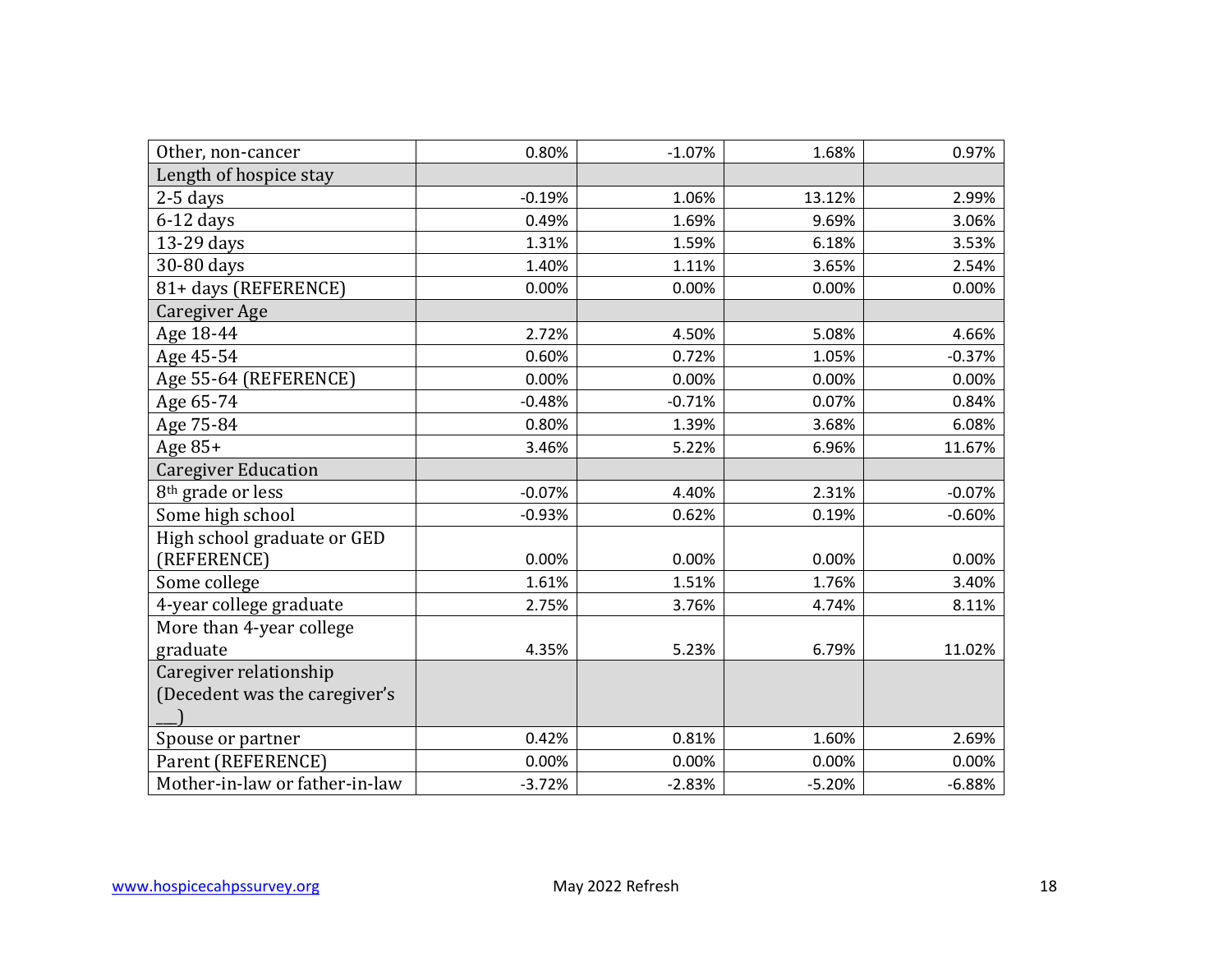| Aunt or uncle              |          |           |          |          |
|----------------------------|----------|-----------|----------|----------|
|                            | $-0.85%$ | $-0.88\%$ | $-0.80%$ | $-1.31%$ |
| Sister or brother          | 1.80%    | 2.08%     | 2.95%    | 4.07%    |
| Child                      | 1.10%    | 0.93%     | 2.57%    | 3.88%    |
| Friend                     | $-0.45%$ | 1.04%     | 0.56%    | 0.31%    |
| Other                      | $-1.90%$ | $-0.87%$  | $-1.55%$ | $-2.65%$ |
| Survey                     |          |           |          |          |
| Language/Respondent's home |          |           |          |          |
| language                   |          |           |          |          |
| Survey language or home    |          |           |          |          |
| language was Spanish       | $-6.82%$ | 1.10%     | $-1.82%$ | $-3.56%$ |
| All others (REFERENCE)     | 0.00%    | 0.00%     | 0.00%    | 0.00%    |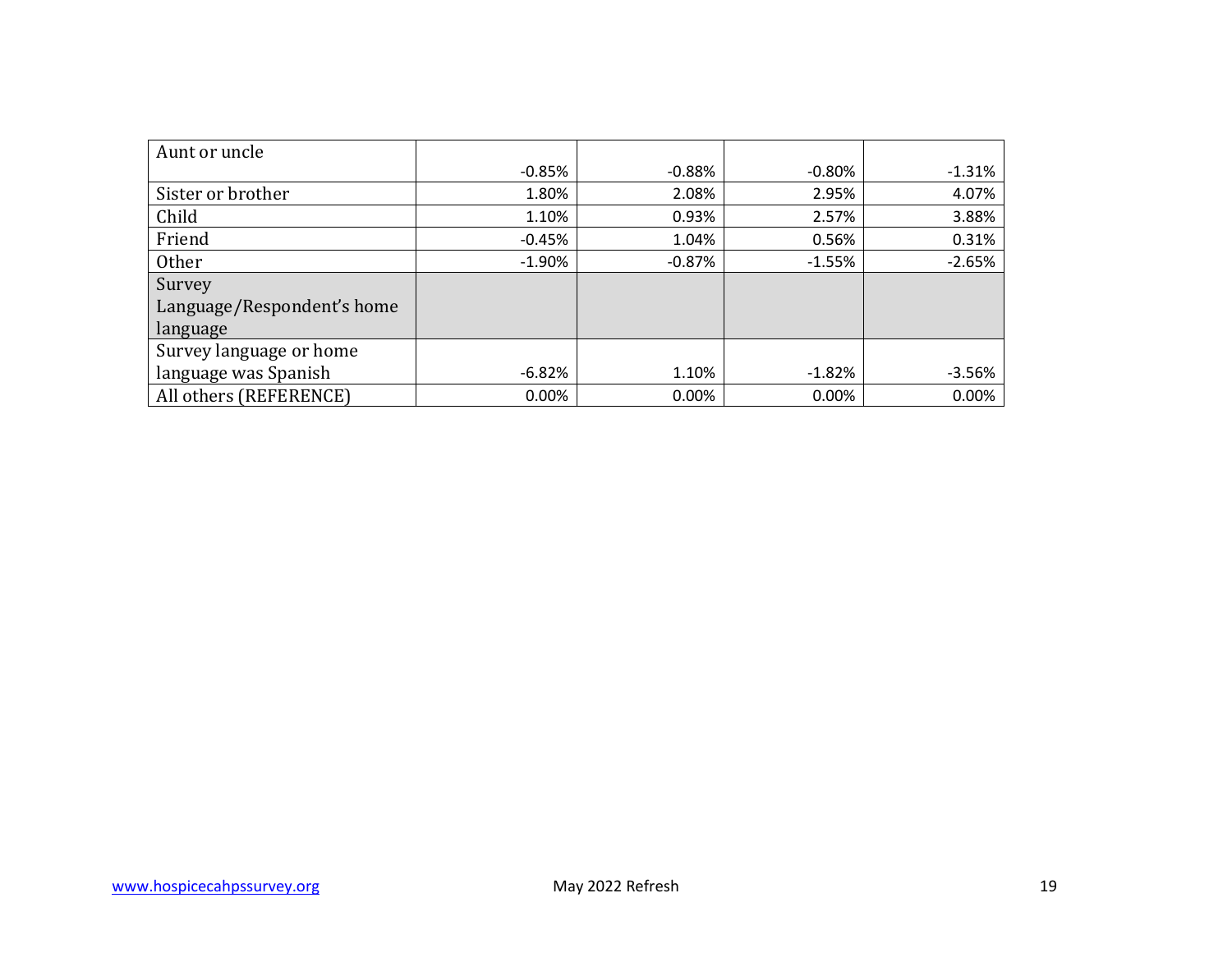ne or she had trouble breathing training you needed about how he or she had trouble breathing training you needed about how A member of the hospice team to help your family member if A member of the hospice team to help your family member if what side effects to watch for what side effects to watch for discussed side effects of pain discussed side effects of pain training you needed about if training you needed about if and when to give more pain and when to give more pain member became restless or member became restless or Hospice team gave you the training you needed about Hospice team gave you the Hospice team gave you the Hospice team gave you the Hospice team gave you the Hospice team gave you the training you needed about Hospice team gave you the Hospice team gave you the training you needed about training you needed about medicine with you or your medicine with you or your what to do if your family what to do if your family medicine to your family medicine to your family from pain medicine from pain medicine family member family member agitated member Response percentile (per 1% of response percentile) 0.03% 0.05% 0.02% 0.08% 0.05% Decedent Age<br>Age 18-54  $Age 18-54$  -4.72% -0.98% -0.47% 0.25% -4.61%  $Age\,55-64$  -3.82% -3.82% -1.30% -0.49% -0.62% -0.62% -3.87%  $Age\,65-69$  -3.73% -1.67% -0.72% -0.72% -1.15% -3.81%  $Age\ 70$ -74 -3.59% -3.63% -1.63% -0.84% -0.84% -1.55% -3.59%  $Age 75-79$  -3.76% -1.95% -1.27% -1.27% -2.29% -3.07%  $Age 80-84$  -2.84% -2.84% -1.28% -1.05% -1.05% -1.76% -2.18% Age 85-89 -1.99% -1.99% -1.18% -0.57% -1.78% -1.78% -1.58% Age 90+ (REFERENCE)  $\begin{array}{ccc} \vert & \vert & \vert & \vert & \vert & \vert \end{array}$  0.00% 0.00% 0.00% 0.00% 0.00% 0.00% 0.00% 0.00% 0.00% 0.00 Payer for Hospice Care Medicare only (REFERENCE)  $\begin{array}{ccc} \vert & \vert & \vert & \vert & \vert & \vert \end{array}$  0.00% 0.00% 0.00% 0.00% 0.00% 0.00% 0.00% 0.00% 0.00% 0.00% 0.00% 0.00% 0.00% 0.00% 0.00% 0.00% 0.00% 0.00% 0.00% 0.00% 0.00% 0.00% 0.00% 0.00% 0.00% 0.00% 0.00% 0. Medicaid only or Medicaid and private insurance  $1.75\%$   $-0.15\%$   $-0.42\%$   $-0.06\%$   $-0.06\%$   $-0.07\%$ 

 **Table 5. CAHPS Hospice Survey Top-Box Case-Mix Adjustments for Training Family to Care for Patient, Q1 2019 – Q4 2019; Q3 2020 – Q2 2021**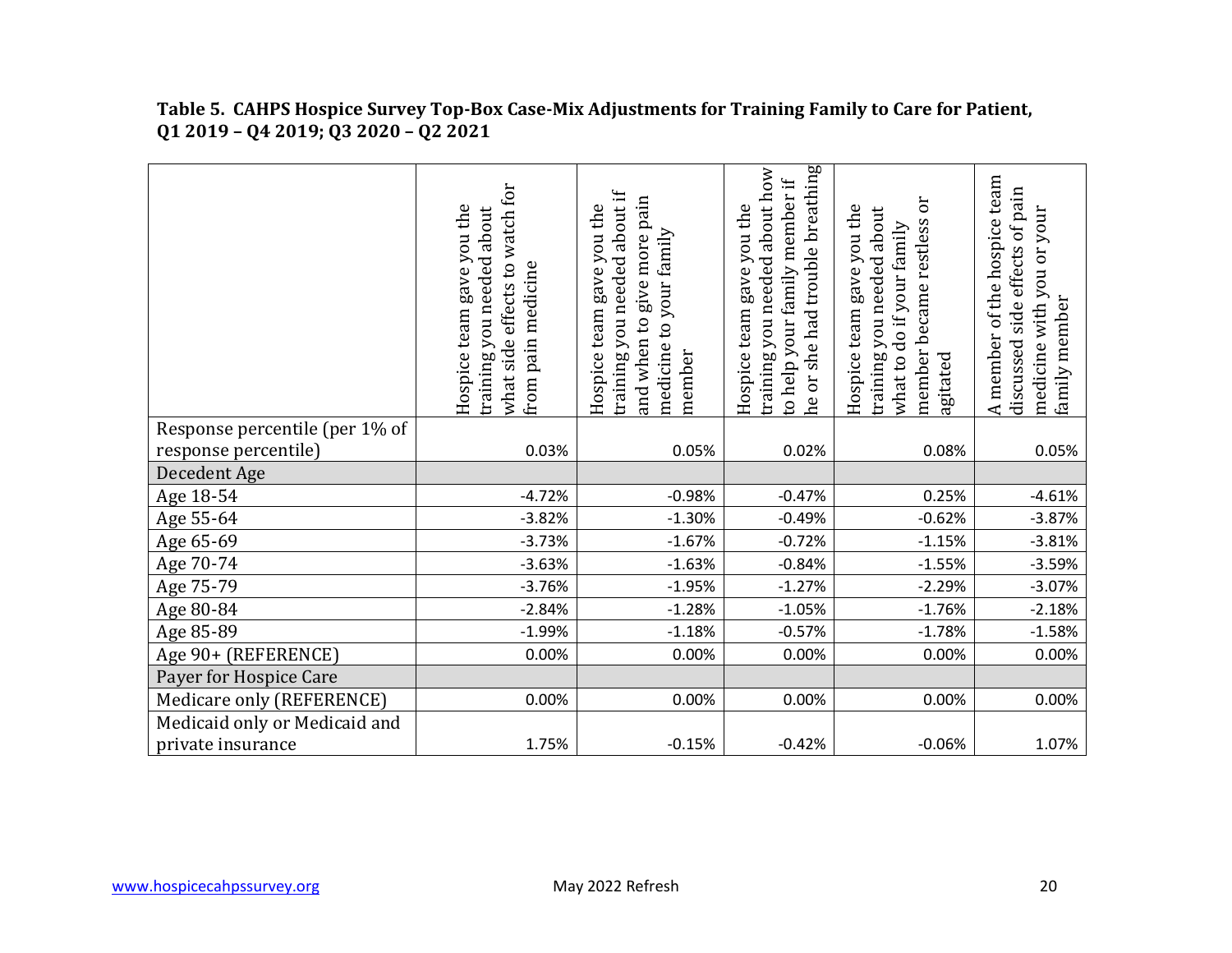| Medicare and Medicaid       | 5.70%    | 3.93%    | 4.27%    | 5.43%    | 4.09%    |
|-----------------------------|----------|----------|----------|----------|----------|
| Private insurance only      | 0.60%    | 0.31%    | 0.17%    | 0.86%    | 0.08%    |
| Medicare and private        |          |          |          |          |          |
| insurance                   | $-0.19%$ | 0.20%    | $-0.48%$ | $-1.32%$ | $-0.24%$ |
| Other                       | 1.87%    | 1.18%    | 0.66%    | 3.09%    | 1.20%    |
| <b>Primary Diagnosis</b>    |          |          |          |          |          |
| Alzheimer's and non-        |          |          |          |          |          |
| Alzheimer's dementias       |          |          |          |          |          |
| (REFERENCE)                 | 0.00%    | 0.00%    | 0.00%    | 0.00%    | 0.00%    |
| Bladder cancer              | $-3.58%$ | $-1.89%$ | $-3.05%$ | $-2.24%$ | $-2.35%$ |
| Blood and lymphatic cancers | $-3.64%$ | $-0.98%$ | $-3.35%$ | $-0.71%$ | $-2.90%$ |
| Brain cancer                | $-5.61%$ | $-2.61%$ | $-2.52%$ | $-4.44%$ | $-2.59%$ |
| <b>Breast cancer</b>        | $-5.90%$ | $-2.37%$ | $-4.02%$ | $-2.13%$ | $-4.47%$ |
| Congestive heart failure    | $-3.15%$ | $-0.95%$ | $-3.21%$ | $-1.22%$ | $-1.90%$ |
| Chronic kidney disease      | $-4.71%$ | $-1.98%$ | $-3.75%$ | $-2.16%$ | $-3.43%$ |
| Chronic liver disease       | $-4.20%$ | $-2.15%$ | $-3.15%$ | $-4.61%$ | $-2.62%$ |
| Colorectal cancer           | $-4.19%$ | $-1.65%$ | $-2.02%$ | $-0.48%$ | $-3.06%$ |
| CVA/Stroke                  | $-2.56%$ | $-1.23%$ | $-2.13%$ | $-2.56%$ | $-1.77%$ |
| Liver cancer                | $-3.63%$ | $-1.21%$ | $-2.35%$ | $-2.14%$ | $-2.32%$ |
| Lung & other chest cavity   |          |          |          |          |          |
| cancer                      | $-4.50%$ | $-1.68%$ | $-3.99%$ | $-1.33%$ | $-3.21%$ |
| Non-infectious respiratory  | $-2.96%$ | $-1.35%$ | $-3.30%$ | $-0.75%$ | $-2.58%$ |
| Other heart disease         | $-3.44%$ | $-1.35%$ | $-3.33%$ | $-1.72%$ | $-2.47%$ |
| Pancreatic cancer           | $-4.47%$ | $-1.74%$ | $-2.24%$ | $-1.05%$ | $-3.53%$ |
| Parkinson's and other       |          |          |          |          |          |
| degenerative diseases       | $-2.21%$ | $-1.51%$ | $-1.38%$ | $-0.94%$ | $-0.80%$ |
| Pneumonias and other        |          |          |          |          |          |
| infectious lung diseases    | $-3.26%$ | $-1.27%$ | $-2.87%$ | $-0.97%$ | $-1.65%$ |
| Prostate cancer             | $-3.23%$ | $-0.99%$ | $-2.47%$ | $-0.22%$ | $-2.60%$ |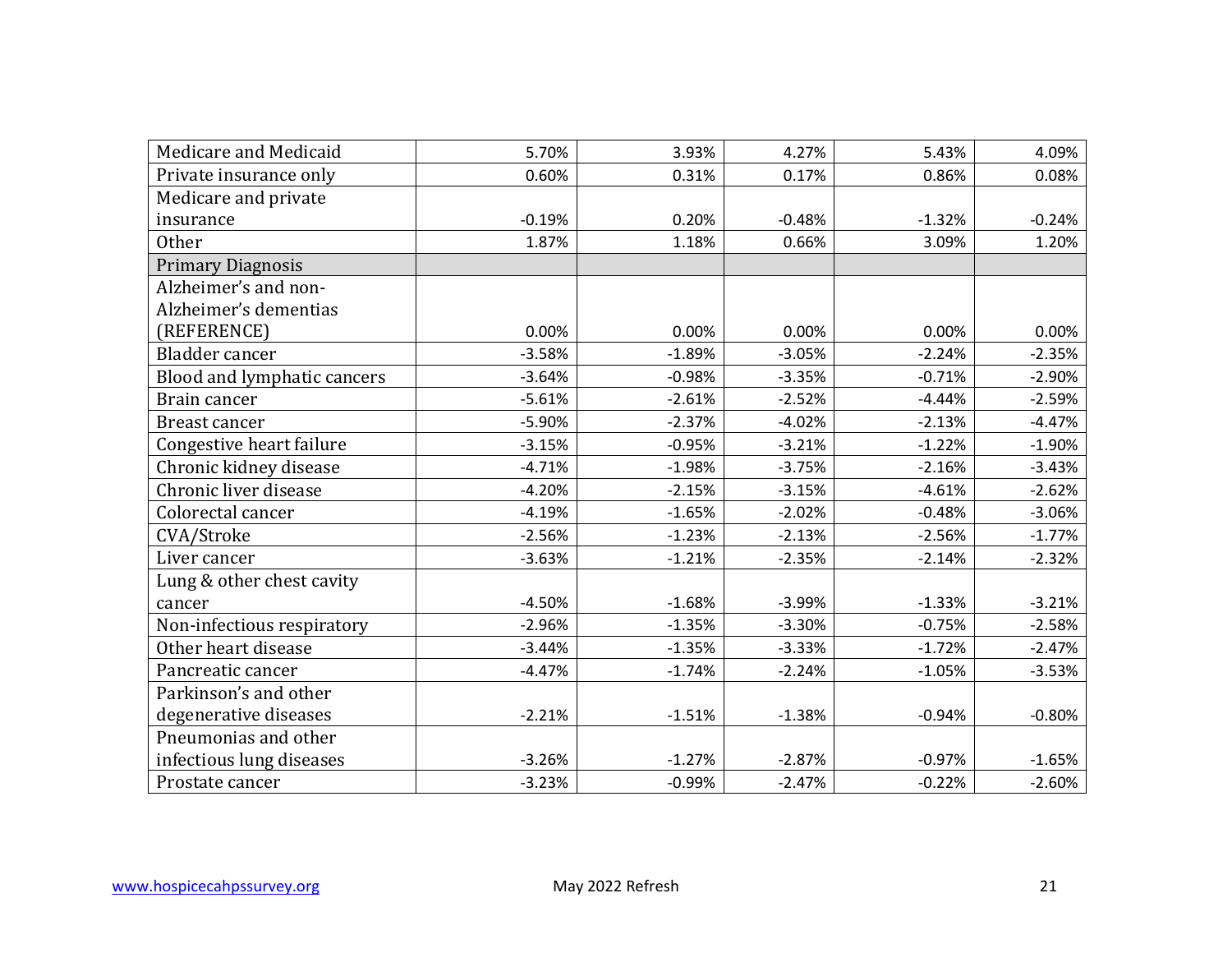| Other, cancer                 | $-4.88%$ | $-2.09%$ | $-3.28%$ | $-1.27%$ | $-3.51%$ |
|-------------------------------|----------|----------|----------|----------|----------|
| Other, non-cancer             | $-2.71%$ | $-1.41%$ | $-2.04%$ | $-1.79%$ | $-1.89%$ |
| Length of hospice stay        |          |          |          |          |          |
| $2-5$ days                    | 3.63%    | 1.87%    | 6.59%    | 1.44%    | 7.02%    |
| $6-12$ days                   | 2.55%    | 1.42%    | 4.79%    | 0.59%    | 4.92%    |
| 13-29 days                    | 1.84%    | 1.21%    | 3.65%    | 0.59%    | 3.47%    |
| 30-80 days                    | 0.54%    | 0.44%    | 2.01%    | 0.10%    | 1.51%    |
| 81+ days (REFERENCE)          | 0.00%    | 0.00%    | 0.00%    | 0.00%    | 0.00%    |
| Caregiver Age                 |          |          |          |          |          |
| Age 18-44                     | 0.35%    | 1.60%    | 3.24%    | 1.16%    | 0.29%    |
| Age 45-54                     | $-1.45%$ | $-0.15%$ | $-0.22%$ | $-0.88%$ | $-0.88%$ |
| Age 55-64 (REFERENCE)         | 0.00%    | 0.00%    | 0.00%    | 0.00%    | 0.00%    |
| Age 65-74                     | 1.67%    | 0.02%    | $-0.22%$ | 1.45%    | 0.83%    |
| Age 75-84                     | 5.23%    | 1.42%    | 2.21%    | 5.18%    | 5.11%    |
| Age 85+                       | 8.43%    | 4.21%    | 5.71%    | 9.96%    | 9.52%    |
| <b>Caregiver Education</b>    |          |          |          |          |          |
| 8 <sup>th</sup> grade or less | $-1.89%$ | $-0.91%$ | $-0.16%$ | $-1.81%$ | 0.09%    |
| Some high school              | $-2.09%$ | $-1.42%$ | $-0.93%$ | $-1.47%$ | $-0.58%$ |
| High school graduate or GED   |          |          |          |          |          |
| (REFERENCE)                   | 0.00%    | 0.00%    | 0.00%    | 0.00%    | 0.00%    |
| Some college                  | 1.86%    | 1.90%    | 1.85%    | 2.36%    | 1.46%    |
| 4-year college graduate       | 5.58%    | 4.62%    | 5.24%    | 6.58%    | 3.82%    |
| More than 4-year college      |          |          |          |          |          |
| graduate                      | 7.19%    | 6.48%    | 6.92%    | 9.12%    | 4.96%    |
| Caregiver relationship        |          |          |          |          |          |
| (Decedent was the caregiver's |          |          |          |          |          |
|                               |          |          |          |          |          |
| Spouse or partner             | $-0.49%$ | $-0.38%$ | 0.28%    | $-0.87%$ | 2.55%    |
| Parent (REFERENCE)            | 0.00%    | 0.00%    | 0.00%    | 0.00%    | 0.00%    |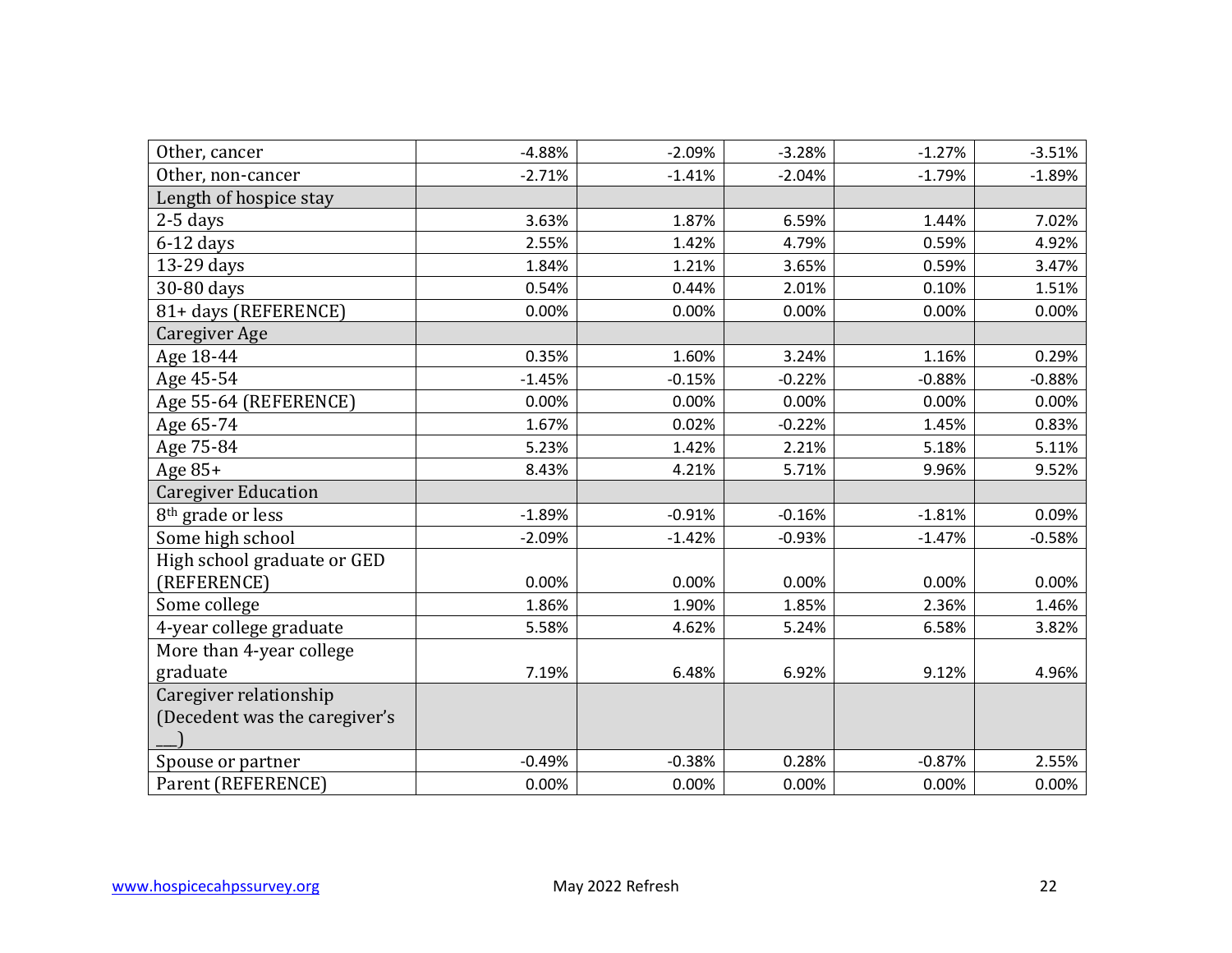| Mother-in-law or father-in-law | $-5.78%$ | $-4.18%$ | $-5.03%$ | $-6.93%$  | $-4.31%$ |
|--------------------------------|----------|----------|----------|-----------|----------|
| Aunt or uncle                  | 3.97%    | 1.19%    | 0.46%    | 2.17%     | 1.44%    |
| Sister or brother              | 5.88%    | 2.57%    | 3.37%    | 4.74%     | 5.57%    |
| Child                          | 2.24%    | 0.79%    | 0.46%    | 0.88%     | 3.95%    |
| Friend                         | 3.95%    | 0.84%    | 2.39%    | 2.82%     | 3.47%    |
| <b>Other</b>                   | $-0.82%$ | $-0.91%$ | $-1.47%$ | $-1.42%$  | $-0.12%$ |
| Survey                         |          |          |          |           |          |
| Language/Respondent's home     |          |          |          |           |          |
| language                       |          |          |          |           |          |
| Survey language or home        |          |          |          |           |          |
| language was Spanish           | $-8.75%$ | $-6.18%$ | $-7.01%$ | $-12.27%$ | $-5.83%$ |
| All others (REFERENCE)         | $0.00\%$ | 0.00%    | 0.00%    | 0.00%     | 0.00%    |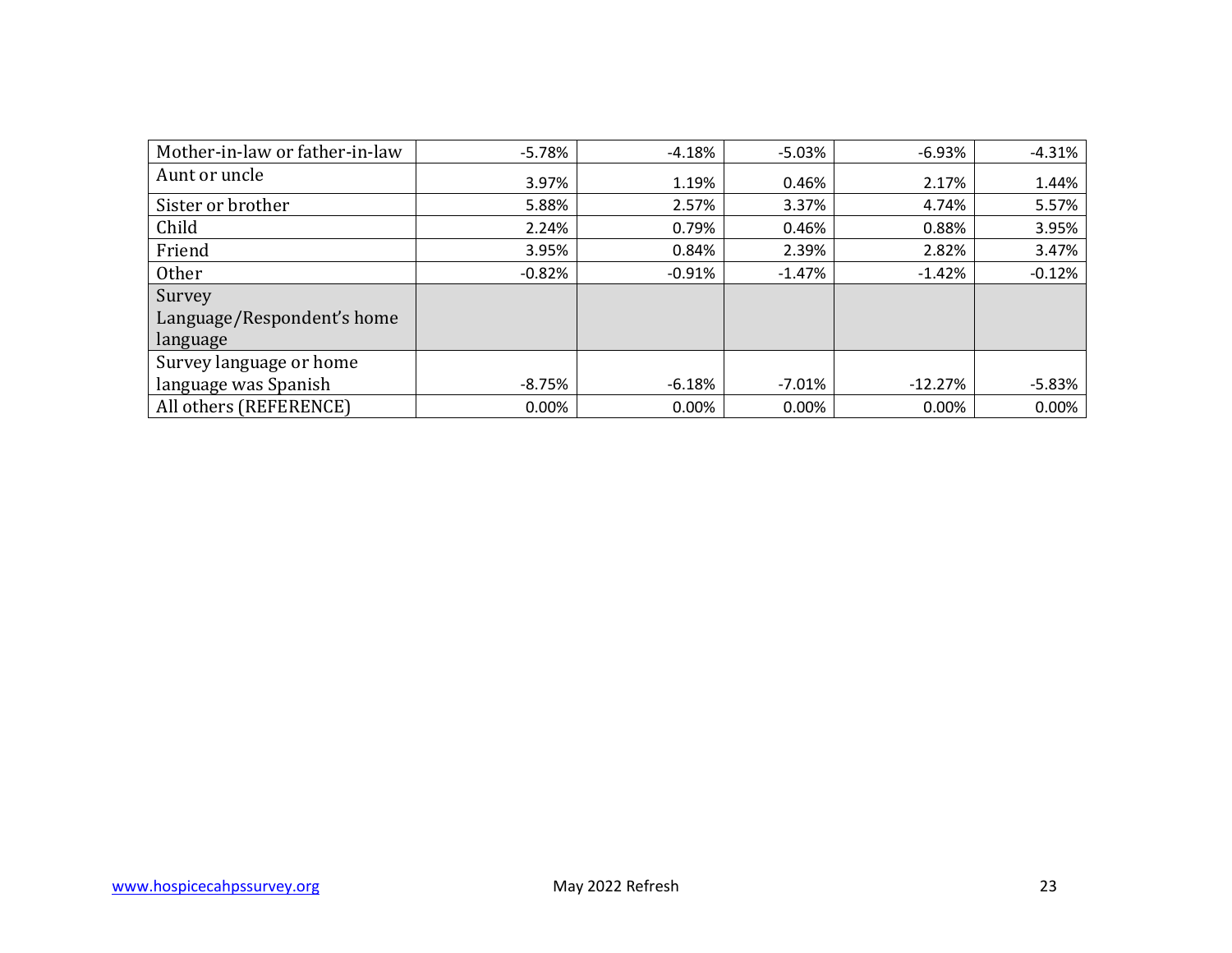**Recommend this Hospice, Q1 2019 – Q4 2019; Q3 2020 – Q2 2021 Table 6. CAHPS Hospice Survey Top-Box Case-Mix Adjustments for Rating of this Hospice and Willing to** 

|                                                 | <b>Rating of this</b><br>Hospice | <b>Willing to</b><br><b>Recommend this</b><br>Hospice |
|-------------------------------------------------|----------------------------------|-------------------------------------------------------|
| Response percentile (per 1% of response         |                                  |                                                       |
| percentile)                                     | 0.09%                            | 0.09%                                                 |
| Decedent Age                                    |                                  |                                                       |
| Age 18-54                                       | $-0.34%$                         | $-0.28%$                                              |
| Age 55-64                                       | $-0.22%$                         | $-0.34%$                                              |
| Age 65-69                                       | $-0.03%$                         | $-0.34%$                                              |
| Age 70-74                                       | $-0.10%$                         | $-0.19%$                                              |
| Age 75-79                                       | $-0.51%$                         | $-0.66%$                                              |
| Age 80-84                                       | $-0.23%$                         | $-0.52%$                                              |
| Age 85-89                                       | $-0.39%$                         | $-0.66%$                                              |
| Age 90+ (REFERENCE)                             | 0.00%                            | 0.00%                                                 |
| Payer for Hospice Care                          |                                  |                                                       |
| Medicare only (REFERENCE)                       | 0.00%                            | 0.00%                                                 |
| Medicaid only or Medicaid and private insurance | 1.10%                            | 0.85%                                                 |
| Medicare and Medicaid                           | 4.00%                            | 3.59%                                                 |
| Private insurance only                          | 0.63%                            | 0.53%                                                 |
| Medicare and private insurance                  | $-0.08%$                         | $-0.06%$                                              |
| <b>Other</b>                                    | 1.40%                            | 1.74%                                                 |
| <b>Primary Diagnosis</b>                        |                                  |                                                       |
| Alzheimer's and non-Alzheimer's dementias       |                                  |                                                       |
| (REFERENCE)                                     | 0.00%                            | 0.00%                                                 |
| Bladder cancer                                  | 0.60%                            | 0.35%                                                 |
| Blood and lymphatic cancers                     | 1.04%                            | 1.23%                                                 |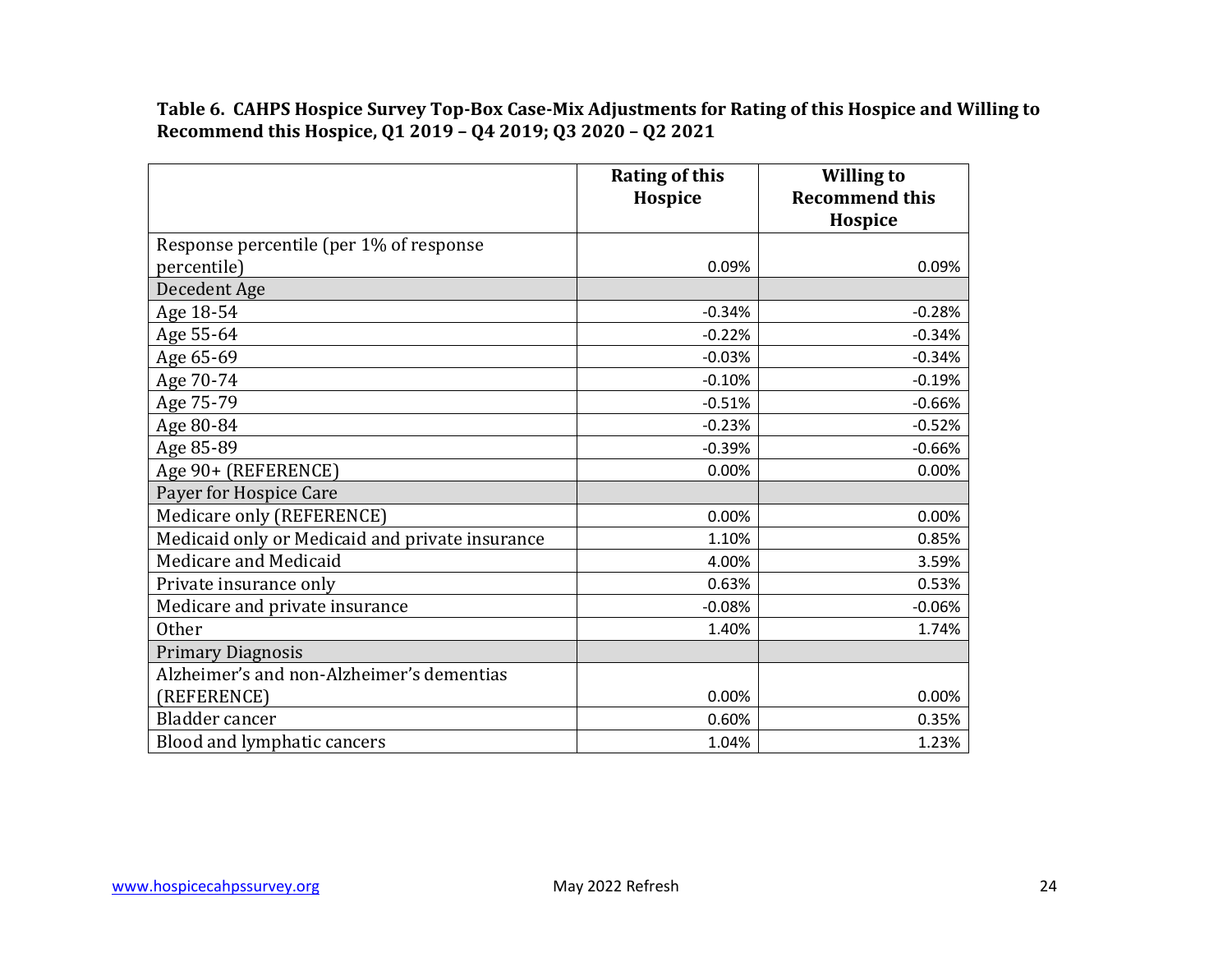| Brain cancer                                  | 0.37%    | 0.25%    |
|-----------------------------------------------|----------|----------|
| Breast cancer                                 | $-0.42%$ | $-0.42%$ |
| Congestive heart failure                      | 0.67%    | 0.86%    |
| Chronic kidney disease                        | 1.00%    | 1.40%    |
| Chronic liver disease                         | $-0.04%$ | $-0.20%$ |
| Colorectal cancer                             | 0.86%    | 1.25%    |
| CVA/Stroke                                    | $-0.43%$ | $-0.29%$ |
| Liver cancer                                  | 1.16%    | 1.23%    |
| Lung & other chest cavity cancer              | 0.70%    | 0.80%    |
| Non-infectious respiratory                    | 0.99%    | 0.79%    |
| Other heart disease                           | 0.29%    | 0.54%    |
| Pancreatic cancer                             | 0.85%    | 0.88%    |
| Parkinson's and other degenerative diseases   | 0.33%    | 0.32%    |
| Pneumonias and other infectious lung diseases | 0.69%    | 1.68%    |
| Prostate cancer                               | 1.49%    | 1.51%    |
| Other, cancer                                 | 0.40%    | 0.70%    |
| Other, non-cancer                             | 0.28%    | 0.52%    |
| Length of hospice stay                        |          |          |
| 2-5 days                                      | $-0.76%$ | 0.35%    |
| $6-12$ days                                   | 0.20%    | 0.87%    |
| 13-29 days                                    | 1.46%    | 1.56%    |
| 30-80 days                                    | 1.24%    | 1.14%    |
| 81+ days (REFERENCE)                          | 0.00%    | 0.00%    |
| <b>Caregiver Age</b>                          |          |          |
| Age 18-44                                     | 4.97%    | 4.02%    |
| Age 45-54                                     | 1.30%    | 0.76%    |
| Age 55-64 (REFERENCE)                         | 0.00%    | 0.00%    |
| Age 65-74                                     | $-1.61%$ | $-0.70%$ |
| Age 75-84                                     | $-0.86%$ | $-0.01%$ |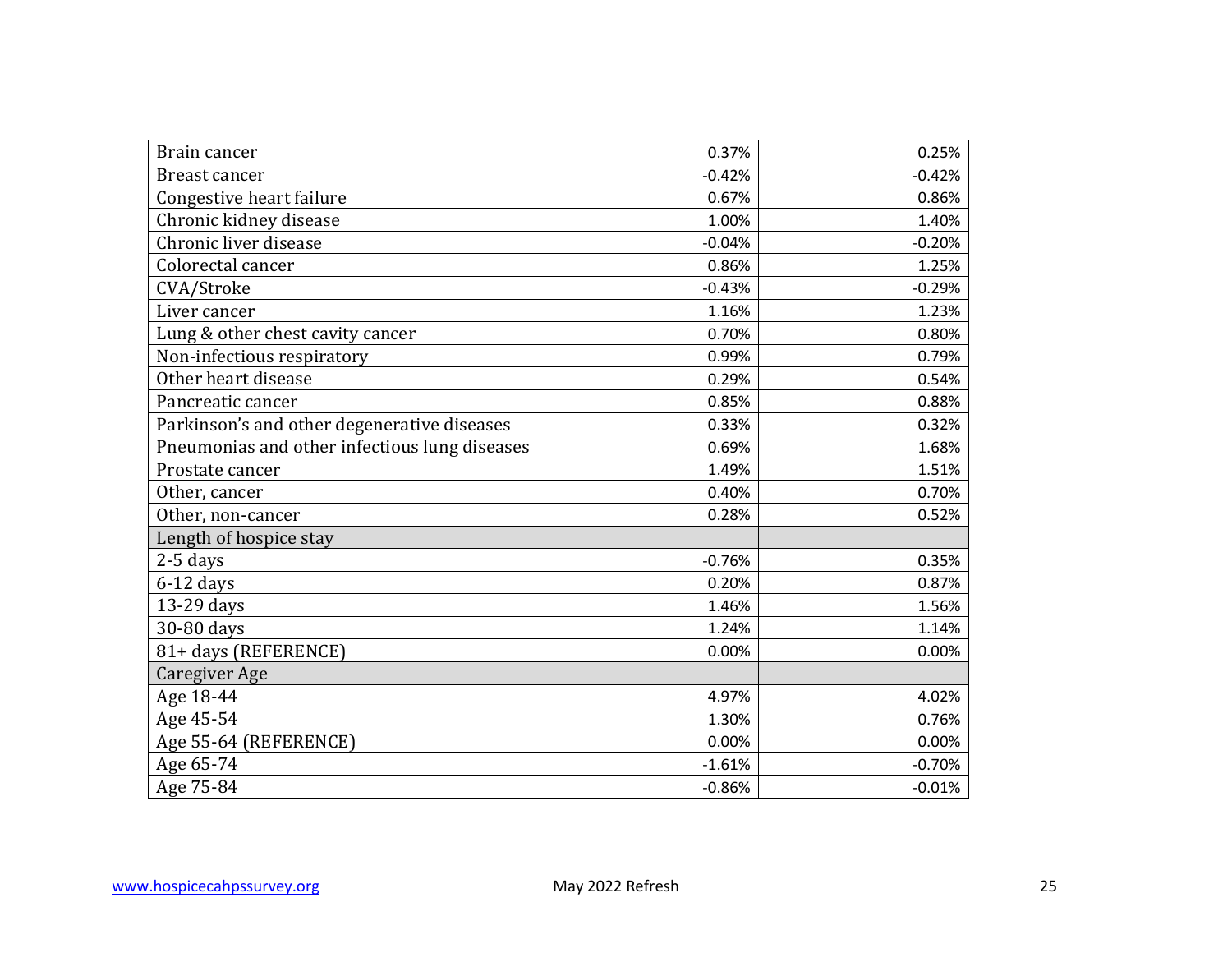| Age $85+$                                    | 1.37%    | 2.05%    |
|----------------------------------------------|----------|----------|
| <b>Caregiver Education</b>                   |          |          |
| 8 <sup>th</sup> grade or less                | 0.00%    | 0.79%    |
| Some high school                             | $-0.68%$ | 0.13%    |
| High school graduate or GED (REFERENCE)      | 0.00%    | 0.00%    |
| Some college                                 | 1.95%    | 1.07%    |
| 4-year college graduate                      | 3.81%    | 2.04%    |
| More than 4-year college graduate            | 5.39%    | 3.05%    |
| Caregiver relationship (Decedent was the     |          |          |
| caregiver's __ )                             |          |          |
| Spouse or partner                            | 1.11%    | 1.20%    |
| Parent (REFERENCE)                           | 0.00%    | 0.00%    |
| Mother-in-law or father-in-law               | $-2.83%$ | $-2.17%$ |
| Aunt or uncle                                | $-1.26%$ | $-0.38%$ |
| Sister or brother                            | 1.64%    | 2.31%    |
| Child                                        | 1.15%    | 1.38%    |
| Friend                                       | $-0.12%$ | 0.72%    |
| <b>Other</b>                                 | $-0.34%$ | $-0.16%$ |
| Survey Language/Respondent's home language   |          |          |
| Survey language or home language was Spanish | $-4.40%$ | $-3.09%$ |
| All others (REFERENCE)                       | 0.00%    | 0.00%    |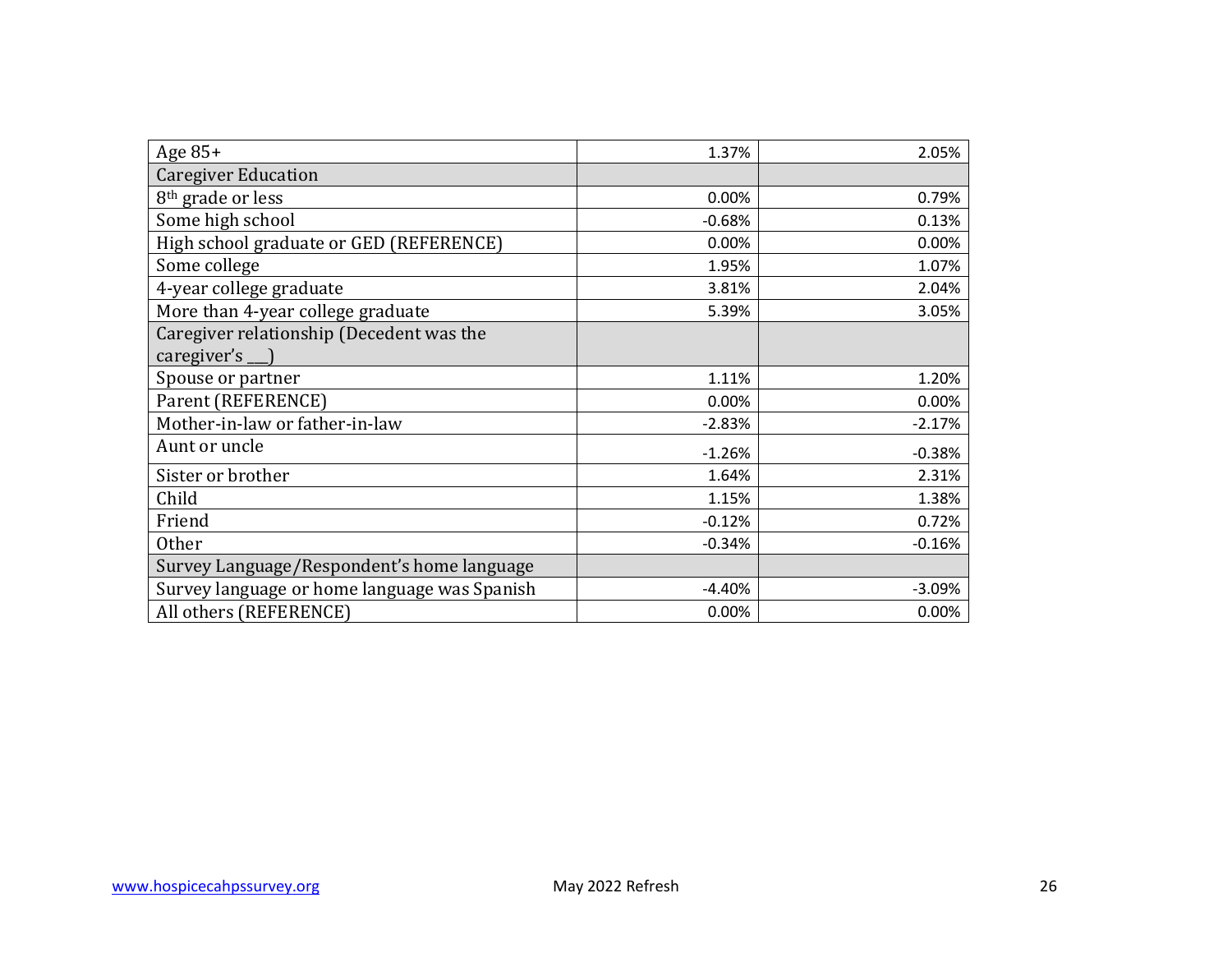|                                | informed about when they<br>would arrive to care for<br>Hospice team kept you<br>your family member | things in a way that was<br>team explained<br>easy to understand<br>Hospice | problems with your family<br>carefully to you when you<br>talked with them about<br>member's hospice care<br>Hospice team listened | family member's condition<br>Hospice team kept you<br>about your<br>informed | Hospice team listened<br>you<br>carefully to | family member's condition<br>contradictory<br>information about your<br>Hospice team gave you<br>ðr<br>confusing<br>or care |
|--------------------------------|-----------------------------------------------------------------------------------------------------|-----------------------------------------------------------------------------|------------------------------------------------------------------------------------------------------------------------------------|------------------------------------------------------------------------------|----------------------------------------------|-----------------------------------------------------------------------------------------------------------------------------|
| Response percentile (per 1% of |                                                                                                     |                                                                             |                                                                                                                                    |                                                                              |                                              |                                                                                                                             |
| response percentile)           | $-0.02%$                                                                                            | $-0.02%$                                                                    | $-0.01%$                                                                                                                           | $-0.03%$                                                                     | $-0.02%$                                     | $-0.02%$                                                                                                                    |
| Decedent Age                   |                                                                                                     |                                                                             |                                                                                                                                    |                                                                              |                                              |                                                                                                                             |
| Age 18-54                      | 2.27%                                                                                               | 0.04%                                                                       | $-0.09%$                                                                                                                           | 0.67%                                                                        | $-0.43%$                                     | $-0.83%$                                                                                                                    |
| Age 55-64                      | 1.59%                                                                                               | $-0.19%$                                                                    | $-0.86%$                                                                                                                           | 0.45%                                                                        | $-0.39%$                                     | $-1.30%$                                                                                                                    |
| Age 65-69                      | 1.40%                                                                                               | $-0.01%$                                                                    | $-0.58%$                                                                                                                           | 0.48%                                                                        | $-0.14%$                                     | $-1.32%$                                                                                                                    |
| Age 70-74                      | 1.06%                                                                                               | $-0.12%$                                                                    | $-0.49%$                                                                                                                           | 0.22%                                                                        | $-0.21%$                                     | $-0.83%$                                                                                                                    |
| Age 75-79                      | 1.31%                                                                                               | 0.08%                                                                       | $-0.63%$                                                                                                                           | 0.42%                                                                        | $-0.10%$                                     | $-0.77%$                                                                                                                    |
| Age 80-84                      | 0.97%                                                                                               | $-0.08%$                                                                    | $-0.33%$                                                                                                                           | 0.22%                                                                        | $-0.14%$                                     | $-0.55%$                                                                                                                    |
| Age 85-89                      | 0.86%                                                                                               | 0.16%                                                                       | $-0.14%$                                                                                                                           | 0.29%                                                                        | 0.13%                                        | $-0.13%$                                                                                                                    |
| Age 90+ (REFERENCE)            | 0.00%                                                                                               | 0.00%                                                                       | 0.00%                                                                                                                              | 0.00%                                                                        | 0.00%                                        | 0.00%                                                                                                                       |
| Payer for Hospice Care         |                                                                                                     |                                                                             |                                                                                                                                    |                                                                              |                                              |                                                                                                                             |
| Medicare only (REFERENCE)      | 0.00%                                                                                               | 0.00%                                                                       | 0.00%                                                                                                                              | 0.00%                                                                        | 0.00%                                        | 0.00%                                                                                                                       |
| Medicaid only or Medicaid and  |                                                                                                     |                                                                             |                                                                                                                                    |                                                                              |                                              |                                                                                                                             |
| private insurance              | $-1.91%$                                                                                            | $-0.83%$                                                                    | $-0.14%$                                                                                                                           | $-0.80%$                                                                     | $-0.55%$                                     | $-1.85%$                                                                                                                    |
| Medicare and Medicaid          | $-5.64%$                                                                                            | $-1.44%$                                                                    | $-1.29%$                                                                                                                           | $-2.75%$                                                                     | $-1.20%$                                     | $-1.35%$                                                                                                                    |
| Private insurance only         | $-0.65%$                                                                                            | $-0.08%$                                                                    | 0.04%                                                                                                                              | $-0.03%$                                                                     | $-0.07%$                                     | 0.18%                                                                                                                       |

| Table 7. CAHPS Hospice Survey Bottom-Box Case-Mix Adjustments for Communication with Family, Q1 |
|-------------------------------------------------------------------------------------------------|
| 2019 - Q4 2019; Q3 2020 - Q2 2021                                                               |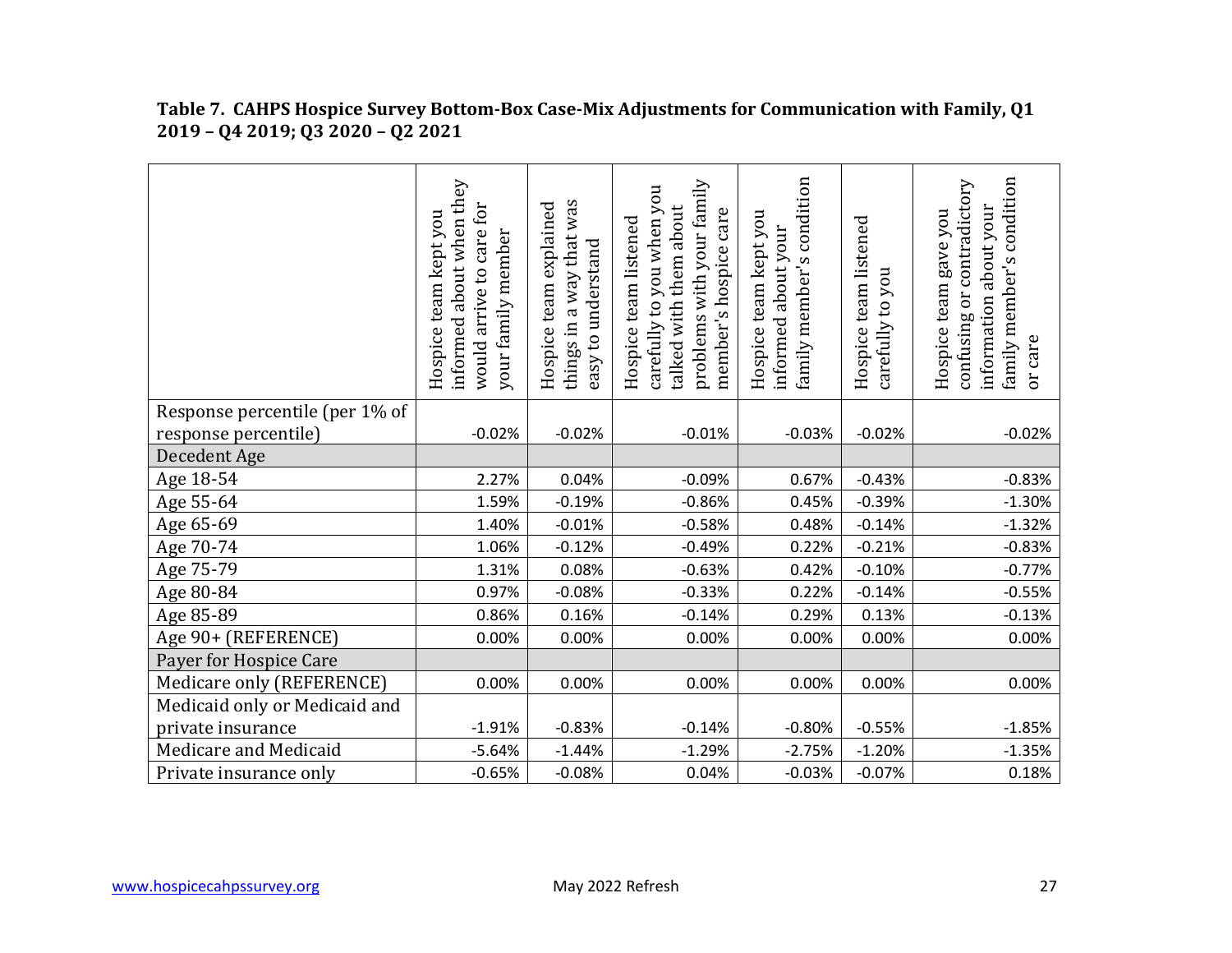| Medicare and private        |          |          |          |          |          |          |
|-----------------------------|----------|----------|----------|----------|----------|----------|
| insurance                   | $-0.32%$ | 0.02%    | $-0.20%$ | 0.04%    | $-0.11%$ | $-0.07%$ |
| <b>Other</b>                | $-2.92%$ | $-0.58%$ | $-0.22%$ | $-1.19%$ | $-0.33%$ | $-0.22%$ |
| <b>Primary Diagnosis</b>    |          |          |          |          |          |          |
| Alzheimer's and non-        |          |          |          |          |          |          |
| Alzheimer's dementias       |          |          |          |          |          |          |
| (REFERENCE)                 | 0.00%    | 0.00%    | 0.00%    | 0.00%    | 0.00%    | 0.00%    |
| Bladder cancer              | 3.79%    | 0.15%    | $-0.52%$ | 0.20%    | 0.03%    | 0.10%    |
| Blood and lymphatic cancers | 3.76%    | 0.16%    | 0.15%    | 0.17%    | $-0.08%$ | 0.05%    |
| Brain cancer                | 4.18%    | 0.51%    | 0.08%    | 1.08%    | 0.25%    | 0.51%    |
| Breast cancer               | 4.94%    | 0.56%    | 0.86%    | 1.03%    | 0.69%    | $-0.13%$ |
| Congestive heart failure    | 2.83%    | $-0.08%$ | $-0.31%$ | 0.02%    | $-0.27%$ | $-0.12%$ |
| Chronic kidney disease      | 2.85%    | 0.00%    | $-0.11%$ | 0.11%    | $-0.42%$ | $-0.79%$ |
| Chronic liver disease       | 3.06%    | 0.29%    | 0.33%    | 0.43%    | 0.24%    | $-0.21%$ |
| Colorectal cancer           | 4.20%    | 0.26%    | $-0.05%$ | 0.60%    | $-0.10%$ | $-0.12%$ |
| CVA/Stroke                  | 1.57%    | 0.16%    | 0.28%    | 0.50%    | 0.13%    | $-0.08%$ |
| Liver cancer                | 4.56%    | 0.17%    | $-0.14%$ | 0.88%    | 0.04%    | $-0.08%$ |
| Lung & other chest cavity   |          |          |          |          |          |          |
| cancer                      | 4.43%    | 0.25%    | $-0.10%$ | 0.68%    | $-0.04%$ | 0.07%    |
| Non-infectious respiratory  | 3.21%    | $-0.07%$ | 0.07%    | $-0.11%$ | $-0.42%$ | $-0.11%$ |
| Other heart disease         | 2.89%    | 0.11%    | $-0.13%$ | 0.34%    | $-0.18%$ | $-0.30%$ |
| Pancreatic cancer           | 4.69%    | 0.30%    | $-0.33%$ | 0.89%    | 0.04%    | $-0.05%$ |
| Parkinson's and other       |          |          |          |          |          |          |
| degenerative diseases       | 2.04%    | 0.32%    | 0.48%    | 0.43%    | 0.22%    | 0.45%    |
| Pneumonias and other        |          |          |          |          |          |          |
| infectious lung diseases    | 2.07%    | $-0.24%$ | $-0.20%$ | $-0.18%$ | $-0.29%$ | $-0.30%$ |
| Prostate cancer             | 3.75%    | $-0.01%$ | $-0.40%$ | 0.10%    | $-0.32%$ | 0.01%    |
| Other, cancer               | 4.45%    | 0.41%    | $-0.01%$ | 0.76%    | 0.06%    | 0.11%    |
| Other, non-cancer           | 1.33%    | 0.02%    | $-0.01%$ | 0.12%    | $-0.03%$ | $-0.14%$ |
| Length of hospice stay      |          |          |          |          |          |          |
| $2-5$ days                  | 0.46%    | $-1.01%$ | $-2.93%$ | $-1.47%$ | $-0.86%$ | $-0.66%$ |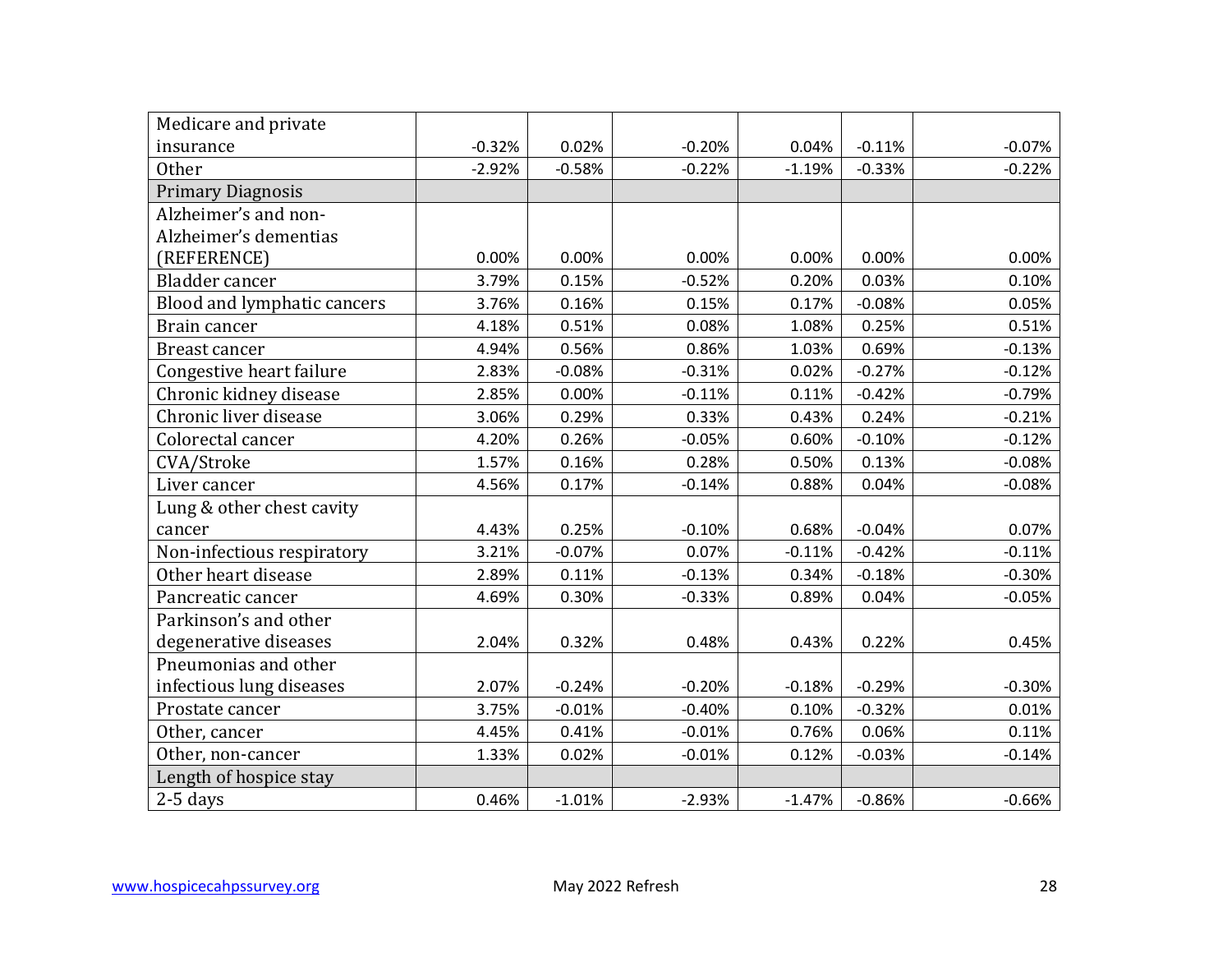| $6-12$ days                    | 0.98%    | $-0.82%$ | $-2.19%$ | $-1.17%$ | $-0.86%$ | $-0.56%$  |
|--------------------------------|----------|----------|----------|----------|----------|-----------|
| 13-29 days                     | 0.97%    | $-0.78%$ | $-1.65%$ | $-1.26%$ | $-0.89%$ | $-0.46%$  |
| 30-80 days                     | 0.94%    | $-0.45%$ | $-0.73%$ | $-0.68%$ | $-0.46%$ | $-0.33%$  |
| 81+ days (REFERENCE)           | 0.00%    | 0.00%    | 0.00%    | 0.00%    | 0.00%    | 0.00%     |
| Caregiver Age                  |          |          |          |          |          |           |
| Age 18-44                      | $-1.19%$ | $-1.24%$ | $-2.95%$ | $-1.30%$ | $-1.74%$ | $-1.13%$  |
| Age 45-54                      | 0.08%    | $-0.21%$ | $-1.38%$ | $-0.08%$ | $-0.48%$ | $-0.41%$  |
| Age 55-64 (REFERENCE)          | 0.00%    | 0.00%    | 0.00%    | 0.00%    | 0.00%    | 0.00%     |
| Age 65-74                      | $-0.08%$ | 0.35%    | 1.28%    | 0.48%    | 0.71%    | 0.34%     |
| Age 75-84                      | $-0.54%$ | 0.03%    | 1.51%    | $-0.23%$ | 0.56%    | $-0.03%$  |
| Age $85+$                      | $-1.13%$ | $-0.84%$ | 1.12%    | $-1.63%$ | $-0.17%$ | $-1.11%$  |
| <b>Caregiver Education</b>     |          |          |          |          |          |           |
| 8 <sup>th</sup> grade or less  | $-0.51%$ | $-1.08%$ | $-0.22%$ | $-0.68%$ | $-0.71%$ | $-10.53%$ |
| Some high school               | 0.05%    | $-0.44%$ | $-0.02%$ | $-0.28%$ | $-0.47%$ | $-6.39%$  |
| High school graduate or GED    |          |          |          |          |          |           |
| (REFERENCE)                    | 0.00%    | 0.00%    | 0.00%    | 0.00%    | 0.00%    | 0.00%     |
| Some college                   | $-1.28%$ | $-0.28%$ | $-0.83%$ | $-0.98%$ | $-0.54%$ | 1.65%     |
| 4-year college graduate        | $-3.19%$ | $-0.42%$ | $-1.29%$ | $-1.70%$ | $-0.79%$ | 2.04%     |
| More than 4-year college       |          |          |          |          |          |           |
| graduate                       | $-4.37%$ | $-0.90%$ | $-2.16%$ | $-2.69%$ | $-1.51%$ | 2.01%     |
| Caregiver relationship         |          |          |          |          |          |           |
| (Decedent was the caregiver's  |          |          |          |          |          |           |
|                                |          |          |          |          |          |           |
| Spouse or partner              | 2.31%    | $-0.23%$ | 0.14%    | $-0.55%$ | $-0.37%$ | 0.09%     |
| Parent (REFERENCE)             | 0.00%    | 0.00%    | 0.00%    | 0.00%    | 0.00%    | 0.00%     |
| Mother-in-law or father-in-law | 0.69%    | 0.56%    | 1.06%    | 0.95%    | 0.68%    | 0.26%     |
| Aunt or uncle                  | $-2.86%$ | 0.22%    | 0.94%    | $-0.58%$ | 0.36%    | $-0.11%$  |
| Sister or brother              | $-3.32%$ | $-0.87%$ | $-0.37%$ | $-1.99%$ | $-0.74%$ | $-0.25%$  |
| Child                          | 0.30%    | $-0.13%$ | $-0.01%$ | $-1.26%$ | $-0.38%$ | $-0.30%$  |
| Friend                         | $-2.92%$ | $-0.31%$ | 0.32%    | $-1.74%$ | $-0.45%$ | $-0.40%$  |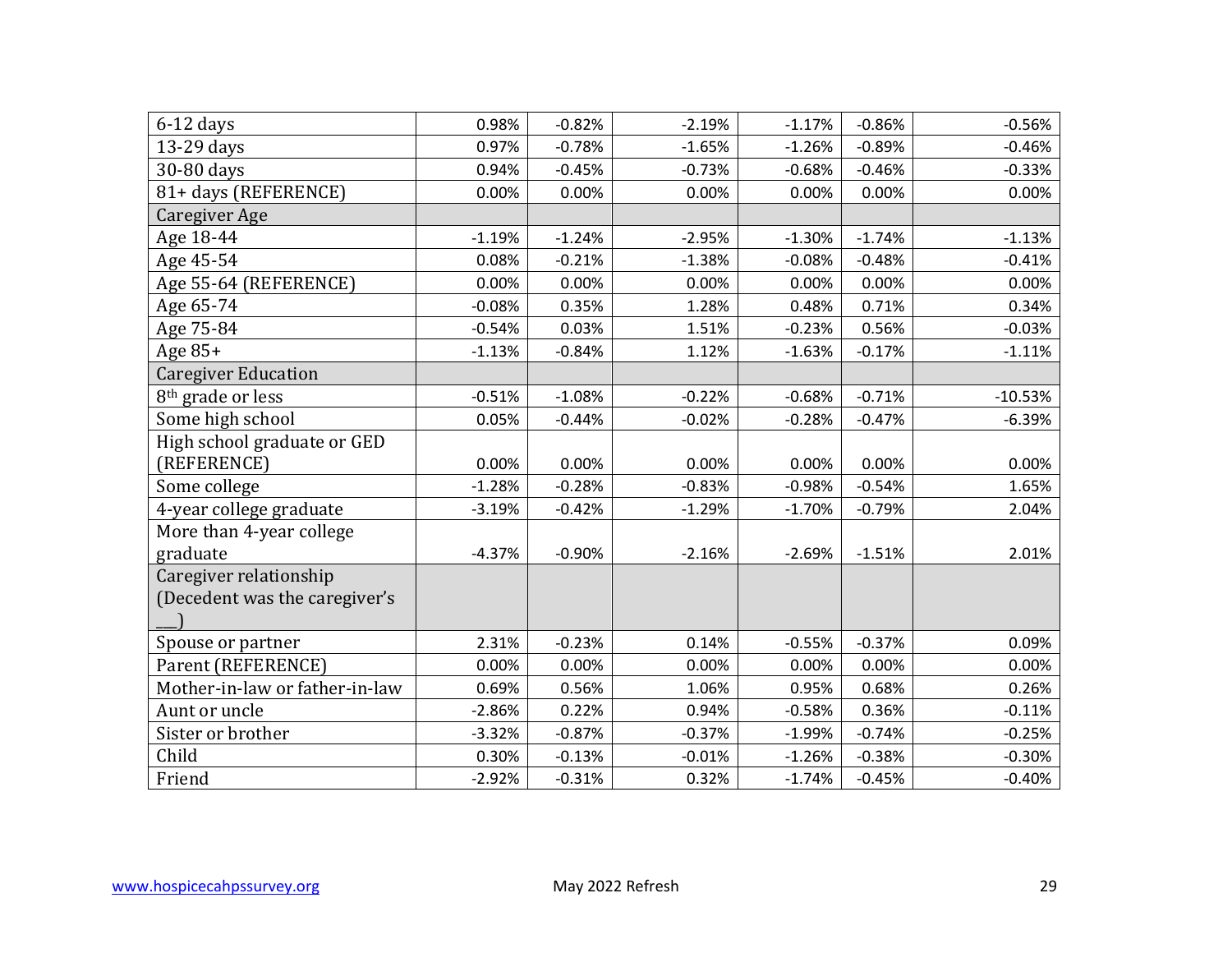| Other                      | $-0.92\%$ | 0.05%    | 0.08%    | $-0.19%$ | 0.10%    | $-0.59%$ |
|----------------------------|-----------|----------|----------|----------|----------|----------|
| Survey                     |           |          |          |          |          |          |
| Language/Respondent's home |           |          |          |          |          |          |
| language                   |           |          |          |          |          |          |
| Survey language or home    |           |          |          |          |          |          |
| language was Spanish       | 3.60%     | 0.95%    | 2.73%    | 2.57%    | 1.00%    | $-0.71%$ |
| All others (REFERENCE)     | $0.00\%$  | $0.00\%$ | $0.00\%$ | 0.00%    | $0.00\%$ | 0.00%    |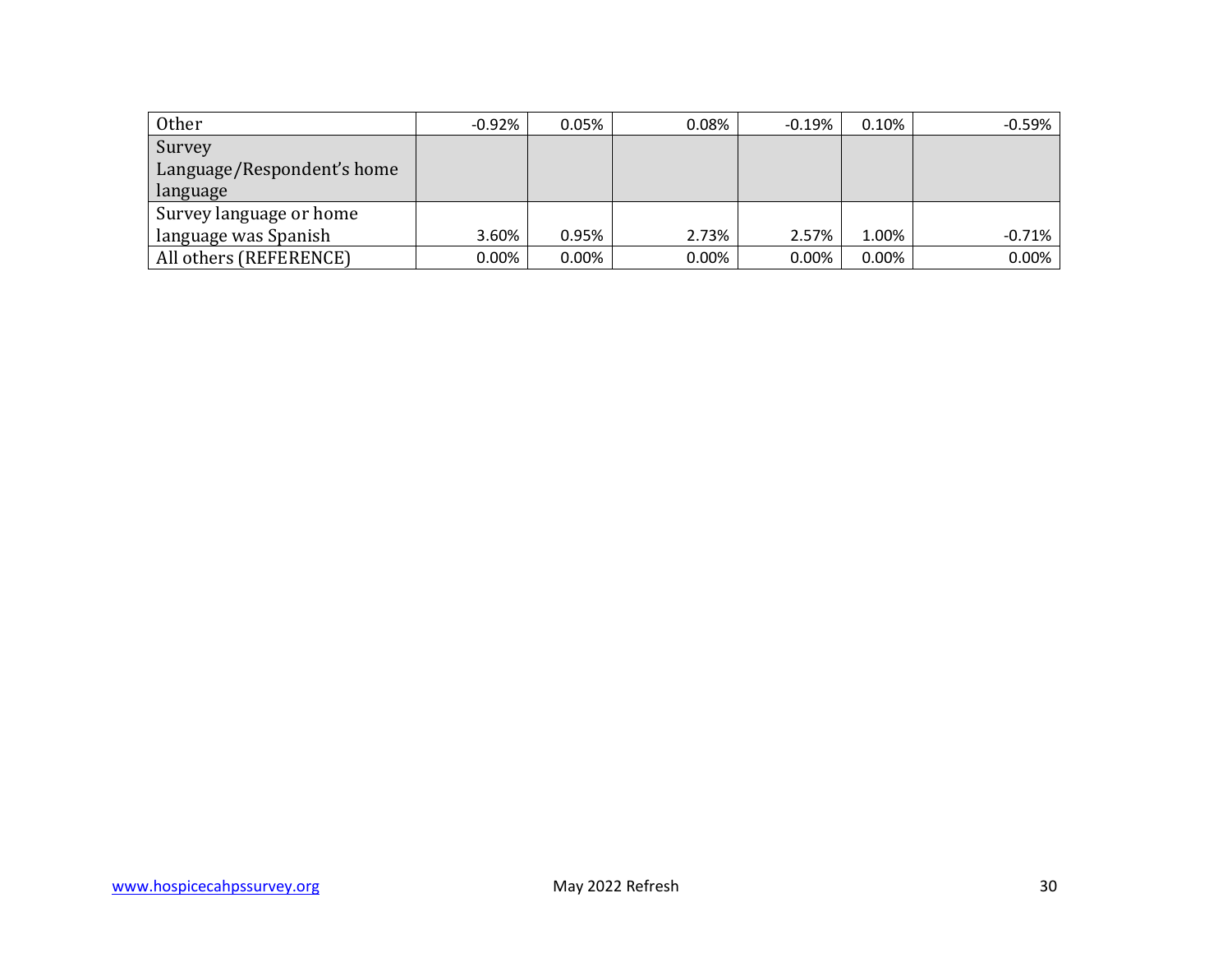#### **Treating Patient with Respect, Q1 2019 – Q4 2019; Q3 2020 – Q2 2021 Table 8. CAHPS Hospice Bottom-Box Survey Case-Mix Adjustments for Getting Timely Help and**

|                                | <b>Getting Timely Help</b>                                                                                        |                                                                                               |                                                                        | <b>Treating Patient with Respect</b>                                   |
|--------------------------------|-------------------------------------------------------------------------------------------------------------------|-----------------------------------------------------------------------------------------------|------------------------------------------------------------------------|------------------------------------------------------------------------|
|                                | your family member asked<br>for help from the hospice<br>Got help as soon as you<br>needed it when you or<br>team | Got the help you needed<br>from the hospice team<br>weekends, or holidays<br>during evenings, | Hospice team treated your<br>family member with<br>dignity and respect | Felt that the hospice team<br>really cared about your<br>family member |
| Response percentile (per 1% of |                                                                                                                   |                                                                                               |                                                                        |                                                                        |
| response percentile)           | $-0.02%$                                                                                                          | $-0.04%$                                                                                      | $-0.01%$                                                               | $-0.01%$                                                               |
| Decedent Age                   |                                                                                                                   |                                                                                               |                                                                        |                                                                        |
| Age 18-54                      | 0.03%                                                                                                             | 0.85%                                                                                         | $-0.25%$                                                               | $-0.18%$                                                               |
| Age 55-64                      | $-0.09%$<br>$-0.04%$                                                                                              | 0.61%                                                                                         | $-0.39%$                                                               | $-0.56%$<br>$-0.36%$                                                   |
| Age 65-69                      |                                                                                                                   | 0.32%                                                                                         | $-0.20%$                                                               |                                                                        |
| Age 70-74                      | $-0.09%$                                                                                                          | 0.86%                                                                                         | $-0.17%$                                                               | $-0.36%$                                                               |
| Age 75-79                      | 0.15%                                                                                                             | 0.53%                                                                                         | $-0.10%$                                                               | $-0.21%$                                                               |
| Age 80-84                      | $-0.04%$<br>0.21%                                                                                                 | 0.44%                                                                                         | $-0.13%$                                                               | $-0.20%$                                                               |
| Age 85-89                      |                                                                                                                   | 0.52%                                                                                         | $-0.06%$                                                               | 0.00%                                                                  |
| Age 90+ (REFERENCE)            | 0.00%                                                                                                             | 0.00%                                                                                         | 0.00%                                                                  | 0.00%                                                                  |
| Payer for Hospice Care         |                                                                                                                   |                                                                                               |                                                                        |                                                                        |
| Medicare only (REFERENCE)      | 0.00%                                                                                                             | 0.00%                                                                                         | 0.00%                                                                  | 0.00%                                                                  |
| Medicaid only or Medicaid and  |                                                                                                                   |                                                                                               |                                                                        |                                                                        |
| private insurance              | $-0.54%$                                                                                                          | $-0.83%$                                                                                      | $-0.53%$                                                               | $-0.65%$                                                               |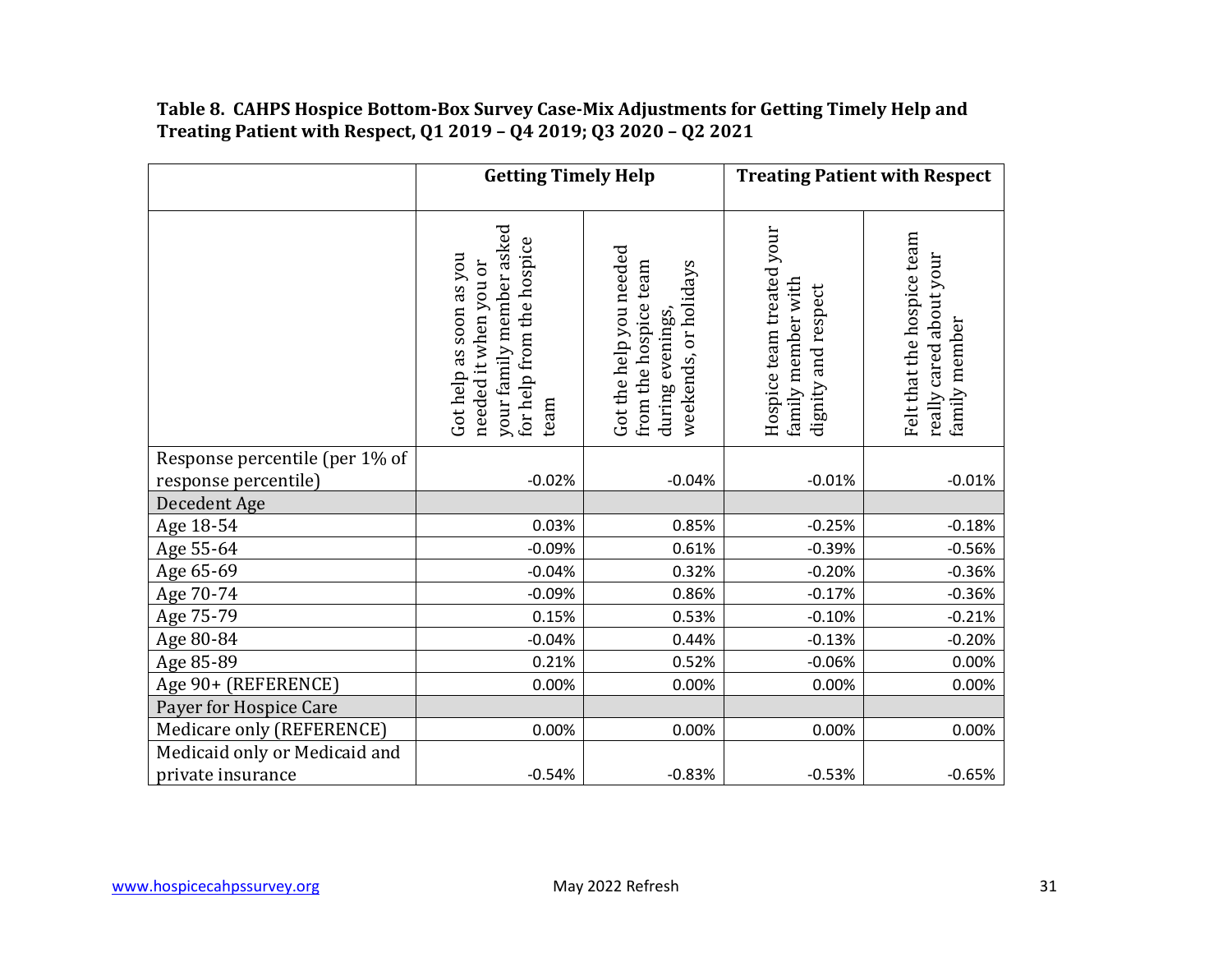| Medicare and Medicaid       | $-1.76%$ | $-2.02%$ | $-0.58%$ | $-1.20%$ |
|-----------------------------|----------|----------|----------|----------|
| Private insurance only      | $-0.39%$ | $-0.61%$ | $-0.01%$ | $-0.08%$ |
| Medicare and private        |          |          |          |          |
| insurance                   | 0.03%    | 0.15%    | 0.05%    | $-0.02%$ |
| <b>Other</b>                | $-0.40%$ | $-0.06%$ | $-0.20%$ | $-0.15%$ |
| <b>Primary Diagnosis</b>    |          |          |          |          |
| Alzheimer's and non-        |          |          |          |          |
| Alzheimer's dementias       |          |          |          |          |
| (REFERENCE)                 | 0.00%    | 0.00%    | 0.00%    | 0.00%    |
| Bladder cancer              | $-0.25%$ | 0.90%    | $-0.11%$ | $-0.17%$ |
| Blood and lymphatic cancers | $-0.34%$ | $-0.01%$ | 0.10%    | 0.01%    |
| Brain cancer                | 0.19%    | $-0.18%$ | 0.03%    | 0.32%    |
| Breast cancer               | 0.48%    | 0.31%    | 0.18%    | 0.35%    |
| Congestive heart failure    | $-0.19%$ | 0.23%    | $-0.06%$ | $-0.25%$ |
| Chronic kidney disease      | $-0.40%$ | $-0.37%$ | $-0.10%$ | $-0.32%$ |
| Chronic liver disease       | 0.11%    | 0.76%    | 0.02%    | 0.04%    |
| Colorectal cancer           | $-0.02%$ | 0.10%    | $-0.09%$ | $-0.20%$ |
| CVA/Stroke                  | 0.27%    | 0.60%    | 0.02%    | 0.10%    |
| Liver cancer                | $-0.29%$ | $-0.45%$ | 0.05%    | $-0.14%$ |
| Lung & other chest cavity   |          |          |          |          |
| cancer                      | 0.07%    | 0.46%    | 0.00%    | $-0.18%$ |
| Non-infectious respiratory  | $-0.22%$ | 0.28%    | $-0.06%$ | $-0.27%$ |
| Other heart disease         | $-0.13%$ | 0.50%    | $-0.08%$ | $-0.09%$ |
| Pancreatic cancer           | 0.07%    | $-0.08%$ | 0.03%    | $-0.04%$ |
| Parkinson's and other       |          |          |          |          |
| degenerative diseases       | 0.12%    | 0.09%    | 0.20%    | 0.19%    |
| Pneumonias and other        |          |          |          |          |
| infectious lung diseases    | $-0.27%$ | $-0.50%$ | $-0.06%$ | $-0.22%$ |
| Prostate cancer             | $-0.30%$ | $-0.32%$ | $-0.11%$ | $-0.27%$ |
| Other, cancer               | 0.07%    | 0.04%    | 0.05%    | 0.10%    |
| Other, non-cancer           | $-0.07%$ | 0.40%    | $-0.07%$ | $-0.13%$ |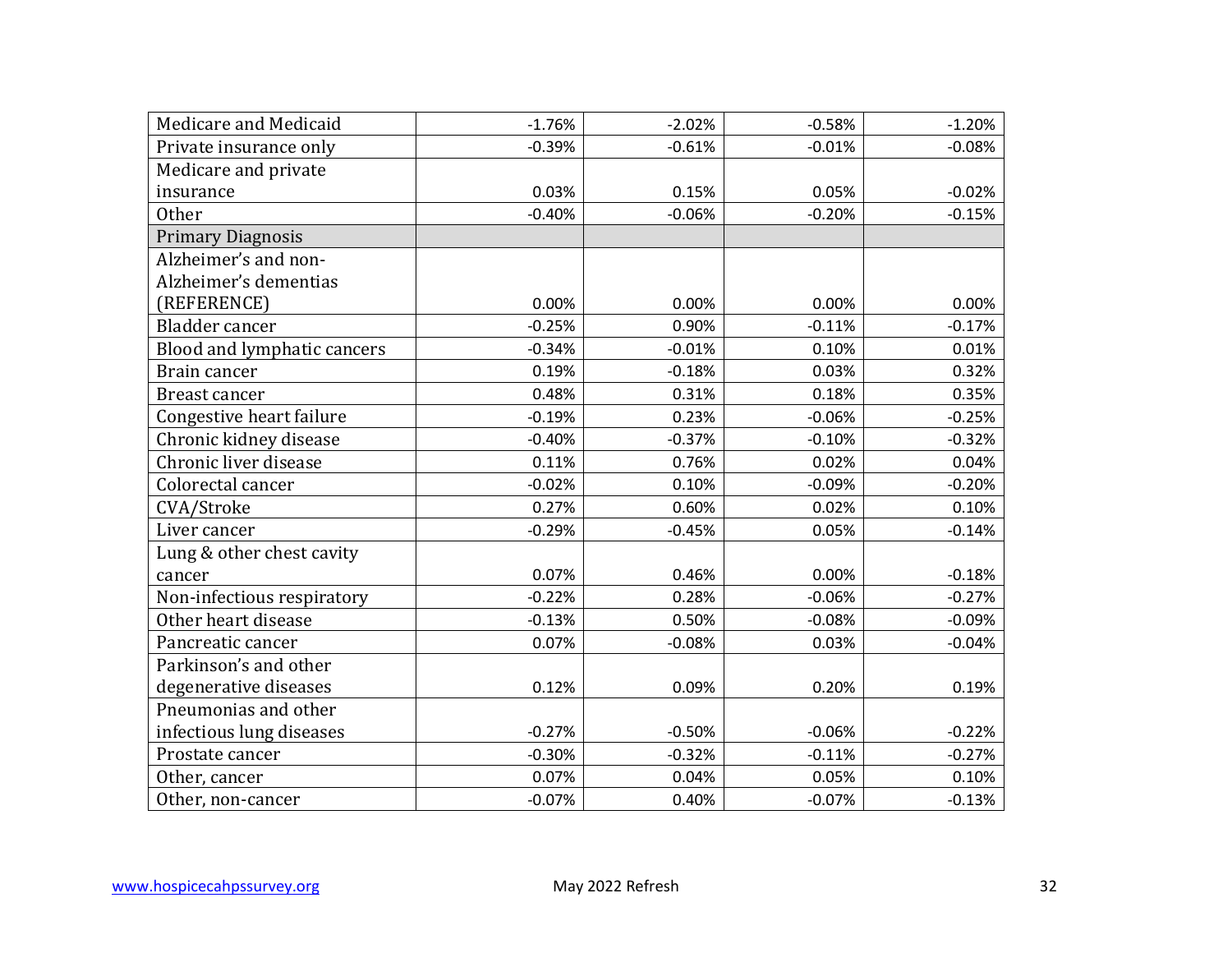| Length of hospice stay         |          |          |          |          |
|--------------------------------|----------|----------|----------|----------|
| $2-5$ days                     | $-1.37%$ | 3.31%    | $-0.69%$ | $-1.21%$ |
| $6-12$ days                    | $-1.30%$ | 2.38%    | $-0.47%$ | $-1.03%$ |
| 13-29 days                     | $-1.32%$ | 1.43%    | $-0.38%$ | $-1.11%$ |
| 30-80 days                     | $-0.85%$ | 0.42%    | $-0.22%$ | $-0.59%$ |
| 81+ days (REFERENCE)           | 0.00%    | 0.00%    | 0.00%    | 0.00%    |
| <b>Caregiver Age</b>           |          |          |          |          |
| Age 18-44                      | $-1.92%$ | $-2.20%$ | $-0.63%$ | $-1.90%$ |
| Age 45-54                      | $-0.54%$ | $-1.10%$ | $-0.15%$ | $-0.52%$ |
| Age 55-64 (REFERENCE)          | 0.00%    | 0.00%    | 0.00%    | 0.00%    |
| Age 65-74                      | 0.73%    | 0.82%    | 0.26%    | 0.58%    |
| Age 75-84                      | 0.60%    | 0.05%    | 0.24%    | 0.72%    |
| Age 85+                        | 0.04%    | $-2.28%$ | 0.11%    | 0.37%    |
| <b>Caregiver Education</b>     |          |          |          |          |
| 8 <sup>th</sup> grade or less  | $-1.33%$ | $-2.44%$ | $-0.60%$ | $-0.49%$ |
| Some high school               | $-0.76%$ | $-2.17%$ | $-0.16%$ | $-0.28%$ |
| High school graduate or GED    |          |          |          |          |
| (REFERENCE)                    | 0.00%    | 0.00%    | 0.00%    | 0.00%    |
| Some college                   | $-0.42%$ | 0.24%    | $-0.07%$ | $-0.45%$ |
| 4-year college graduate        | $-0.97%$ | $-0.14%$ | $-0.08%$ | $-0.64%$ |
| More than 4-year college       |          |          |          |          |
| graduate                       | $-1.83%$ | $-0.75%$ | $-0.32%$ | $-1.23%$ |
| Caregiver relationship         |          |          |          |          |
| (Decedent was the caregiver's  |          |          |          |          |
|                                |          |          |          |          |
| Spouse or partner              | $-0.05%$ | $-0.88%$ | $-0.01%$ | $-0.10%$ |
| Parent (REFERENCE)             | 0.00%    | 0.00%    | 0.00%    | 0.00%    |
| Mother-in-law or father-in-law | 0.76%    | 0.07%    | 0.15%    | 0.71%    |
| Aunt or uncle                  |          |          |          |          |
|                                | 0.47%    | 1.07%    | 0.26%    | 0.43%    |
| Sister or brother              | $-0.85%$ | $-0.16%$ | $-0.22%$ | $-0.31%$ |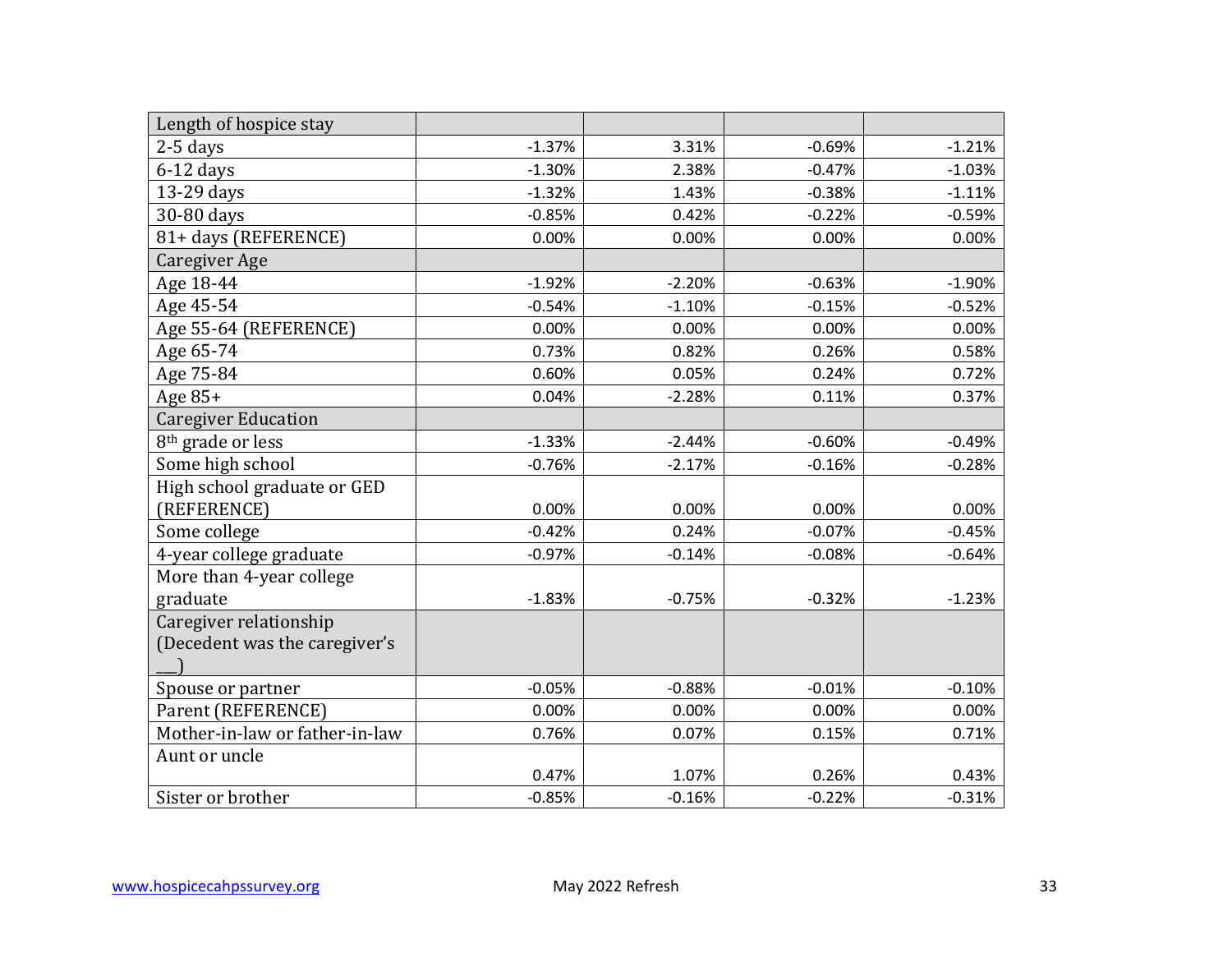| Child                      | $-0.55%$ | $-0.28%$  | $-0.14%$ | $-0.17%$ |
|----------------------------|----------|-----------|----------|----------|
| Friend                     | 0.12%    | 0.41%     | 0.00%    | 0.18%    |
| <b>Other</b>               | 0.14%    | $-0.11%$  | 0.04%    | 0.52%    |
| Survey                     |          |           |          |          |
| Language/Respondent's home |          |           |          |          |
| language                   |          |           |          |          |
| Survey language or home    |          |           |          |          |
| language was Spanish       | 0.79%    | $-2.93\%$ | 0.05%    | 0.57%    |
| All others (REFERENCE)     | $0.00\%$ | 0.00%     | 0.00%    | 0.00%    |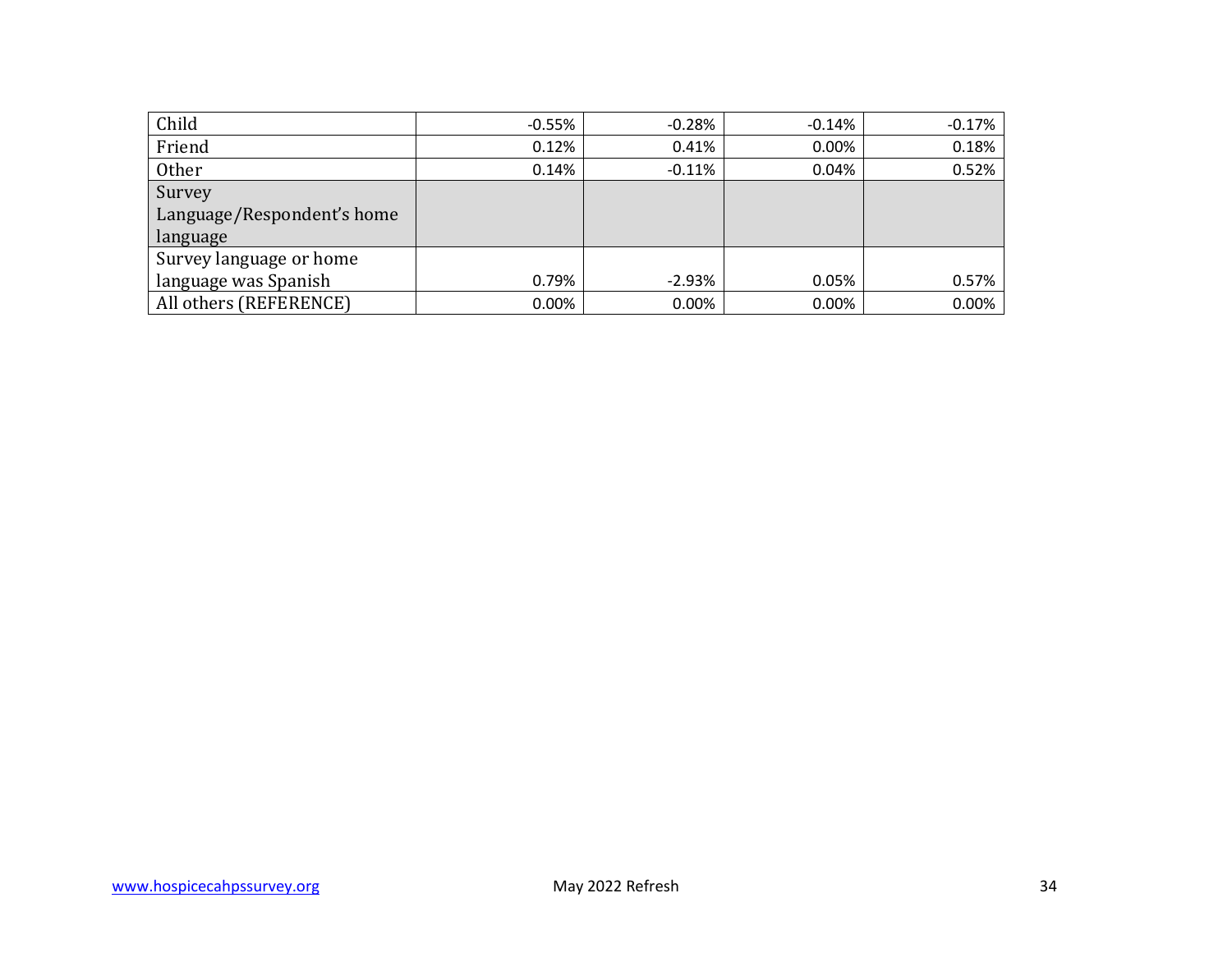|                                | as he or<br>Your family member got as<br>much help with pain<br>she needed | Your family member got the<br>help he or she needed for<br>rouble breathing | Your family member got the<br>help he or she needed for<br>trouble with constipation | the hospice team for feelings<br>Your family member got the<br>help he or she needed from<br>of anxiety or sadness |
|--------------------------------|----------------------------------------------------------------------------|-----------------------------------------------------------------------------|--------------------------------------------------------------------------------------|--------------------------------------------------------------------------------------------------------------------|
| Response percentile (per 1% of |                                                                            |                                                                             |                                                                                      |                                                                                                                    |
| response percentile)           | $-0.01%$                                                                   | $-0.03%$                                                                    | $-0.03%$                                                                             | $-0.07%$                                                                                                           |
| Decedent Age                   |                                                                            |                                                                             |                                                                                      |                                                                                                                    |
| Age 18-54                      | $-0.49%$                                                                   | $-0.92%$                                                                    | 0.11%                                                                                | 3.04%                                                                                                              |
| Age 55-64                      | $-0.52%$                                                                   | $-0.61%$                                                                    | 0.44%                                                                                | 1.91%                                                                                                              |
| Age 65-69                      | $-0.28%$                                                                   | $-0.14%$                                                                    | 0.44%                                                                                | 1.85%                                                                                                              |
| Age 70-74                      | $-0.19%$                                                                   | 0.15%                                                                       | 0.49%                                                                                | 1.61%                                                                                                              |
| Age 75-79                      | $-0.03%$                                                                   | 0.04%                                                                       | 0.39%                                                                                | 1.53%                                                                                                              |
| Age 80-84                      | $-0.12%$                                                                   | $-0.30%$                                                                    | $-0.16%$                                                                             | 0.95%                                                                                                              |
| Age 85-89                      | $-0.06%$                                                                   | 0.07%                                                                       | $-0.18%$                                                                             | 0.57%                                                                                                              |
| Age 90+ (REFERENCE)            | 0.00%                                                                      | 0.00%                                                                       | 0.00%                                                                                | 0.00%                                                                                                              |
| Payer for Hospice Care         |                                                                            |                                                                             |                                                                                      |                                                                                                                    |
| Medicare only (REFERENCE)      | 0.00%                                                                      | 0.00%                                                                       | 0.00%                                                                                | 0.00%                                                                                                              |
| Medicaid only or Medicaid and  |                                                                            |                                                                             |                                                                                      |                                                                                                                    |
| private insurance              | $-0.21%$                                                                   | $-0.99%$                                                                    | $-0.43%$                                                                             | $-2.02%$                                                                                                           |
| Medicare and Medicaid          | $-0.68%$                                                                   | $-1.44%$                                                                    | $-2.02%$                                                                             | $-3.10%$                                                                                                           |
| Private insurance only         | 0.08%                                                                      | $-0.20%$                                                                    | $-0.85%$                                                                             | $-0.82%$                                                                                                           |
|                                |                                                                            |                                                                             |                                                                                      |                                                                                                                    |

#### **Table 9. CAHPS Hospice Survey Bottom-Box Case-Mix Adjustments for Help for Pain and Symptoms, Q1 2019 – Q4 2019; Q3 2020 – Q2 2021**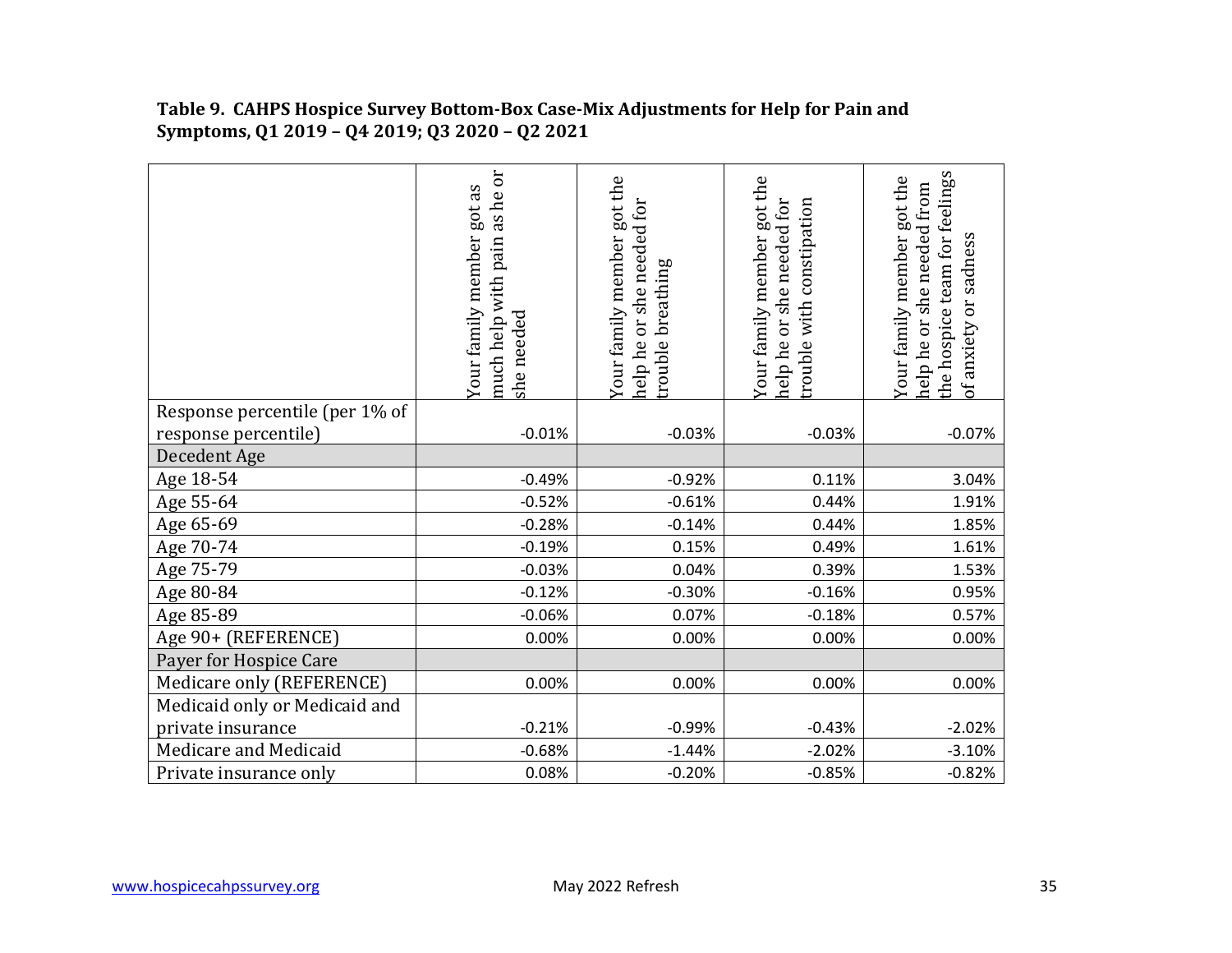| Medicare and private        |          |          |           |          |
|-----------------------------|----------|----------|-----------|----------|
| insurance                   | 0.22%    | 0.21%    | 0.08%     | 0.30%    |
| <b>Other</b>                | $-0.01%$ | $-0.35%$ | 0.01%     | $-1.58%$ |
| <b>Primary Diagnosis</b>    |          |          |           |          |
| Alzheimer's and non-        |          |          |           |          |
| Alzheimer's dementias       |          |          |           |          |
| (REFERENCE)                 | 0.00%    | 0.00%    | 0.00%     | 0.00%    |
| Bladder cancer              | $-0.07%$ | 0.82%    | $-0.29%$  | $-1.19%$ |
| Blood and lymphatic cancers | $-0.26%$ | 1.13%    | $-1.05%$  | $-2.15%$ |
| Brain cancer                | 0.01%    | $-1.16%$ | $-0.58%$  | $-1.46%$ |
| Breast cancer               | 0.26%    | 2.74%    | 0.43%     | 0.21%    |
| Congestive heart failure    | $-0.20%$ | 2.71%    | $-0.72%$  | $-0.97%$ |
| Chronic kidney disease      | $-0.16%$ | 0.79%    | $-1.04%$  | $-1.03%$ |
| Chronic liver disease       | 0.06%    | 0.21%    | $-0.38%$  | $-1.20%$ |
| Colorectal cancer           | $-0.27%$ | 0.19%    | $-0.57%$  | $-1.32%$ |
| CVA/Stroke                  | $-0.10%$ | 0.38%    | $-0.08%$  | $-0.44%$ |
| Liver cancer                | $-0.03%$ | 0.13%    | 1.01%     | $-1.54%$ |
| Lung & other chest cavity   |          |          |           |          |
| cancer                      | $-0.24%$ | 2.53%    | 0.31%     | $-0.31%$ |
| Non-infectious respiratory  | $-0.20%$ | 3.94%    | $-0.10%$  | 0.26%    |
| Other heart disease         | $-0.26%$ | 2.22%    | $-0.46%$  | $-0.98%$ |
| Pancreatic cancer           | $-0.27%$ | 0.01%    | $-0.48%$  | $-1.25%$ |
| Parkinson's and other       |          |          |           |          |
| degenerative diseases       | 0.01%    | 0.91%    | $-0.04%$  | $-1.13%$ |
| Pneumonias and other        |          |          |           |          |
| infectious lung diseases    | $-0.15%$ | 3.77%    | $-0.92%$  | $-0.63%$ |
| Prostate cancer             | $-0.22%$ | $-0.10%$ | $-0.65%$  | $-2.24%$ |
| Other, cancer               | $-0.10%$ | 0.94%    | $-0.09%$  | $-0.95%$ |
| Other, non-cancer           | $-0.03%$ | 1.04%    | $-0.56%$  | $-0.70%$ |
| Length of hospice stay      |          |          |           |          |
| $2-5$ days                  | $-1.20%$ | $-1.15%$ | $-11.22%$ | $-6.66%$ |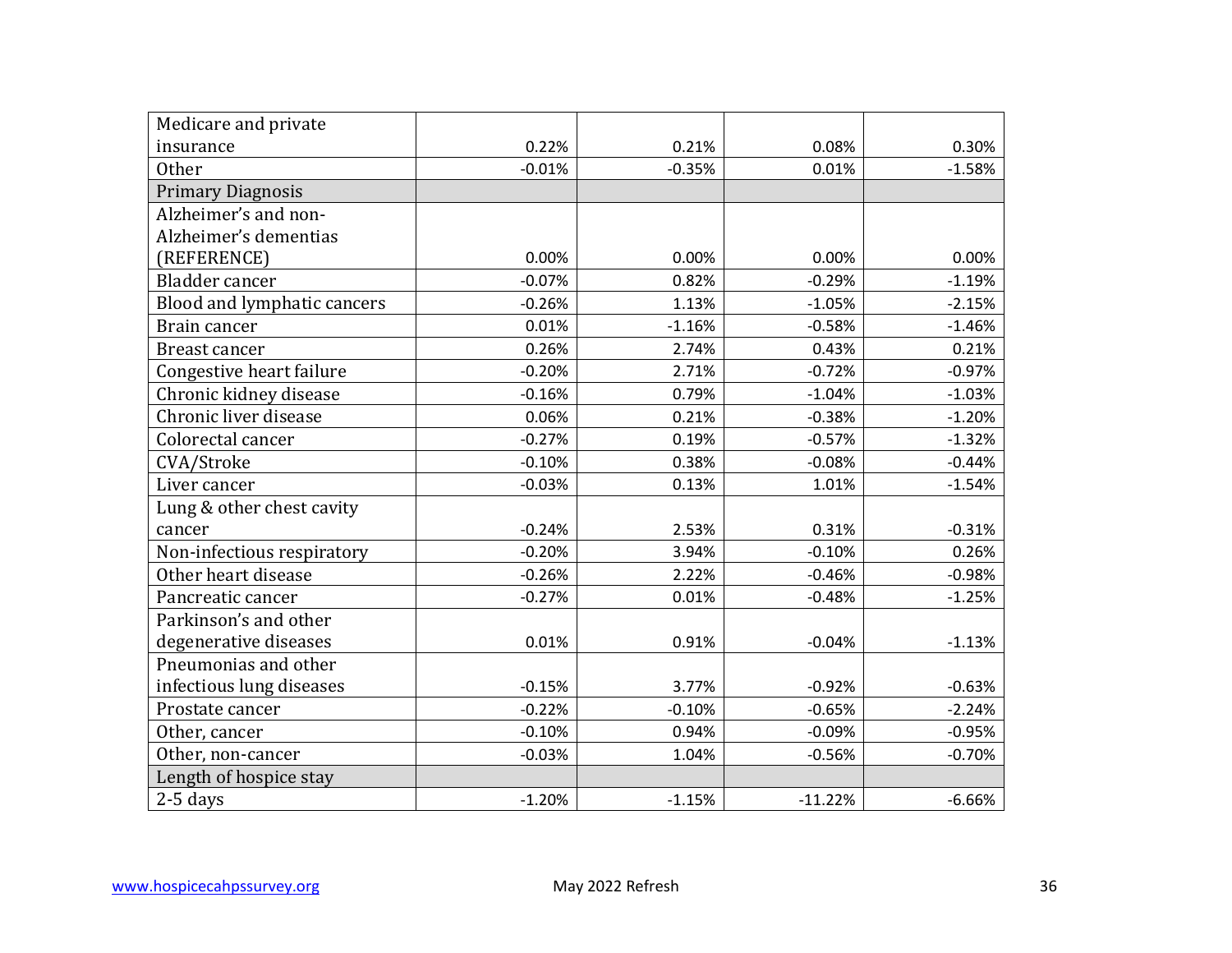| $6-12$ days                    | $-0.95%$ | $-1.06%$ | $-7.70%$ | $-5.02%$ |
|--------------------------------|----------|----------|----------|----------|
| 13-29 days                     | $-0.75%$ | $-0.88%$ | $-4.31%$ | $-4.12%$ |
| 30-80 days                     | $-0.53%$ | $-0.31%$ | $-2.12%$ | $-2.46%$ |
| 81+ days (REFERENCE)           | 0.00%    | 0.00%    | 0.00%    | 0.00%    |
| Caregiver Age                  |          |          |          |          |
| Age 18-44                      | $-0.61%$ | $-2.76%$ | $-3.73%$ | $-4.39%$ |
| Age 45-54                      | $-0.24%$ | $-0.75%$ | $-1.11%$ | $-0.93%$ |
| Age 55-64 (REFERENCE)          | 0.00%    | 0.00%    | 0.00%    | 0.00%    |
| Age 65-74                      | 0.31%    | 0.91%    | 0.94%    | 0.84%    |
| Age 75-84                      | 0.40%    | 0.68%    | 0.60%    | $-0.52%$ |
| Age 85+                        | 0.27%    | $-0.58%$ | $-0.84%$ | $-3.77%$ |
| <b>Caregiver Education</b>     |          |          |          |          |
| 8 <sup>th</sup> grade or less  | $-0.16%$ | $-3.52%$ | $-3.91%$ | $-2.73%$ |
| Some high school               | 0.13%    | $-1.72%$ | $-2.29%$ | $-1.75%$ |
| High school graduate or GED    |          |          |          |          |
| (REFERENCE)                    | 0.00%    | 0.00%    | 0.00%    | 0.00%    |
| Some college                   | $-0.34%$ | $-0.26%$ | 0.10%    | $-1.21%$ |
| 4-year college graduate        | $-0.59%$ | $-0.59%$ | $-0.46%$ | $-2.94%$ |
| More than 4-year college       |          |          |          |          |
| graduate                       | $-1.04%$ | $-0.92%$ | $-1.08%$ | $-5.02%$ |
| Caregiver relationship         |          |          |          |          |
| (Decedent was the caregiver's  |          |          |          |          |
|                                |          |          |          |          |
| Spouse or partner              | 0.06%    | $-0.20%$ | $-0.96%$ | $-1.84%$ |
| Parent (REFERENCE)             | 0.00%    | 0.00%    | 0.00%    | 0.00%    |
| Mother-in-law or father-in-law | 0.54%    | 0.92%    | 1.79%    | 3.86%    |
| Aunt or uncle                  |          |          |          |          |
|                                | 0.36%    | 1.01%    | 1.36%    | 2.52%    |
| Sister or brother              | $-0.13%$ | 0.29%    | $-0.61%$ | $-1.02%$ |
| Child                          | $-0.15%$ | $-0.19%$ | $-1.44%$ | $-2.91%$ |
| Friend                         | 0.42%    | 0.47%    | 0.16%    | 0.38%    |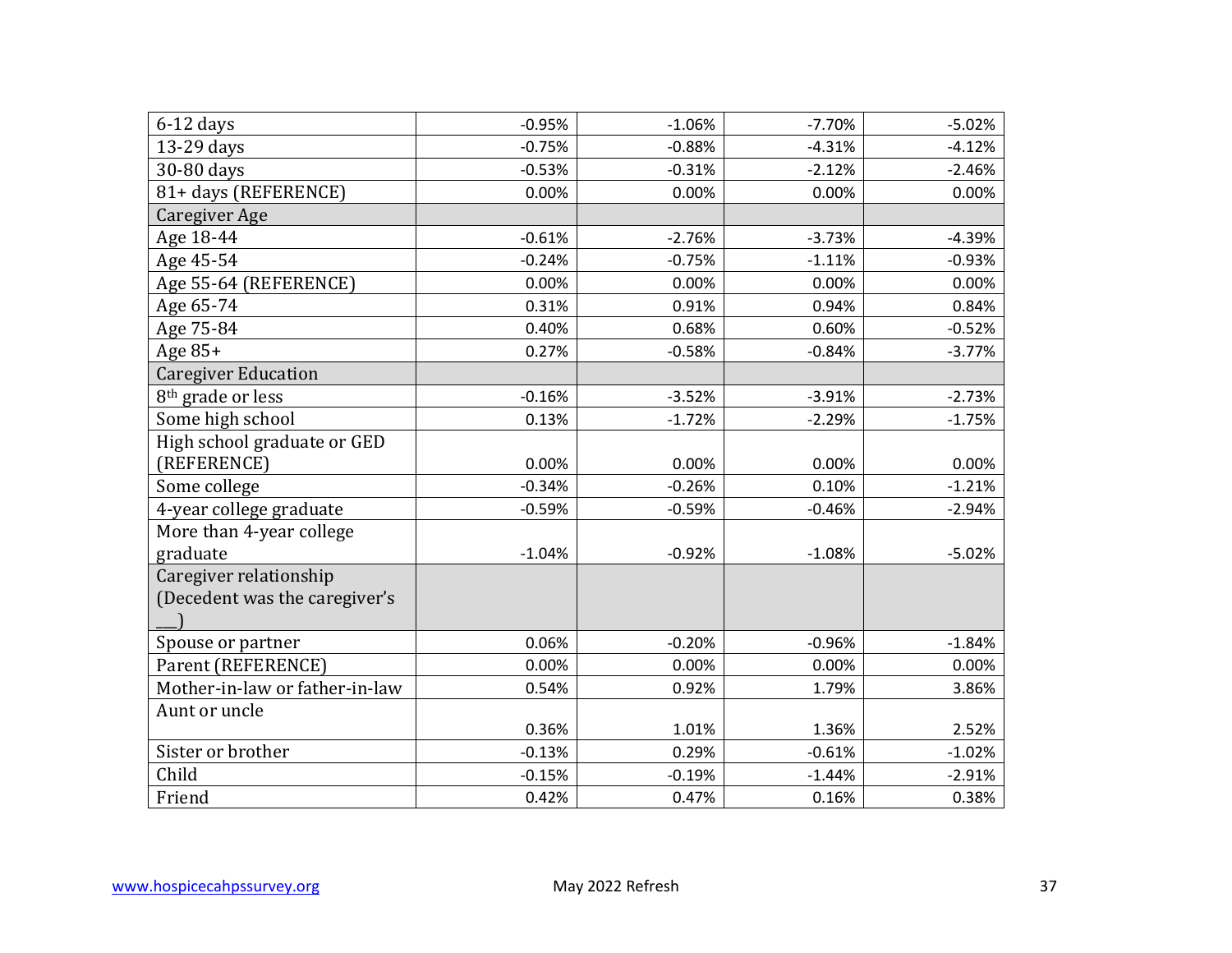| Other                      | 0.36%    | 0.45%    | $-0.03\%$ | 1.67% |
|----------------------------|----------|----------|-----------|-------|
| Survey                     |          |          |           |       |
| Language/Respondent's home |          |          |           |       |
| language                   |          |          |           |       |
| Survey language or home    |          |          |           |       |
| language was Spanish       | 1.13%    | $-1.54%$ | 0.00%     | 1.77% |
| All others (REFERENCE)     | $0.00\%$ | $0.00\%$ | 0.00%     | 0.00% |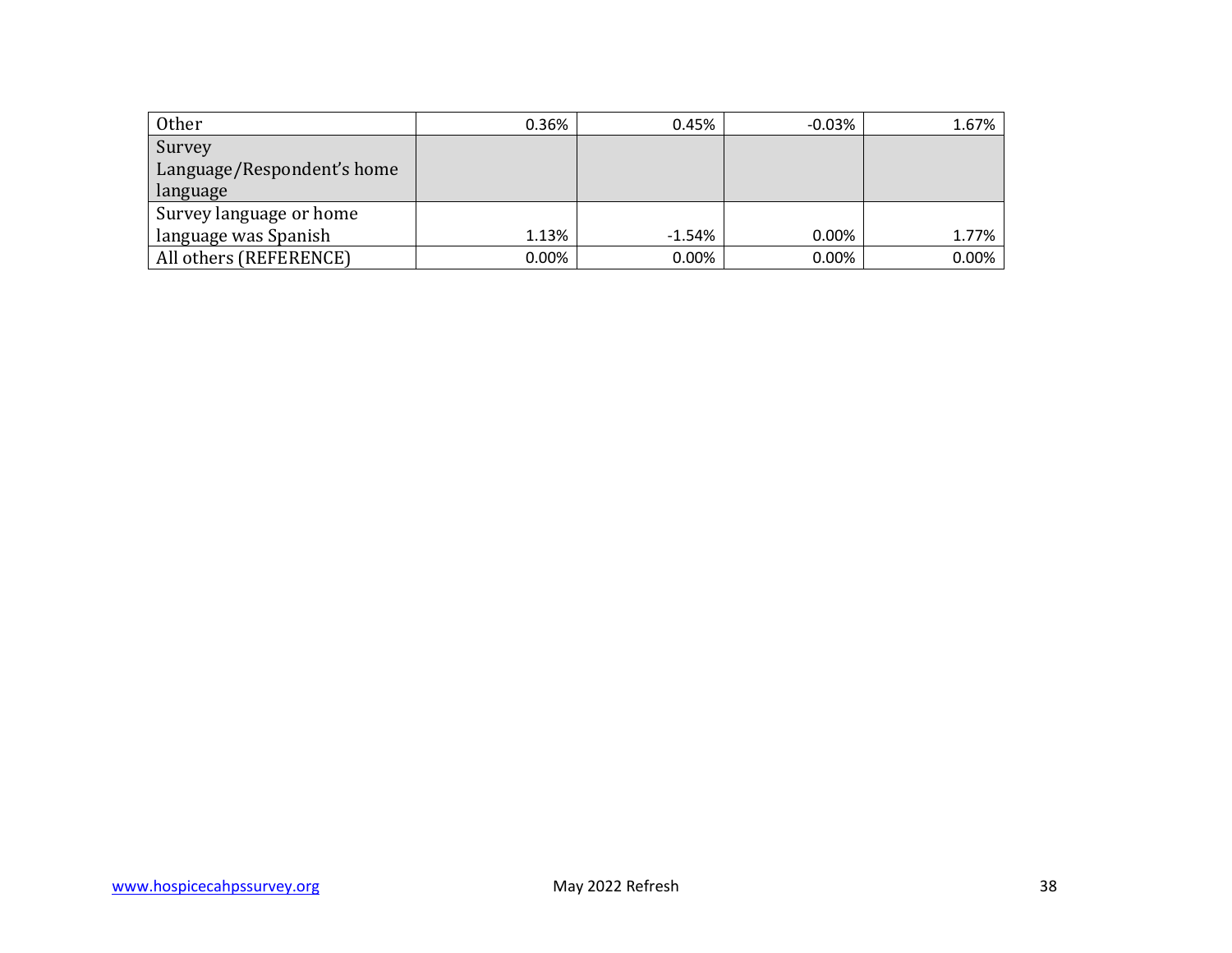**Table 10. CAHPS Hospice Survey Bottom-Box Case-Mix Adjustments for Training Family to Care for Patient, Q1 2019 – Q4 2019; Q3 2020 – Q2 2021** 

| Response percentile (per 1% of<br>response percentile)<br>0.00%<br>$-0.01%$<br>$-0.02%$<br>0.00%<br>Decedent Age<br>Age 18-54<br>2.07%<br>0.40%<br>0.48%<br>$-0.02%$<br>Age 55-64<br>1.30%<br>0.04%<br>0.14%<br>0.09%<br>Age 65-69<br>1.46%<br>0.23%<br>0.12%<br>0.61%<br>Age 70-74<br>1.48%<br>0.49%<br>0.38%<br>0.93%<br>Age 75-79<br>1.56%<br>0.70%<br>0.35%<br>1.16%<br>Age 80-84<br>1.21%<br>0.52%<br>0.44%<br>0.99%<br>Age 85-89<br>1.07%<br>0.53%<br>0.52%<br>1.23%<br>Age 90+ (REFERENCE)<br>0.00%<br>0.00%<br>0.00%<br>0.00%<br>Payer for Hospice Care<br>Medicare only (REFERENCE)<br>0.00%<br>0.00%<br>0.00%<br>0.00%<br>Medicaid only or Medicaid and<br>private insurance<br>$-1.39%$<br>$-0.36%$<br>$-0.68%$<br>$-1.05%$<br>Medicare and Medicaid<br>$-4.07%$<br>$-2.39%$<br>$-3.18%$<br>$-4.56%$ | what side effects to watch for<br>Hospice team gave you the<br>raining you needed about<br>from pain medicine | raining you needed about if<br>give more pain<br>Hospice team gave you the<br>medicine to your family<br>and when to<br>nember | ne or she had trouble breathing<br>training you needed about how<br>to help your family member if<br>Hospice team gave you the | member became restless or<br>Hospice team gave you the<br>training you needed about<br>what to do if your family<br>agitated | A member of the hospice team<br>discussed side effects of pain<br>medicine with you or your<br>family member |
|-----------------------------------------------------------------------------------------------------------------------------------------------------------------------------------------------------------------------------------------------------------------------------------------------------------------------------------------------------------------------------------------------------------------------------------------------------------------------------------------------------------------------------------------------------------------------------------------------------------------------------------------------------------------------------------------------------------------------------------------------------------------------------------------------------------------|---------------------------------------------------------------------------------------------------------------|--------------------------------------------------------------------------------------------------------------------------------|--------------------------------------------------------------------------------------------------------------------------------|------------------------------------------------------------------------------------------------------------------------------|--------------------------------------------------------------------------------------------------------------|
|                                                                                                                                                                                                                                                                                                                                                                                                                                                                                                                                                                                                                                                                                                                                                                                                                 |                                                                                                               |                                                                                                                                |                                                                                                                                |                                                                                                                              |                                                                                                              |
|                                                                                                                                                                                                                                                                                                                                                                                                                                                                                                                                                                                                                                                                                                                                                                                                                 |                                                                                                               |                                                                                                                                |                                                                                                                                |                                                                                                                              | $-0.01%$                                                                                                     |
|                                                                                                                                                                                                                                                                                                                                                                                                                                                                                                                                                                                                                                                                                                                                                                                                                 |                                                                                                               |                                                                                                                                |                                                                                                                                |                                                                                                                              |                                                                                                              |
|                                                                                                                                                                                                                                                                                                                                                                                                                                                                                                                                                                                                                                                                                                                                                                                                                 |                                                                                                               |                                                                                                                                |                                                                                                                                |                                                                                                                              | 1.20%                                                                                                        |
|                                                                                                                                                                                                                                                                                                                                                                                                                                                                                                                                                                                                                                                                                                                                                                                                                 |                                                                                                               |                                                                                                                                |                                                                                                                                |                                                                                                                              | 0.91%                                                                                                        |
|                                                                                                                                                                                                                                                                                                                                                                                                                                                                                                                                                                                                                                                                                                                                                                                                                 |                                                                                                               |                                                                                                                                |                                                                                                                                |                                                                                                                              | 0.92%                                                                                                        |
|                                                                                                                                                                                                                                                                                                                                                                                                                                                                                                                                                                                                                                                                                                                                                                                                                 |                                                                                                               |                                                                                                                                |                                                                                                                                |                                                                                                                              | 0.98%                                                                                                        |
|                                                                                                                                                                                                                                                                                                                                                                                                                                                                                                                                                                                                                                                                                                                                                                                                                 |                                                                                                               |                                                                                                                                |                                                                                                                                |                                                                                                                              | 0.84%                                                                                                        |
|                                                                                                                                                                                                                                                                                                                                                                                                                                                                                                                                                                                                                                                                                                                                                                                                                 |                                                                                                               |                                                                                                                                |                                                                                                                                |                                                                                                                              | 0.53%                                                                                                        |
|                                                                                                                                                                                                                                                                                                                                                                                                                                                                                                                                                                                                                                                                                                                                                                                                                 |                                                                                                               |                                                                                                                                |                                                                                                                                |                                                                                                                              | 0.55%                                                                                                        |
|                                                                                                                                                                                                                                                                                                                                                                                                                                                                                                                                                                                                                                                                                                                                                                                                                 |                                                                                                               |                                                                                                                                |                                                                                                                                |                                                                                                                              | 0.00%                                                                                                        |
|                                                                                                                                                                                                                                                                                                                                                                                                                                                                                                                                                                                                                                                                                                                                                                                                                 |                                                                                                               |                                                                                                                                |                                                                                                                                |                                                                                                                              |                                                                                                              |
|                                                                                                                                                                                                                                                                                                                                                                                                                                                                                                                                                                                                                                                                                                                                                                                                                 |                                                                                                               |                                                                                                                                |                                                                                                                                |                                                                                                                              | 0.00%                                                                                                        |
|                                                                                                                                                                                                                                                                                                                                                                                                                                                                                                                                                                                                                                                                                                                                                                                                                 |                                                                                                               |                                                                                                                                |                                                                                                                                |                                                                                                                              |                                                                                                              |
|                                                                                                                                                                                                                                                                                                                                                                                                                                                                                                                                                                                                                                                                                                                                                                                                                 |                                                                                                               |                                                                                                                                |                                                                                                                                |                                                                                                                              | $-0.97%$                                                                                                     |
|                                                                                                                                                                                                                                                                                                                                                                                                                                                                                                                                                                                                                                                                                                                                                                                                                 |                                                                                                               |                                                                                                                                |                                                                                                                                |                                                                                                                              | $-1.94%$                                                                                                     |
|                                                                                                                                                                                                                                                                                                                                                                                                                                                                                                                                                                                                                                                                                                                                                                                                                 |                                                                                                               |                                                                                                                                |                                                                                                                                |                                                                                                                              |                                                                                                              |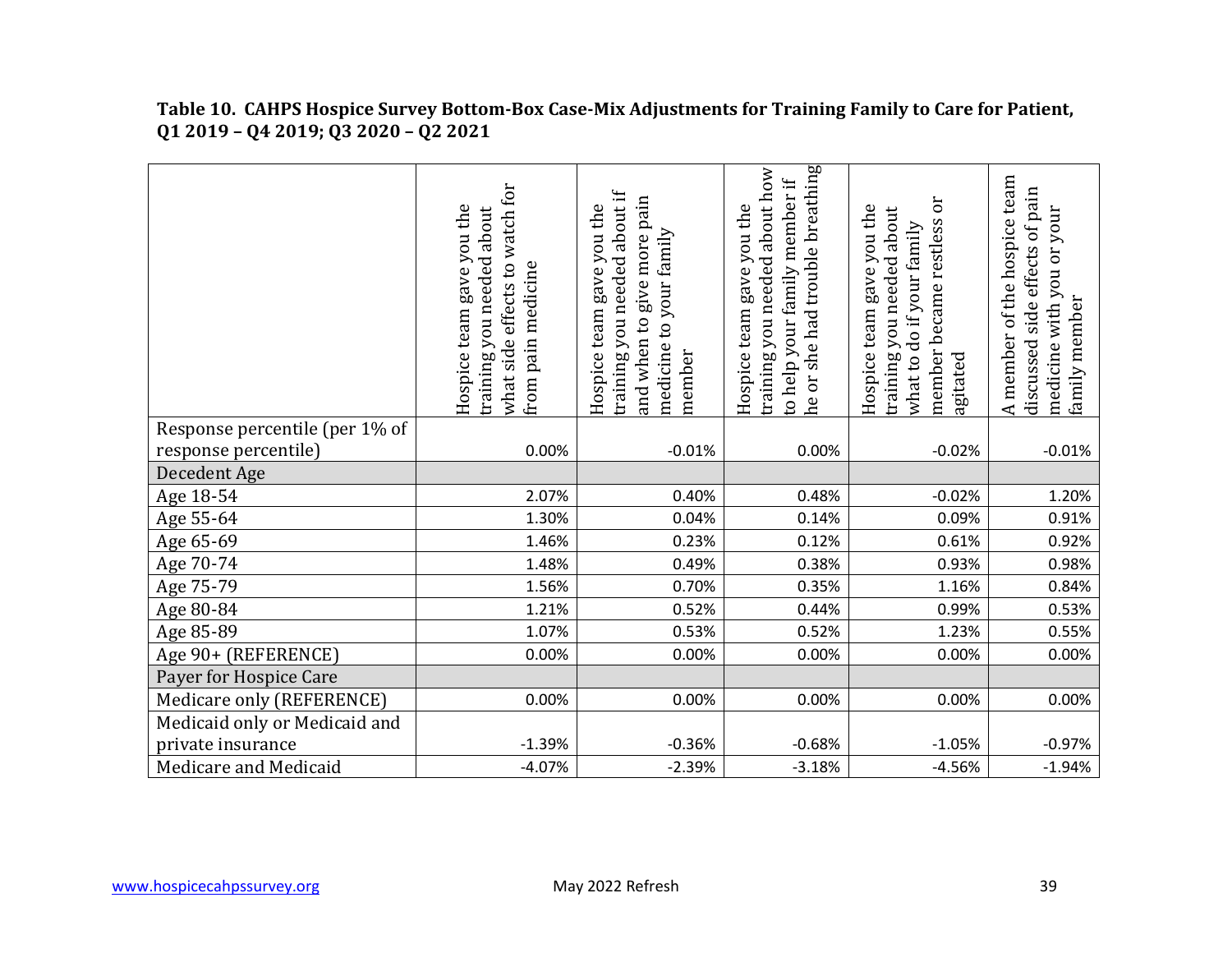| Private insurance only      | 0.18%    | 0.05%    | $-0.17%$ | $-0.13%$ | 0.22%    |
|-----------------------------|----------|----------|----------|----------|----------|
| Medicare and private        |          |          |          |          |          |
| insurance                   | 0.07%    | $-0.07%$ | 0.05%    | 0.68%    | 0.00%    |
| <b>Other</b>                | $-1.25%$ | $-0.53%$ | $-0.50%$ | $-1.60%$ | $-0.70%$ |
| <b>Primary Diagnosis</b>    |          |          |          |          |          |
| Alzheimer's and non-        |          |          |          |          |          |
| Alzheimer's dementias       |          |          |          |          |          |
| (REFERENCE)                 | 0.00%    | 0.00%    | 0.00%    | 0.00%    | 0.00%    |
| Bladder cancer              | 3.44%    | 2.06%    | 2.98%    | 2.41%    | 2.03%    |
| Blood and lymphatic cancers | 4.02%    | 1.79%    | 3.49%    | 1.95%    | 2.16%    |
| Brain cancer                | 4.47%    | 2.38%    | 2.76%    | 3.59%    | 1.23%    |
| <b>Breast cancer</b>        | 5.37%    | 2.49%    | 3.90%    | 3.52%    | 3.18%    |
| Congestive heart failure    | 2.97%    | 1.67%    | 3.30%    | 1.67%    | 1.45%    |
| Chronic kidney disease      | 3.47%    | 1.28%    | 3.24%    | 2.22%    | 1.44%    |
| Chronic liver disease       | 3.66%    | 2.03%    | 3.05%    | 3.39%    | 1.41%    |
| Colorectal cancer           | 4.24%    | 2.26%    | 2.39%    | 1.96%    | 2.22%    |
| CVA/Stroke                  | 1.86%    | 0.79%    | 1.58%    | 1.86%    | 0.61%    |
| Liver cancer                | 4.04%    | 2.06%    | 3.29%    | 3.29%    | 2.13%    |
| Lung & other chest cavity   |          |          |          |          |          |
| cancer                      | 4.39%    | 2.09%    | 3.98%    | 2.40%    | 2.22%    |
| Non-infectious respiratory  | 3.22%    | 1.53%    | 3.19%    | 1.73%    | 1.68%    |
| Other heart disease         | 2.90%    | 1.47%    | 2.96%    | 1.85%    | 1.57%    |
| Pancreatic cancer           | 4.75%    | 2.11%    | 2.96%    | 2.70%    | 2.38%    |
| Parkinson's and other       |          |          |          |          |          |
| degenerative diseases       | 2.35%    | 1.34%    | 2.49%    | 2.18%    | 0.80%    |
| Pneumonias and other        |          |          |          |          |          |
| infectious lung diseases    | 3.36%    | 1.66%    | 3.32%    | 1.98%    | 1.81%    |
| Prostate cancer             | 3.88%    | 2.21%    | 2.71%    | 2.21%    | 2.06%    |
| Other, cancer               | 4.73%    | 2.37%    | 3.47%    | 2.64%    | 2.49%    |
| Other, non-cancer           | 2.23%    | 1.31%    | 1.74%    | 1.42%    | 1.00%    |
| Length of hospice stay      |          |          |          |          |          |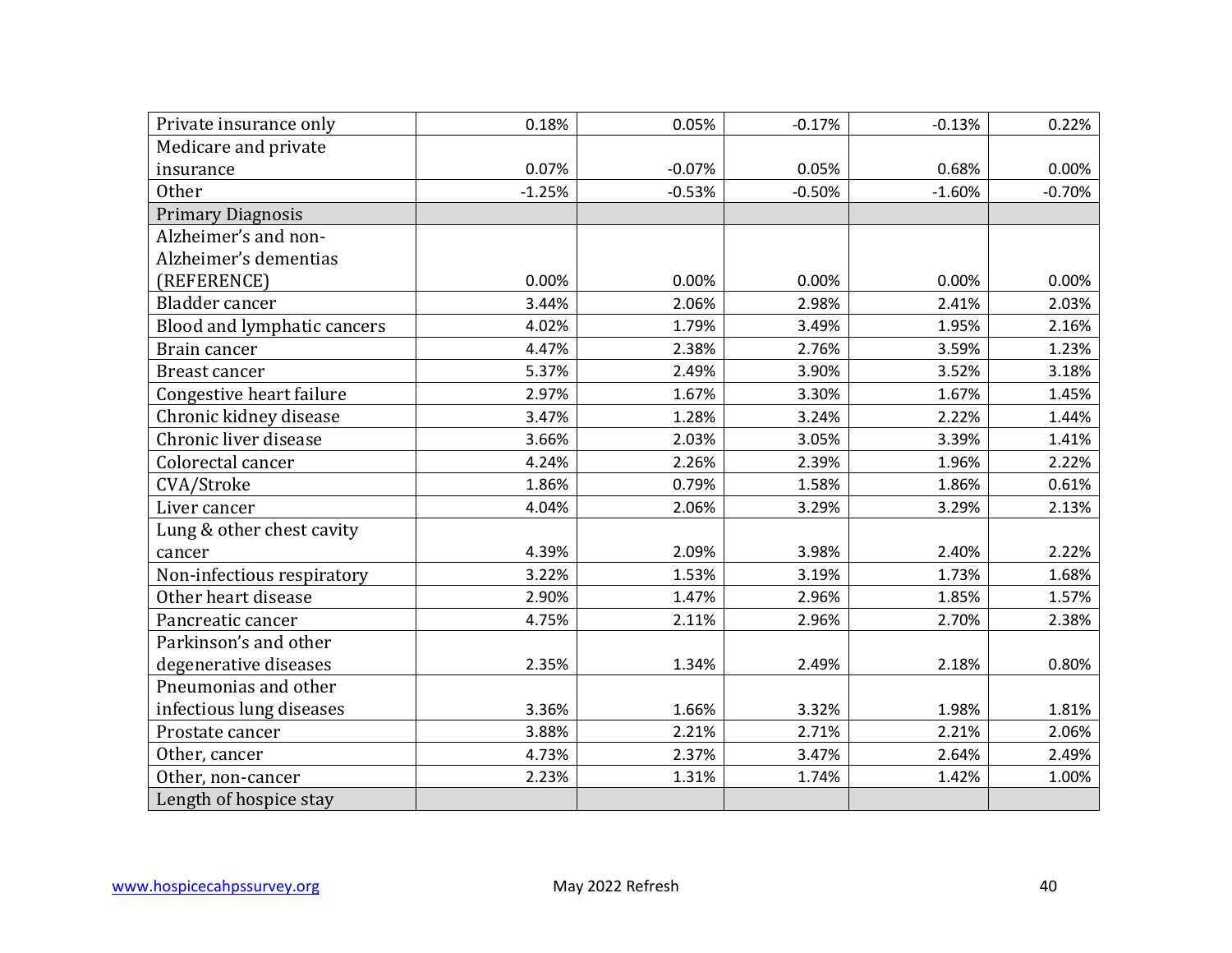| $2-5$ days                     | $-4.18%$ | $-1.50%$ | $-4.08%$ | $-3.33%$ | $-4.75%$ |
|--------------------------------|----------|----------|----------|----------|----------|
| $6-12$ days                    | $-2.39%$ | $-0.83%$ | $-2.43%$ | $-1.79%$ | $-2.65%$ |
| 13-29 days                     | $-1.50%$ | $-0.49%$ | $-1.56%$ | $-1.09%$ | $-1.58%$ |
| 30-80 days                     | $-0.51%$ | $-0.18%$ | $-0.69%$ | $-0.23%$ | $-0.60%$ |
| 81+ days (REFERENCE)           | 0.00%    | 0.00%    | 0.00%    | 0.00%    | 0.00%    |
| Caregiver Age                  |          |          |          |          |          |
| Age 18-44                      | 0.03%    | 0.20%    | 0.04%    | $-0.34%$ | 0.10%    |
| Age 45-54                      | 0.61%    | 0.38%    | 0.28%    | 0.32%    | 0.10%    |
| Age 55-64 (REFERENCE)          | 0.00%    | 0.00%    | 0.00%    | 0.00%    | 0.00%    |
| Age 65-74                      | $-0.73%$ | $-0.38%$ | 0.03%    | $-0.92%$ | $-0.30%$ |
| Age 75-84                      | $-2.35%$ | $-1.22%$ | $-0.75%$ | $-2.31%$ | $-1.80%$ |
| Age 85+                        | $-4.06%$ | $-2.76%$ | $-2.60%$ | $-4.60%$ | $-3.94%$ |
| <b>Caregiver Education</b>     |          |          |          |          |          |
| 8 <sup>th</sup> grade or less  | 0.14%    | 0.29%    | 0.17%    | $-0.08%$ | $-1.16%$ |
| Some high school               | 0.24%    | 0.28%    | $-0.04%$ | $-0.06%$ | $-0.70%$ |
| High school graduate or GED    |          |          |          |          |          |
| (REFERENCE)                    | 0.00%    | 0.00%    | 0.00%    | 0.00%    | 0.00%    |
| Some college                   | $-0.95%$ | $-0.51%$ | $-0.61%$ | $-0.99%$ | $-0.45%$ |
| 4-year college graduate        | $-2.22%$ | $-1.21%$ | $-1.23%$ | $-2.23%$ | $-1.00%$ |
| More than 4-year college       |          |          |          |          |          |
| graduate                       | $-3.05%$ | $-1.76%$ | $-1.75%$ | $-3.21%$ | $-1.50%$ |
| Caregiver relationship         |          |          |          |          |          |
| (Decedent was the caregiver's  |          |          |          |          |          |
|                                |          |          |          |          |          |
| Spouse or partner              | 0.78%    | 0.82%    | 0.33%    | 1.51%    | $-0.60%$ |
| Parent (REFERENCE)             | 0.00%    | 0.00%    | 0.00%    | 0.00%    | 0.00%    |
| Mother-in-law or father-in-law | 2.07%    | 0.88%    | 1.62%    | 2.34%    | 0.85%    |
| Aunt or uncle                  | $-3.91%$ | $-2.13%$ | $-1.37%$ | $-3.53%$ | $-1.67%$ |
| Sister or brother              | $-3.48%$ | $-1.17%$ | $-2.21%$ | $-2.89%$ | $-2.33%$ |
| Child                          | $-0.90%$ | 0.08%    | $-0.24%$ | 0.05%    | $-1.53%$ |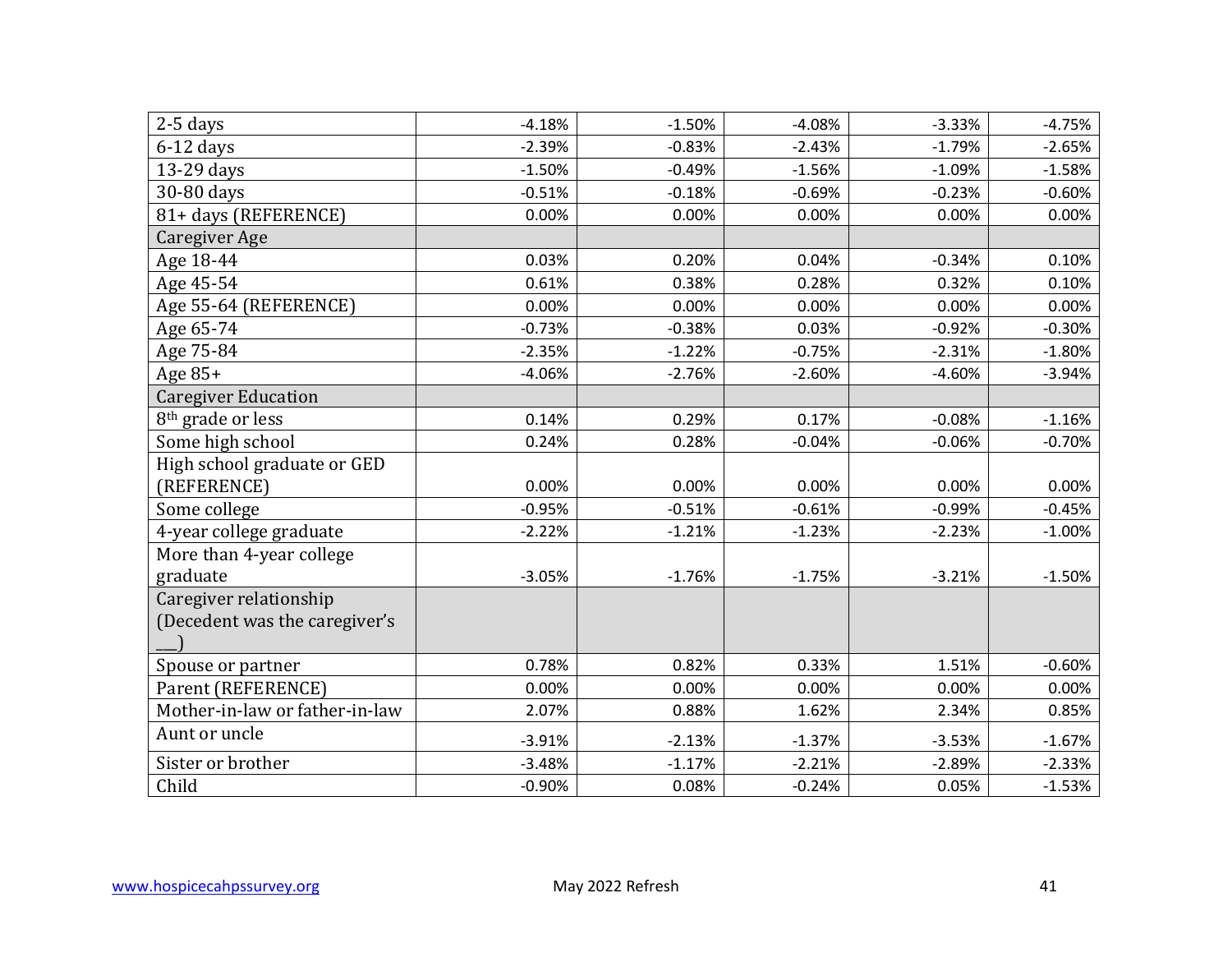| Friend                     | $-3.93%$ | $-1.60%$ | $-2.07\%$ | -2.93%    | $-2.45%$ |
|----------------------------|----------|----------|-----------|-----------|----------|
| Other                      | $-1.19%$ | $-0.34%$ | $-0.35%$  | $-0.71\%$ | $-0.88%$ |
| Survey                     |          |          |           |           |          |
| Language/Respondent's home |          |          |           |           |          |
| language                   |          |          |           |           |          |
| Survey language or home    |          |          |           |           |          |
| language was Spanish       | 4.59%    | 2.09%    | 2.60%     | 5.94%     | 1.84%    |
| All others (REFERENCE)     | 0.00%    | 0.00%    | 0.00%     | 0.00%     | $0.00\%$ |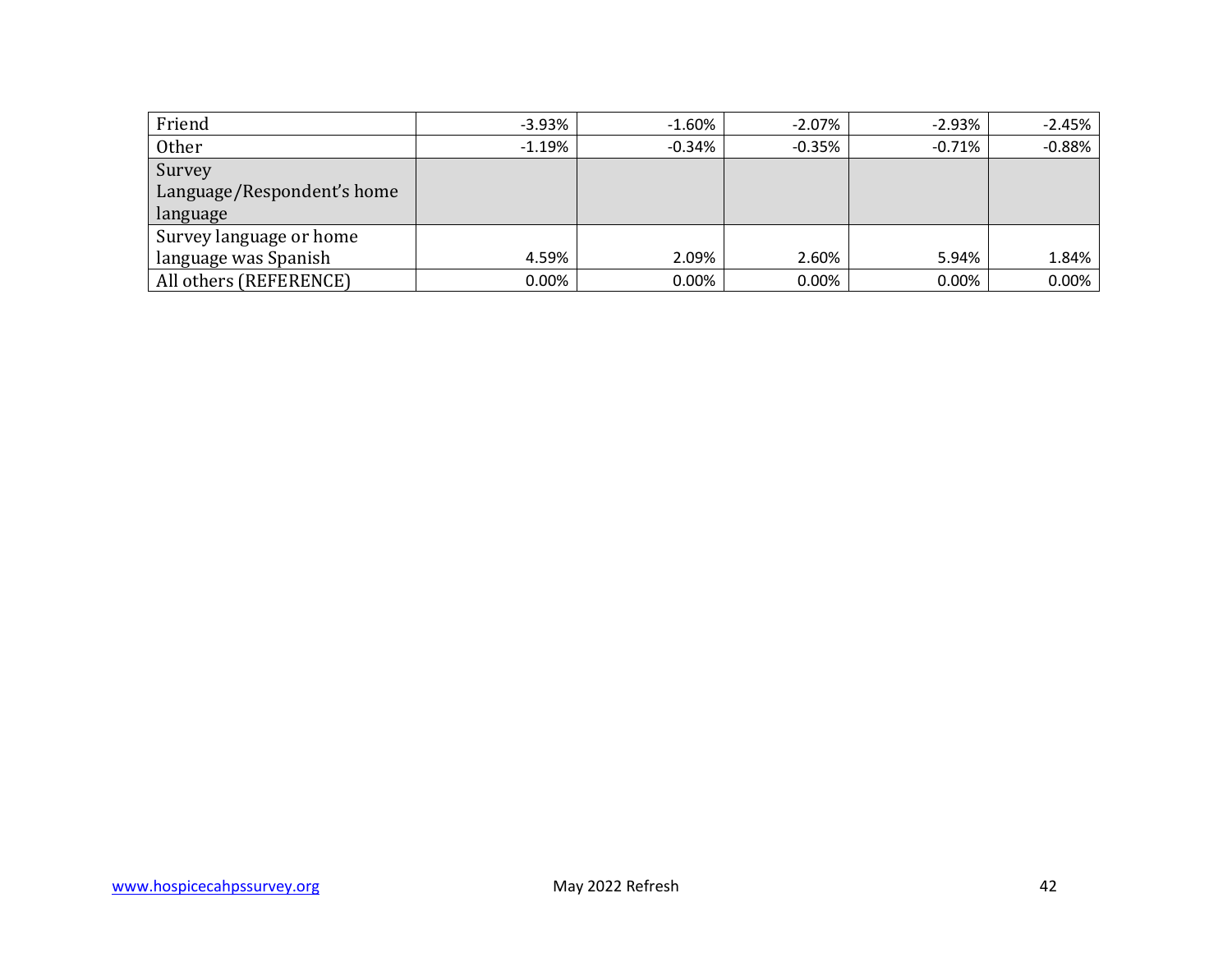**Table 11. CAHPS Hospice Survey Bottom-Box Case-Mix Adjustments for Rating of this Hospice and Willing to Recommend this Hospice, Q1 2019 – Q4 2019; Q3 2020 – Q2 2021** 

|                                                 | <b>Rating of this</b><br>Hospice | <b>Willing to</b><br><b>Recommend this</b> |
|-------------------------------------------------|----------------------------------|--------------------------------------------|
|                                                 |                                  | Hospice                                    |
| Response percentile (per 1% of response         |                                  |                                            |
| percentile)                                     | $-0.02%$                         | $-0.01%$                                   |
| Decedent Age                                    |                                  |                                            |
| Age 18-54                                       | $-0.25%$                         | $-0.32%$                                   |
| Age 55-64                                       | $-0.41%$                         | $-0.41%$                                   |
| Age 65-69                                       | $-0.14%$                         | $-0.14%$                                   |
| Age 70-74                                       | $-0.05%$                         | $-0.13%$                                   |
| Age 75-79                                       | 0.03%                            | $-0.05%$                                   |
| Age 80-84                                       | $-0.19%$                         | $-0.19%$                                   |
| Age 85-89                                       | 0.07%                            | 0.07%                                      |
| Age 90+ (REFERENCE)                             | 0.00%                            | 0.00%                                      |
| Payer for Hospice Care                          |                                  |                                            |
| Medicare only (REFERENCE)                       | 0.00%                            | 0.00%                                      |
| Medicaid only or Medicaid and private insurance | $-0.11%$                         | $-0.20%$                                   |
| Medicare and Medicaid                           | $-1.60%$                         | $-1.05%$                                   |
| Private insurance only                          | $-0.20%$                         | $-0.06%$                                   |
| Medicare and private insurance                  | 0.07%                            | 0.02%                                      |
| <b>Other</b>                                    | $-0.23%$                         | $-0.02%$                                   |
| <b>Primary Diagnosis</b>                        |                                  |                                            |
| Alzheimer's and non-Alzheimer's dementias       |                                  |                                            |
| (REFERENCE)                                     | 0.00%                            | 0.00%                                      |
| Bladder cancer                                  | $-0.48%$                         | $-0.48%$                                   |
| Blood and lymphatic cancers                     | $-0.60%$                         | $-0.82%$                                   |
| Brain cancer                                    | $-0.13%$                         | $-0.28%$                                   |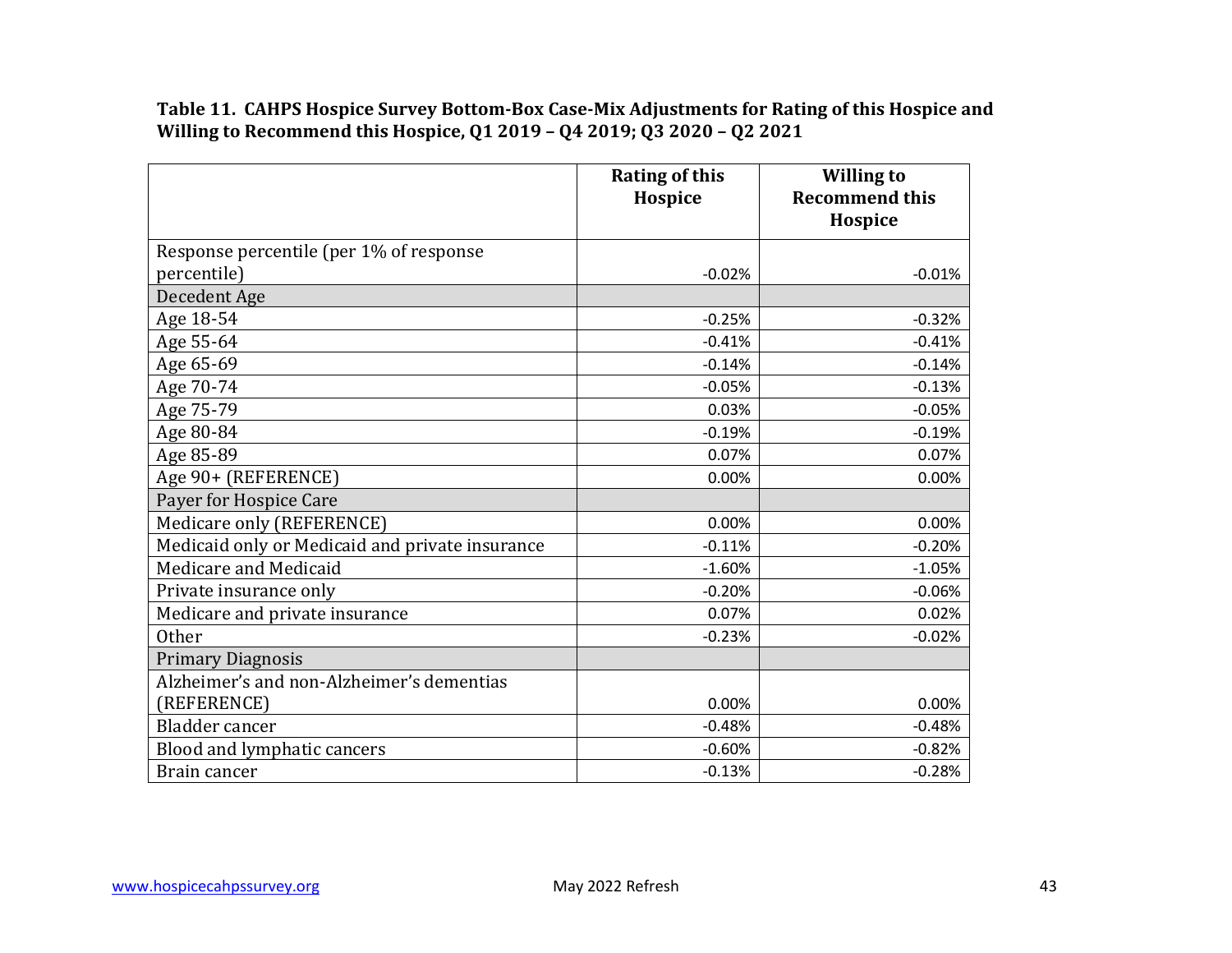| <b>Breast cancer</b>                          | 0.52%    | $-0.01%$ |
|-----------------------------------------------|----------|----------|
| Congestive heart failure                      | $-0.49%$ | $-0.61%$ |
| Chronic kidney disease                        | $-0.59%$ | $-0.50%$ |
| Chronic liver disease                         | $-0.06%$ | $-0.35%$ |
| Colorectal cancer                             | $-0.52%$ | $-0.54%$ |
| CVA/Stroke                                    | 0.13%    | 0.17%    |
| Liver cancer                                  | $-0.41%$ | $-0.68%$ |
| Lung & other chest cavity cancer              | $-0.40%$ | $-0.59%$ |
| Non-infectious respiratory                    | $-0.59%$ | $-0.52%$ |
| Other heart disease                           | $-0.40%$ | $-0.38%$ |
| Pancreatic cancer                             | $-0.43%$ | $-0.62%$ |
| Parkinson's and other degenerative diseases   | $-0.03%$ | 0.15%    |
| Pneumonias and other infectious lung diseases | $-0.44%$ | $-0.53%$ |
| Prostate cancer                               | $-0.83%$ | $-0.81%$ |
| Other, cancer                                 | $-0.19%$ | $-0.35%$ |
| Other, non-cancer                             | $-0.25%$ | $-0.16%$ |
| Length of hospice stay                        |          |          |
| 2-5 days                                      | $-1.21%$ | $-0.58%$ |
| $6-12$ days                                   | $-1.23%$ | $-0.79%$ |
| 13-29 days                                    | $-1.40%$ | $-1.03%$ |
| 30-80 days                                    | $-0.88%$ | $-0.69%$ |
| 81+ days (REFERENCE)                          | 0.00%    | 0.00%    |
| <b>Caregiver Age</b>                          |          |          |
| Age 18-44                                     | $-2.13%$ | $-1.66%$ |
| Age 45-54                                     | $-0.50%$ | $-0.41%$ |
| Age 55-64 (REFERENCE)                         | 0.00%    | 0.00%    |
| Age 65-74                                     | 0.76%    | 0.76%    |
| Age 75-84                                     | 0.91%    | 1.03%    |
| Age $85+$                                     | 0.11%    | 0.68%    |
| <b>Caregiver Education</b>                    |          |          |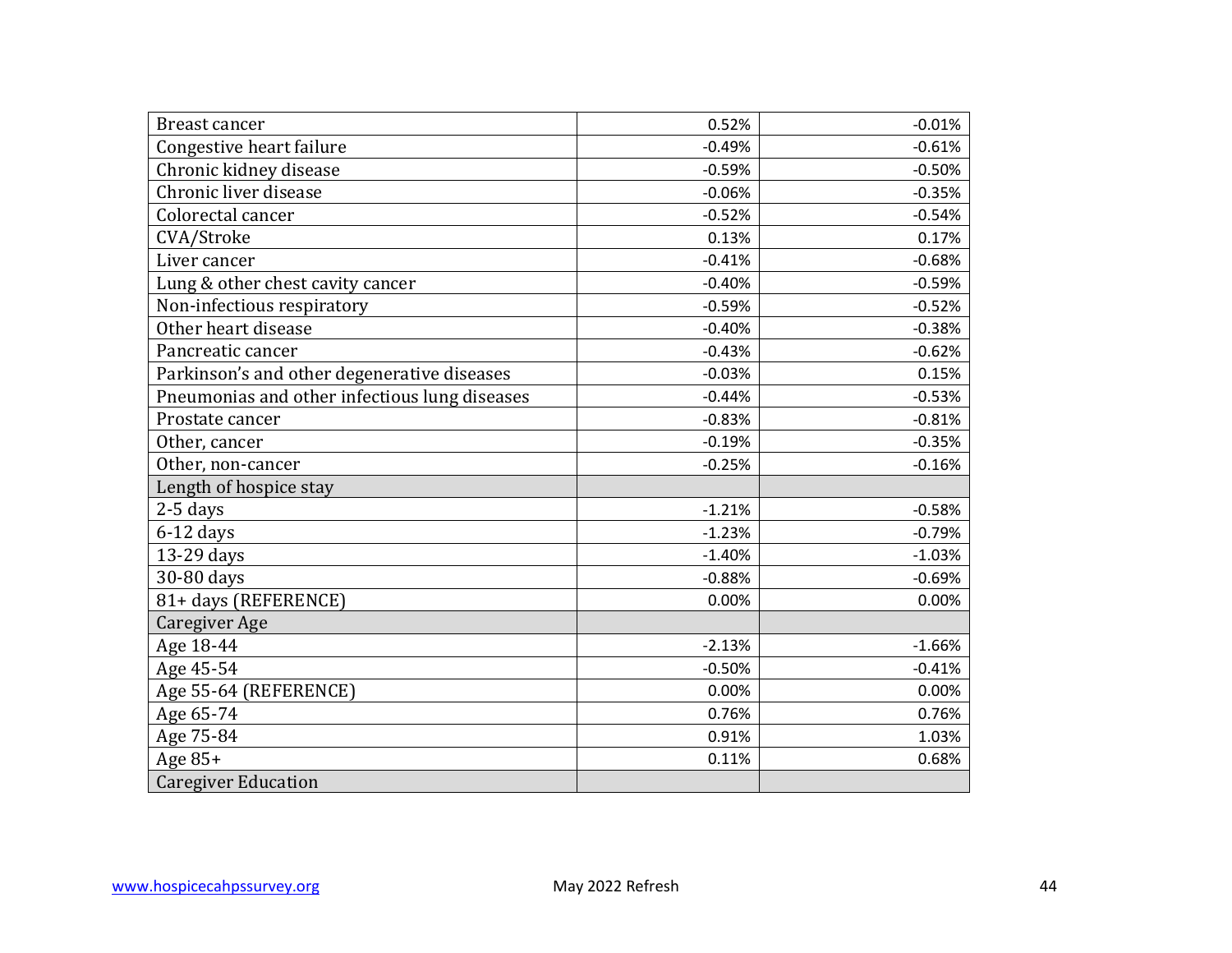| 8 <sup>th</sup> grade or less                                  | $-0.50%$ | $-0.46%$ |
|----------------------------------------------------------------|----------|----------|
| Some high school                                               | $-0.13%$ | $-0.01%$ |
| High school graduate or GED (REFERENCE)                        | 0.00%    | 0.00%    |
| Some college                                                   | $-0.71%$ | $-0.73%$ |
| 4-year college graduate                                        | $-1.04%$ | $-1.13%$ |
| More than 4-year college graduate                              | $-1.92%$ | $-1.88%$ |
| Caregiver relationship (Decedent was the<br>caregiver's $\Box$ |          |          |
| Spouse or partner                                              | $-0.40%$ | $-0.33%$ |
| Parent (REFERENCE)                                             | 0.00%    | 0.00%    |
| Mother-in-law or father-in-law                                 | 1.02%    | 0.65%    |
| Aunt or uncle                                                  | 0.71%    | 0.64%    |
| Sister or brother                                              | $-0.63%$ | $-0.30%$ |
| Child                                                          | $-0.67%$ | $-0.26%$ |
| Friend                                                         | 0.17%    | 0.62%    |
| Other                                                          | 0.43%    | 0.45%    |
| Survey Language/Respondent's home language                     |          |          |
| Survey language or home language was Spanish                   | 2.21%    | 1.63%    |
| All others (REFERENCE)                                         | 0.00%    | 0.00%    |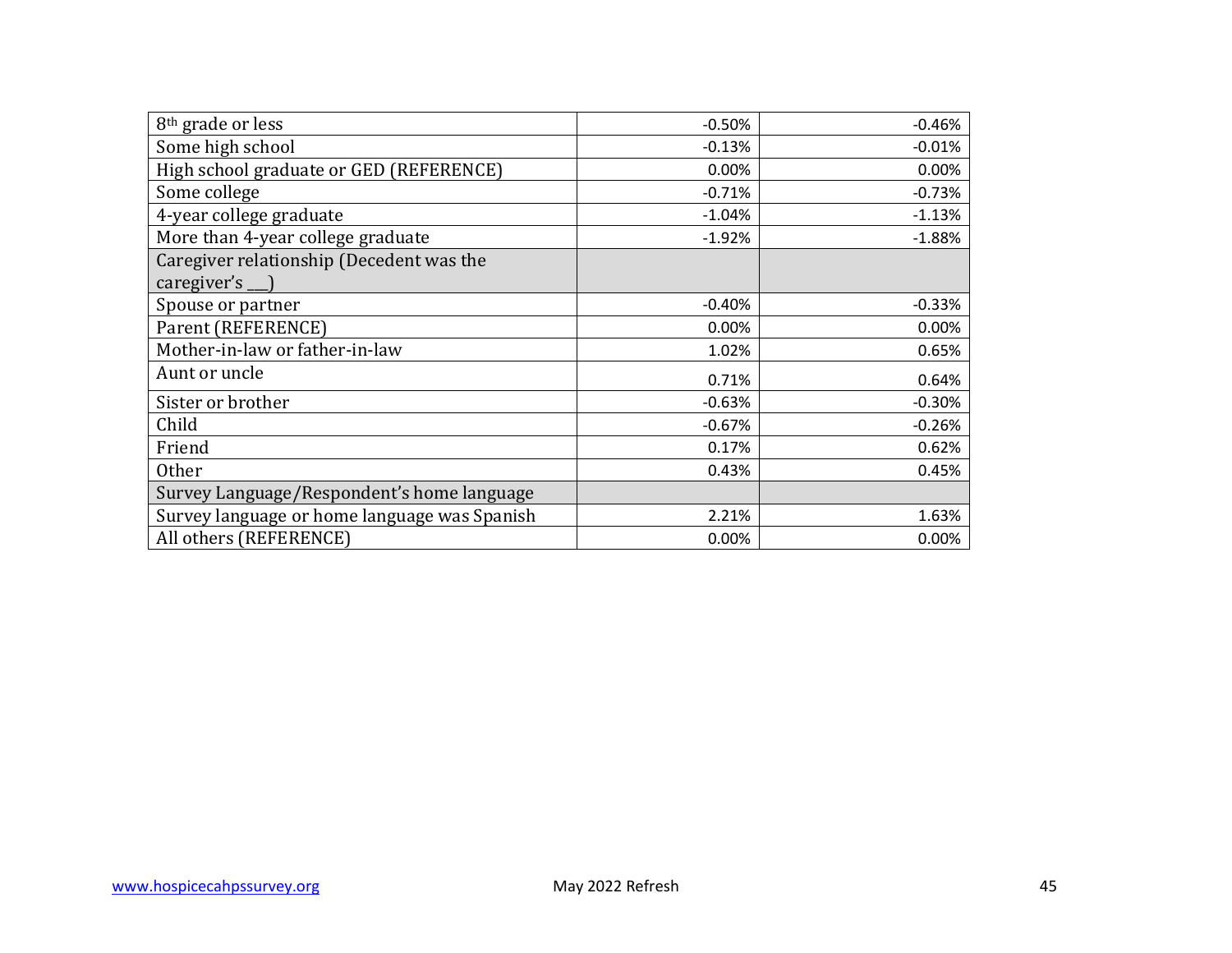|                                                 | National Mean |
|-------------------------------------------------|---------------|
| Response percentile                             | 17.2%         |
| Decedent Age                                    |               |
| Age 18-54                                       | 2.2%          |
| Age 55-64                                       | 6.3%          |
| Age 65-69                                       | 6.4%          |
| Age 70-74                                       | 9.7%          |
| Age 75-79                                       | 12.4%         |
| Age 80-84                                       | 15.7%         |
| Age 85-89                                       | 18.6%         |
| Age 90+                                         | 28.7%         |
| Payer for Hospice Care                          |               |
| Medicare only                                   | 74.2%         |
| Medicaid only or Medicaid and private insurance | 1.5%          |
| Medicare and Medicaid                           | 5.1%          |
| Private insurance only                          | 3.7%          |
| Medicare and private insurance                  | 5.2%          |
| <b>Other</b>                                    | 10.4%         |
| <b>Primary Diagnosis</b>                        |               |
| Alzheimer's and non-Alzheimer's dementias       | 15.9%         |
| Bladder cancer                                  | 1.1%          |
| Blood and lymphatic cancers                     | 3.1%          |
| Brain cancer                                    | 1.3%          |
| Breast cancer                                   | 2.1%          |
| Congestive heart failure                        | 8.0%          |
| Chronic kidney disease                          | 1.8%          |
| Chronic liver disease                           | 1.7%          |
| Colorectal cancer                               | 2.8%          |
| CVA/Stroke                                      | 8.5%          |
| Liver cancer                                    | 1.7%          |
| Lung & other chest cavity cancer                | 7.2%          |
| Non-infectious respiratory                      | 5.0%          |
| Other heart disease                             | 9.2%          |
| Pancreatic cancer                               | 3.0%          |
| Parkinson's and other degenerative diseases     | 3.6%          |
| Pneumonias and other infectious lung diseases   | 3.0%          |
| Prostate cancer                                 | 2.1%          |
| Other, cancer                                   | 9.1%          |
| Other, non-cancer                               | 9.8%          |

#### **Table 12. National Means of CAHPS Hospice Survey Case-Mix Adjustment Variables, Q1 2019 – Q4 2019; Q3 2020 – Q2 2021**